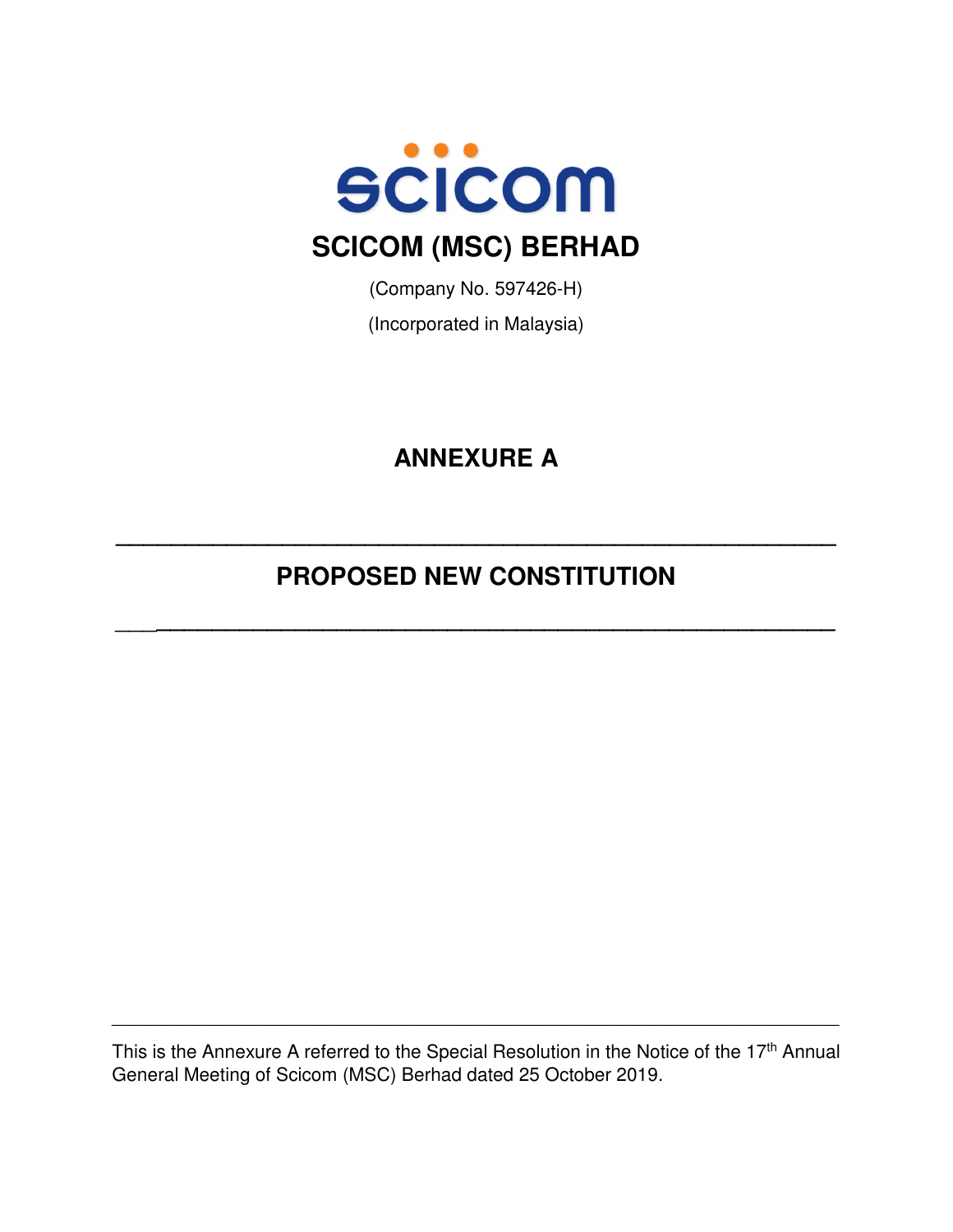Company No. 597426-H

# **COMPANIES ACT 2016 MALAYSIA**

# **PUBLIC COMPANY LIMITED BY SHARES**

# **CONSTITUTION**

**OF**

# **SCICOM (MSC) BERHAD**

**Incorporated in Malaysia**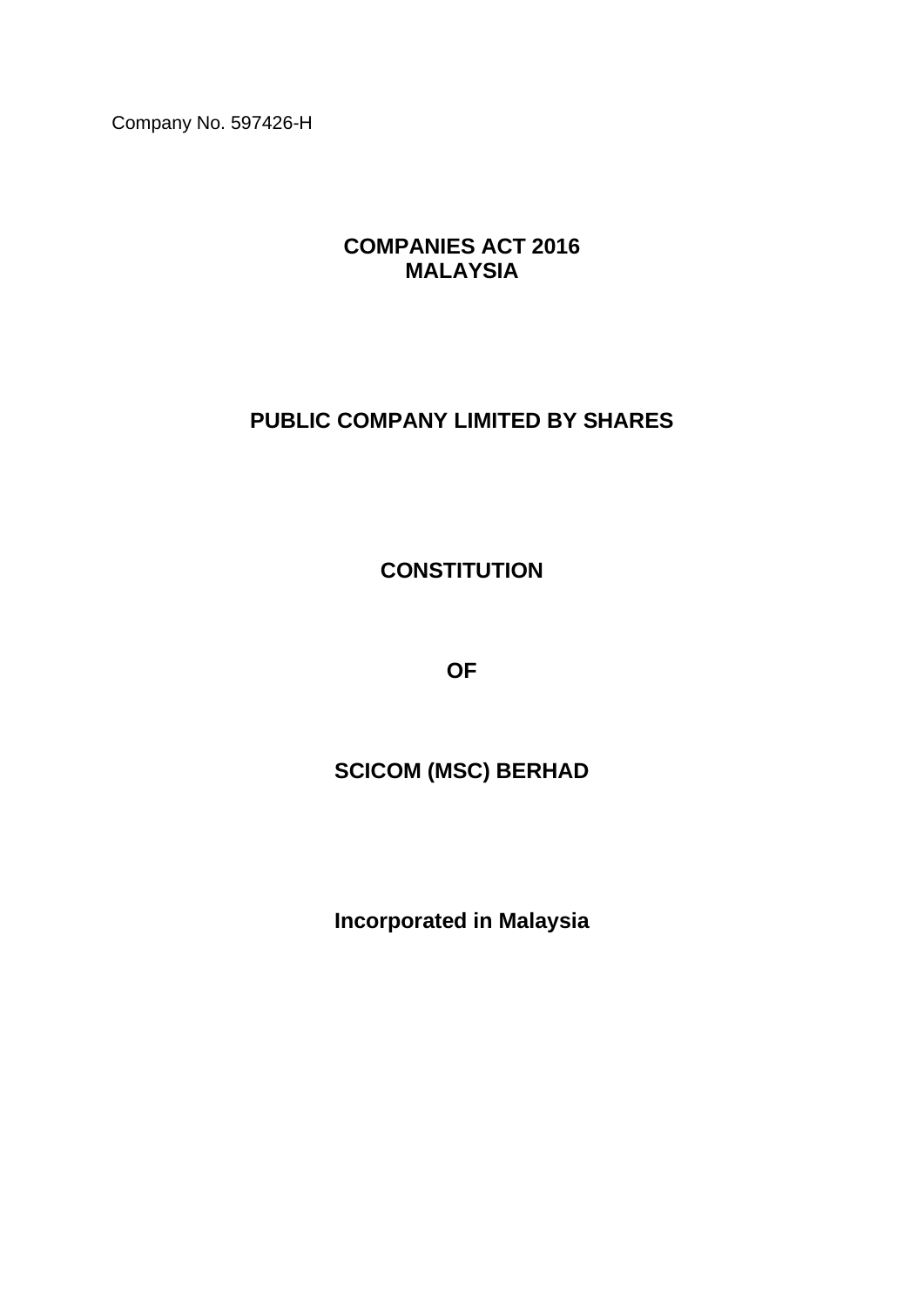# Companies Act 2016 Public Company Limited by Shares

# Constitution of **SCICOM (MSC) BERHAD**

# **Name of Company**

| 1. | The name of the Company is Scicom (MSC) Berhad. | Company<br>name |
|----|-------------------------------------------------|-----------------|
|    | <b>Registered Office</b>                        |                 |

2. The registered office of the Company is situated in Malaysia.

# **DEFINITIONS AND INTERPRETATION**

*office*

# **Definitions**

| 3. | In this Constitution:              |                                                                                                                                                                        | <b>Definitions</b> |
|----|------------------------------------|------------------------------------------------------------------------------------------------------------------------------------------------------------------------|--------------------|
|    | "Act"                              | Means the Companies Act 2016, as amended,<br>substituted or re-enacted from time to time.                                                                              |                    |
|    | "Annual General<br>Meeting"        | Means a meeting of the Company required to be<br>held pursuant to Section 340 of the Act.                                                                              |                    |
|    | "Auditors"                         | Means the auditors of the Company.                                                                                                                                     |                    |
|    | "Board" or "Board of<br>Directors" | Means the board of directors for the time being of<br>the Company.                                                                                                     |                    |
|    | "Board Meeting"                    | Means a meeting of the Directors of the Company.                                                                                                                       |                    |
|    | "Bursa Securities"                 | Means Bursa Malaysia Securities Berhad.                                                                                                                                |                    |
|    | "Central Depositories<br>Act"      | <b>Securities</b><br>Means<br>the<br>Industry<br>(Central<br>Depositories) Act 1991 and regulations made<br>thereunder, as amended or re-enacted from time to<br>time. |                    |
|    | "Company"                          | Means Scicom (MSC) Berhad.                                                                                                                                             |                    |
|    | "Company's                         | Including, but not limited to any of the following                                                                                                                     |                    |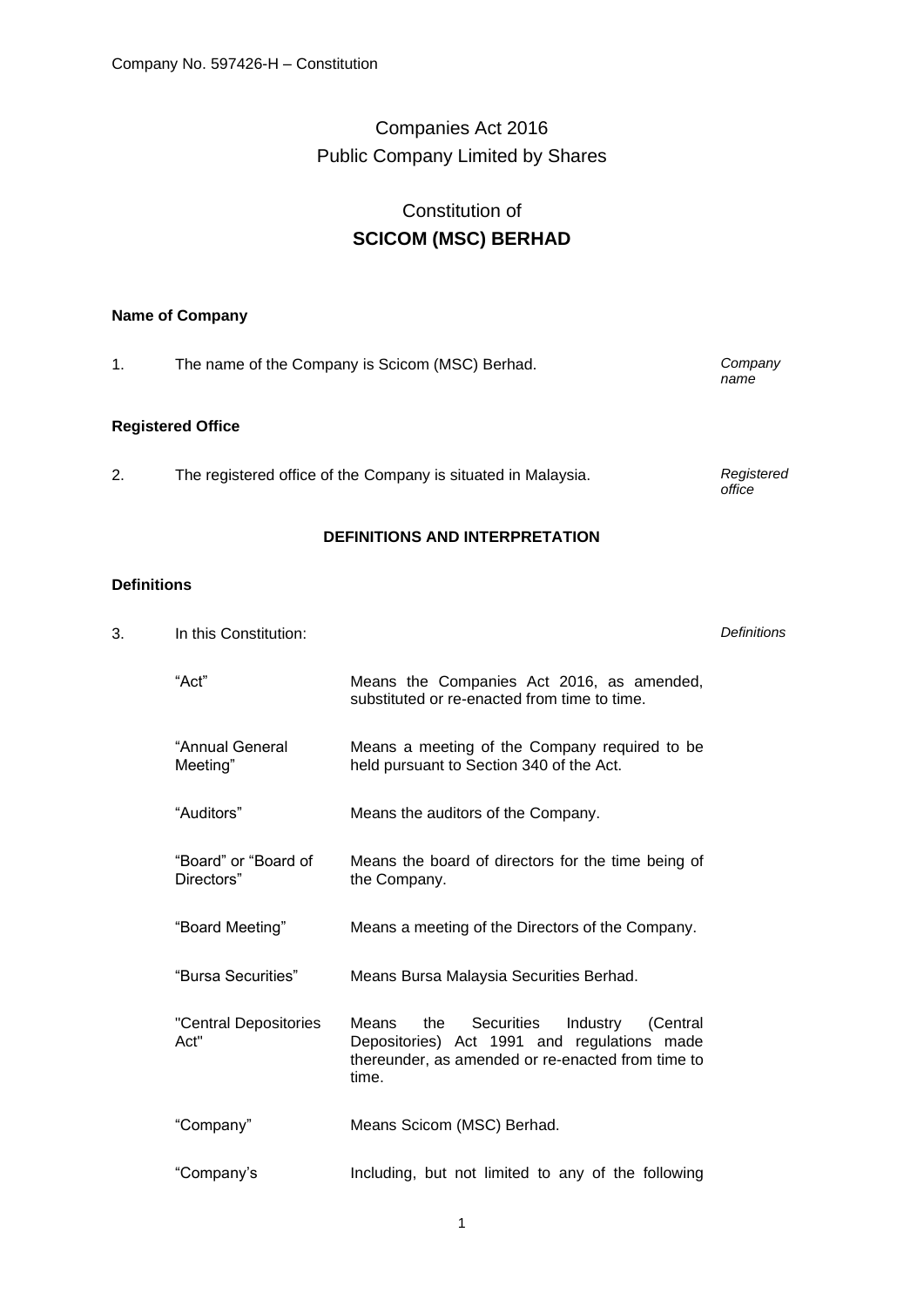Documents" documents that may be issued by the Company from time to time:

- (a) In respect of a Member and person entitled to a Security in consequence of an Event of Transmission:
	- (i) Notices relating to General Meetings, instrument appointing a proxy (including electronic proxy appointment and voting manner), annual reports, audited financial statements, circular to shareholders, notices to holders of Securities, prospectus, information memorandum, notice of resolution, statement and other documents relating thereto;
	- (ii) All other documents as required under the Act, the Listing Requirements, applicable laws, guidelines, practice directives etc;
	- (iii) Other publication concerning the Company; and/or
	- (iv) All written communications.
- (b) In respect of a Director:
	- (i) Notices relating to meetings of Board and Board committees and other documents relating thereto;
	- (ii) Notices relating to General Meetings, annual reports, audited financial statements, circular to shareholders, and other documents relating thereto;
	- (iii) All other documents as required under the Act, the Listing Requirements, applicable laws, guidelines, practice directives etc;
	- (iv) Other publication concerning the Company; and/or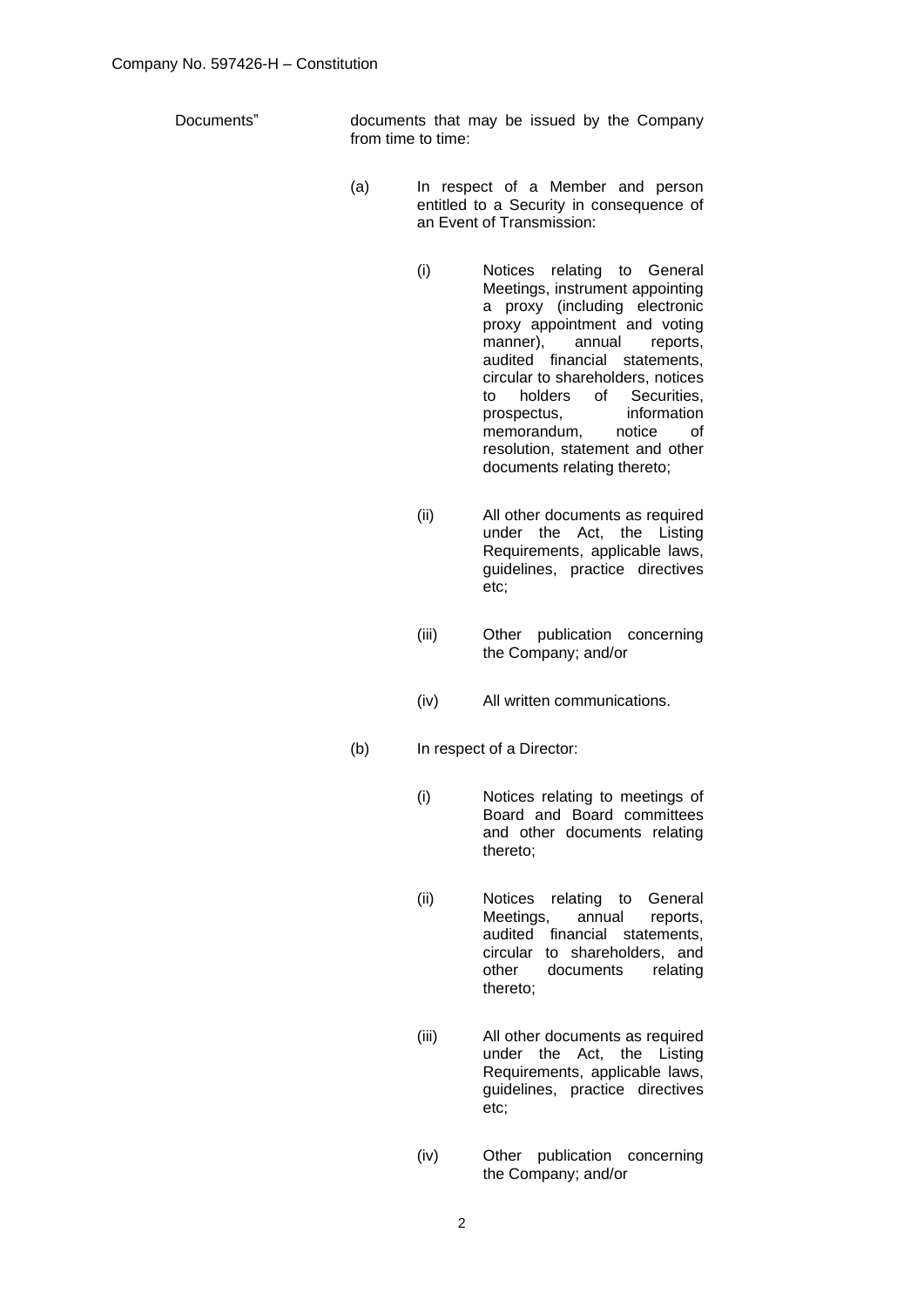- (v) All written communications.
- (c) In respect of the Auditors:
	- (i) Notices relating to General Meetings, audited statements, and other documents relating thereto;
	- (ii) All other documents as required under the Act, the Listing Requirements, applicable laws, guidelines, practice directives etc; and/or
	- (iii) All written communications.
- (d) In respect of a holder of Debt Securities:
	- (i) Notices relating to meeting of Debt Securities holders, audited financial statements, notices to Debt Securities holders and other documents relating thereto;
	- (ii) All other documents as required under the trust deed governing an issue of Debt Securities, Act, the Listing Requirements, applicable laws, guidelines, practice directives etc; and/or
	- (iii) All written communications.
- "Constitution" The constitution of the Company as constituted by this document, or as altered from time to time by a special resolution.
- "Debt Securities" Means debentures, loan stocks or other similar instruments representing or evidencing indebtedness, whether secured or unsecured, and whether convertible or not.
- "Deposited Security" Means a security standing to the credit of a Securities Account and includes a security in a Securities Account that is in suspense.
- "Depositor" Means a holder of a Securities Account.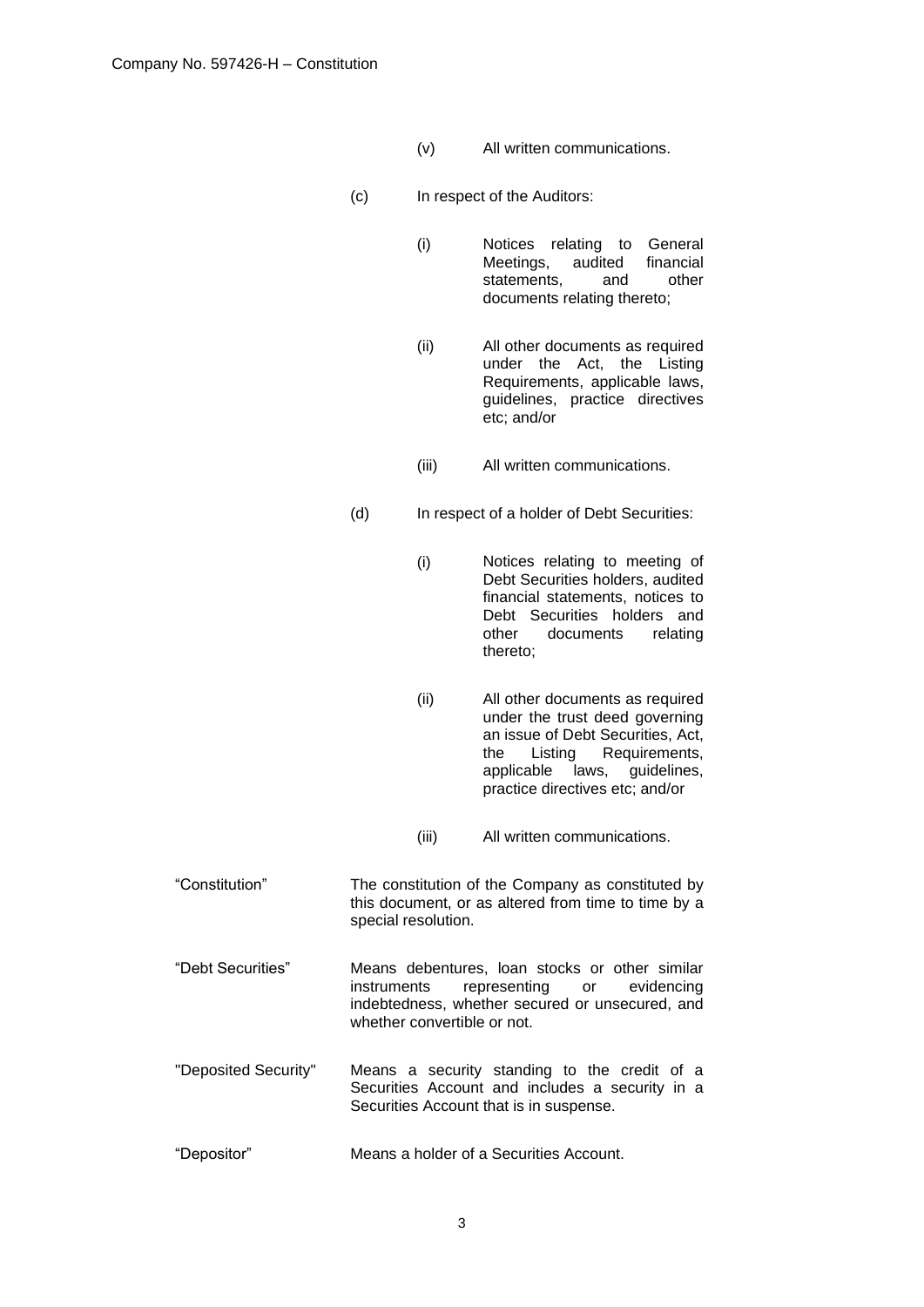- "Depository" Means Bursa Malaysia Depository Sdn Bhd.
- "Directors" Means the directors for the time being of the Company (inclusive of alternate or nominee directors).
- "Event of Transmission" Means the death, bankruptcy or insolvency of a Member or debenture holder which would result in the Member or debenture holder being unable to remain as the registered holder of a share or debenture or such other transmission by operation of law.
- "General Meeting" Means a meeting of Members of the Company.
- "Joint Holder" In respect of a Security (other than Deposited Security), means two (2) or more persons are jointly entitled to any Security in the Company.
- "Jumbo Certificate" In relation to a Deposited Security, means a certificate comprising not less than fifty thousand (50,000) units of Securities of the Company or such denominations as may be directed by the Depository which is registered in the name of the Depository or its nominee company, as nominee for Depositors.
- "Listed Deposited Security" Means a Deposited Security quoted on the official list of Bursa Securities.
- "Listing Requirements" Means Main Market Listing Requirements of Bursa Securities, including any amendment that may be made from time to time.
- "Member" Means:
	- (a) a person whose name is entered in the Register of Members as the holder for the time being of one or more shares in the Company; and/or
	- (b) a Depositor whose name appears in the Record of Depositors as the holder for the time being of one or more shares in the Company.

Shares include ordinary shares, preference shares or other type of shares that may be issued and allotted by the Company from time to time.

"Office" Means the registered office of the Company.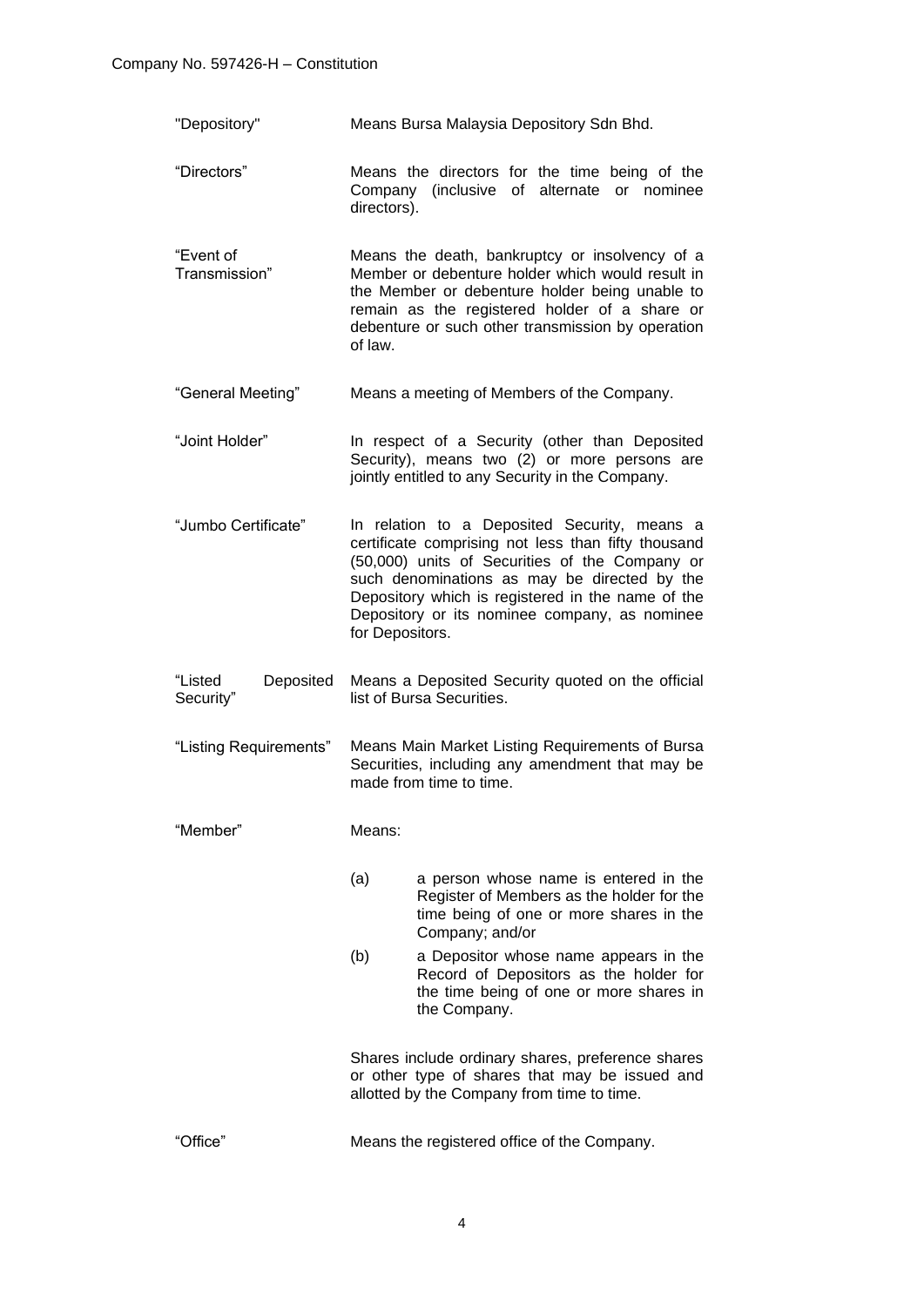| "Officer"                        | Means any Director, Secretary or employee of the<br>Company.                                                                                                            |
|----------------------------------|-------------------------------------------------------------------------------------------------------------------------------------------------------------------------|
| "Record of Depositors"           | Means a record provided by the Depository to the<br>Company under Chapter 24.0 of the Rules.                                                                            |
| "Register of Members"            | Means the record of members of the Company<br>kept and maintained pursuant to Section 50 of the<br>Act.                                                                 |
| "Registrar"                      | Means the Registrar of Companies designated<br>Companies<br>Section<br>$20A(1)$ of the<br>under<br>Commission of Malaysia Act 2001.                                     |
| "Representative of<br>Member"    | Includes any of the following persons:                                                                                                                                  |
|                                  | (a)<br>Representative<br>appointed<br>by<br>a<br>corporation which is a Member; or                                                                                      |
|                                  | (b)<br>Attorney appointed by the Member by a<br>power of attorney.                                                                                                      |
| "Rules"                          | Means the Rules of Depository, including any<br>amendment that may be made from time to time.                                                                           |
| "Seal"                           | Means the common seal of the Company.                                                                                                                                   |
| "Secretary"                      | Means a secretary of the Company appointed<br>under Section 236 of the Act.                                                                                             |
| "Security" or<br>"Securities"    | Has the meaning given in Section 2(1) of the<br>Capital Markets and Services Act 2007.                                                                                  |
| "Securities Account"             | Means an account established by the Depository<br>for a Depositor for the recording of deposit of<br>Securities and for dealing in such Securities by the<br>Depositor. |
| "Shareholder"                    | Means a holder of one or more share(s) in the<br>Company.                                                                                                               |
| "Unlisted Deposited<br>Security" | Means a Deposited Security other than Listed<br>Deposited Security.                                                                                                     |

# **Interpretation**

4. (1) Expressions referring to writing include, unless the contrary intention appear, references to printing, lithography, photography and other modes of representing or reproducing words in a visible form. *Interpretation*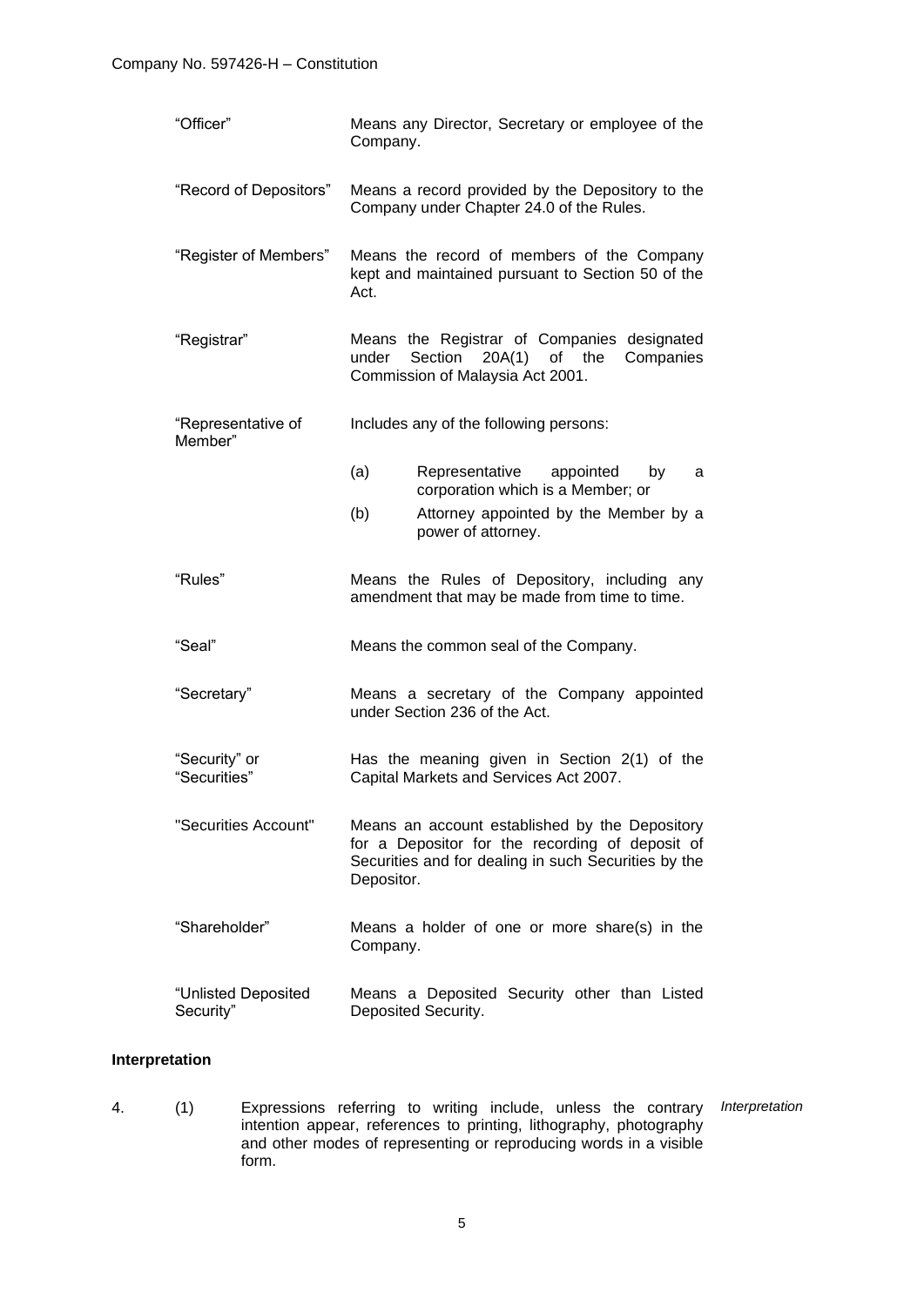- (2) Words importing the singular number only shall include the plural number, and vice versa.
- (3) Words importing the masculine gender only shall include the feminine gender.
- (4) Words importing persons shall include corporations.

on shares held by the Members.

(5) Unless the context requires otherwise, other words and expressions contained in this Constitution shall bear the same meaning as in the Act when this Constitution becomes effective and binding on the Company.

# **TYPE AND PURPOSE OF COMPANY**

# **Type of Company**

| 5. | (1) | The Company is a public company limited by shares.<br>company         |          |
|----|-----|-----------------------------------------------------------------------|----------|
|    |     | The liability of the Members is limited to the amount, if any, unpaid | Members' |

*liability*

## **Purpose of Company**

- 6. (1) The principal objects for which the Company is established are: *Objects*
	- (a) To acquire and hold for investment shares, stocks, debentures, debenture stocks, bonds, obligations and securities issued or guaranteed by any company or private undertaking or any syndicate of persons constituted or carrying on business in Malaysia or elsewhere and debentures, debenture stocks, bonds, obligations and securities issued or guaranteed by any Government, sovereign ruler, commissions, public body or authority supreme, Municipal, local or otherwise and to acquire any such shares, stock, debentures, debenture stock, bonds, obligations or securities by original subscription tender, purchase, transfer, exchange or otherwise and to hold and from time to time vary or dispose of the same, but so that such shares and stocks etc as aforesaid and any shares and stocks etc acquired in substitution therefore shall be acquired for the purpose of investment only and so that surpluses or deficiencies arising on or from any such variation or disposal shall be dealt with as capital surpluses not available for the payment of dividend or as capital deficiencies and so that the carrying on by the company of any trade or business or dealing therein shall not be deemed to be hereby authorised;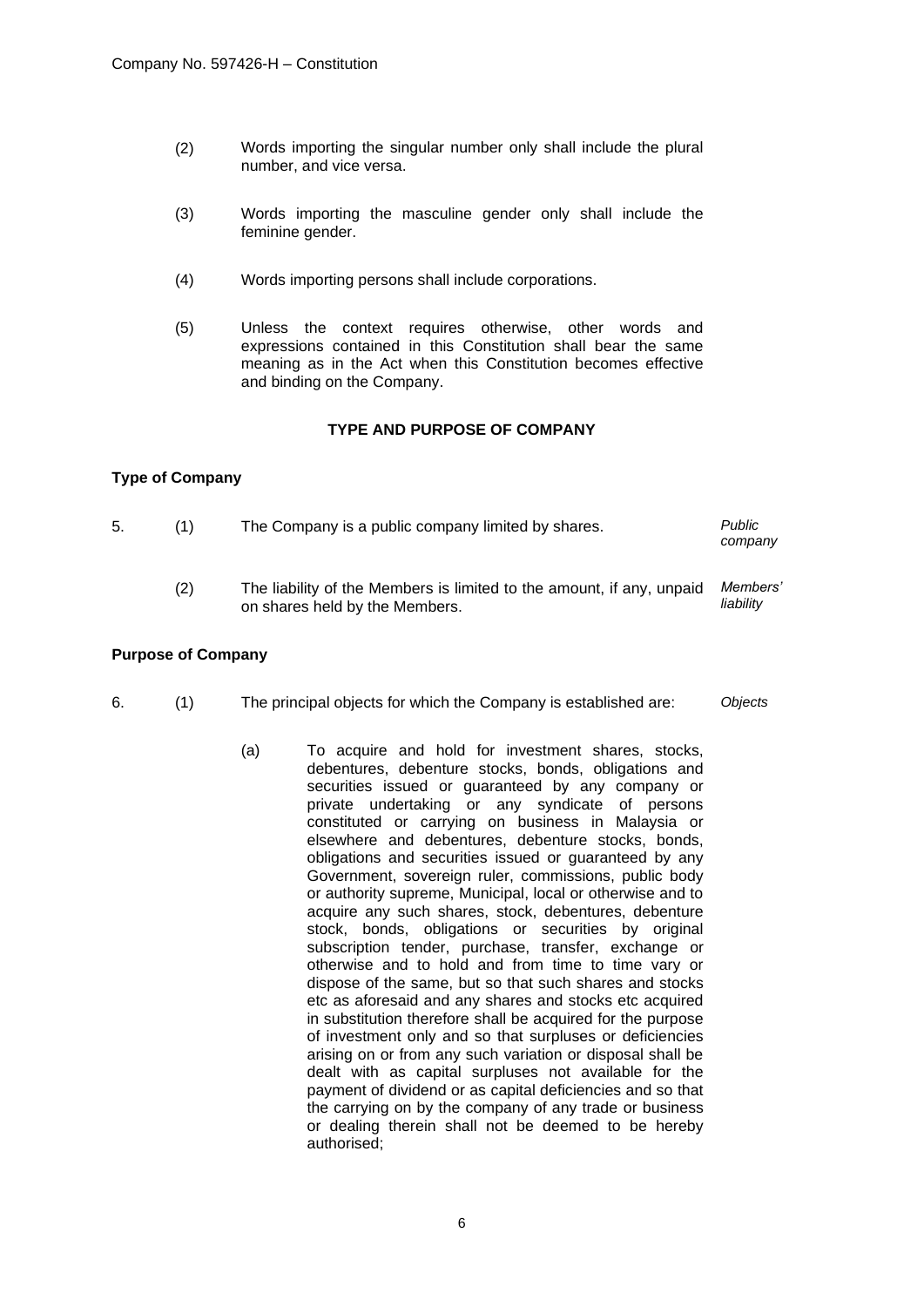- (b) To provide end-to-end solutions for customer contact management and contact centre services to businesses and provide services in connection with training, quality management, human capital management, disaster recovery services, customer service training products, certification of call centres, business process solutions, software development, system integration, software reengineering and migration as well as software maintenance that would help or facilitate business transactions over all business contact channels and within business process outsourcing space. To provide worldwide web homepage design and maintenance services, marketing services, internet and multimedia consultancy services, e-commerce site development and hosting, e-marketing program design and execution, etrading, on-line customer solutions, contact centre consulting and generally to carry on any or all businesses pertaining to or in connection with the development and management of customer contact management; and
- (c) To develop products, technologies and methodologies for businesses to effectively deploy best solutions available in the market from different solution providers at optimum costs and to carry on all other businesses as are customarily carried in connection therewith or are naturally incident thereto and to undertake or cause to be undertaken the commercialisation of the results of research and development activities and thereby encouraging research and development, and for this purpose, to provide funds in the form of start-up capital or seed financing, loans, grants or guarantees, or to undertake equity participation, joint-ventures, establishment or acquisition of companies, or to provide consultancy, management, promotion or matching services, as well as to encourage and enable the commercialisation of research and technology through the promotion of new business ventures and to exercise all or any of the powers contained in the Companies Act 2016.
- (2) Without derogating from the generality of this Clause, the Company shall have the full capacity to carry on or undertake any business or activity that is in the best interest of the Company with full rights, powers and privileges for such purpose in accordance with Section 21 of the Act, subject always to the requirements of any applicable laws and regulations.

*Legal capacity and powers of the Company*

# **SECURITIES**

## **Classes of Shares**

| (1) | The capital of the Company shall consist of ordinary shares.          | Ordinary<br>shares    |
|-----|-----------------------------------------------------------------------|-----------------------|
| (2) | A holder of ordinary share(s) shall have the following voting rights: | Rights of<br>ordinary |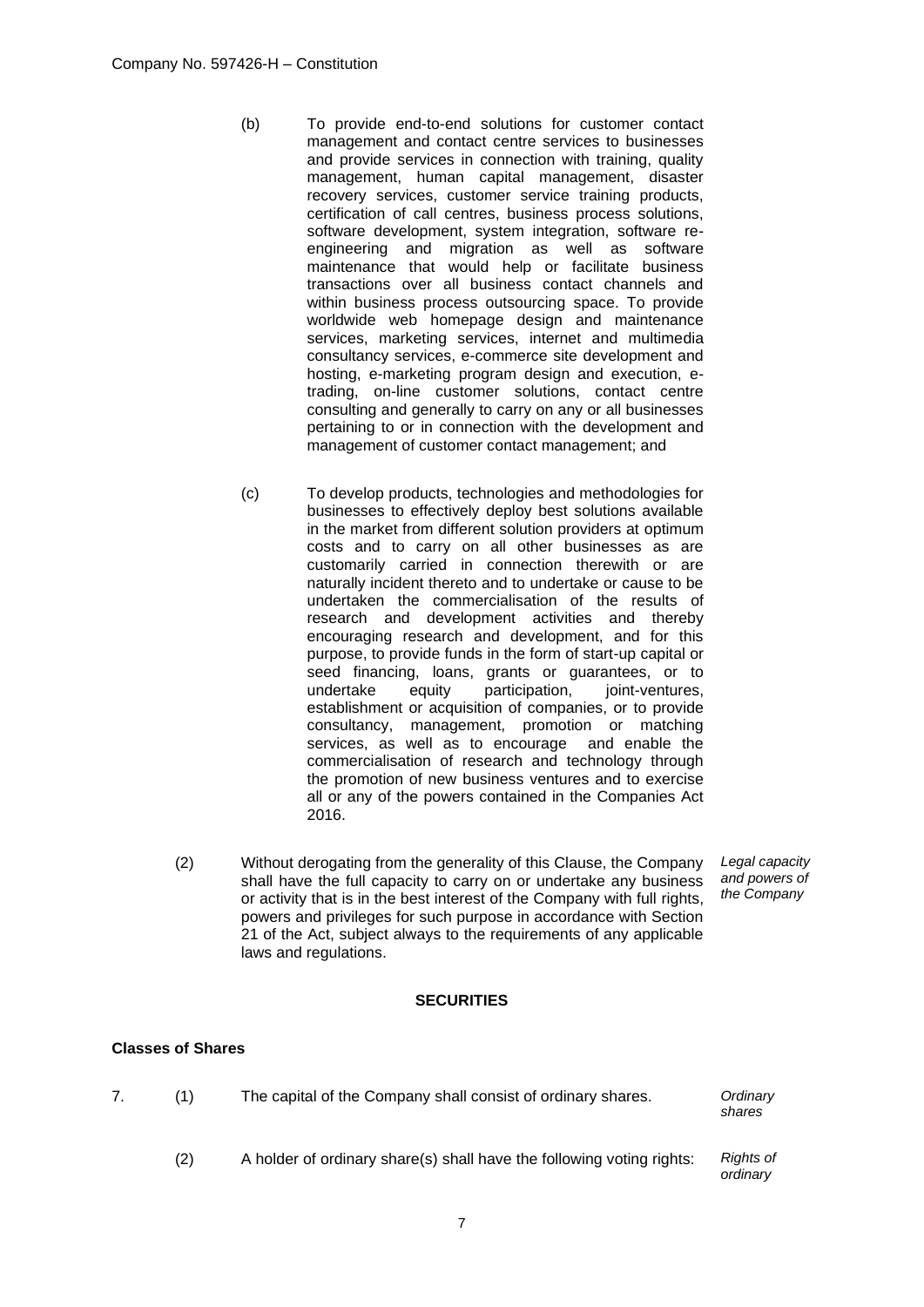| (a) | Right to vote on a show of hands to one (1) vote on any |
|-----|---------------------------------------------------------|
|     | resolution of the Company; and                          |

*shares*

(b) Right to vote on a poll to one (1) vote for every share held on any resolution of the Company.

## **Variation of Rights**

- 8. (1) If at any time the share capital is divided into different classes of shares, the rights attached to each class of shares (unless otherwise provided by the terms of issue of the shares of that class) may only, whether or not the Company is being wound up, be varied: *Variation of rights*
	- (a) with the consent in writing of the holders holding not less than seventy-five percent (75%) of the total voting rights of the holders of that class of shares; or
	- (b) by a special resolution passed by a separate meeting of the holders of that class of shares sanctioning the variation.
	- (2) The provisions of this Constitution relating to General Meetings apply with the necessary modifications to every separate meeting of the holders of the shares of the class referred to in Clause 8(1), except that: *Quorum for Class Meeting*
		- (a) for a meeting other than an adjourned meeting, a quorum is constituted by two (2) persons present holding at least one-third (1/3) of the number of issued shares of such class, excluding any shares of that class held as treasury shares; *Class Meeting*
		- (b) if that class of shares only has one holder, a quorum is constituted by one (1) person present holding shares of such class; and
		- (c) for an adjourned meeting, a quorum is constituted by one (1) person present holding share(s) of such class. *Adjourned Class Meeting*
	- (3) The rights attached to an existing class of preference shares shall be deemed to be varied by the issue of new preference shares that rank equally with the existing class of preference shares unless such issuance was authorised by: *Variation of rights of existing preference shares*
		- (a) the terms of the issue of the existing preference shares; or
		- (b) this Constitution of the Company as in force at the time when the existing preference shares were issued.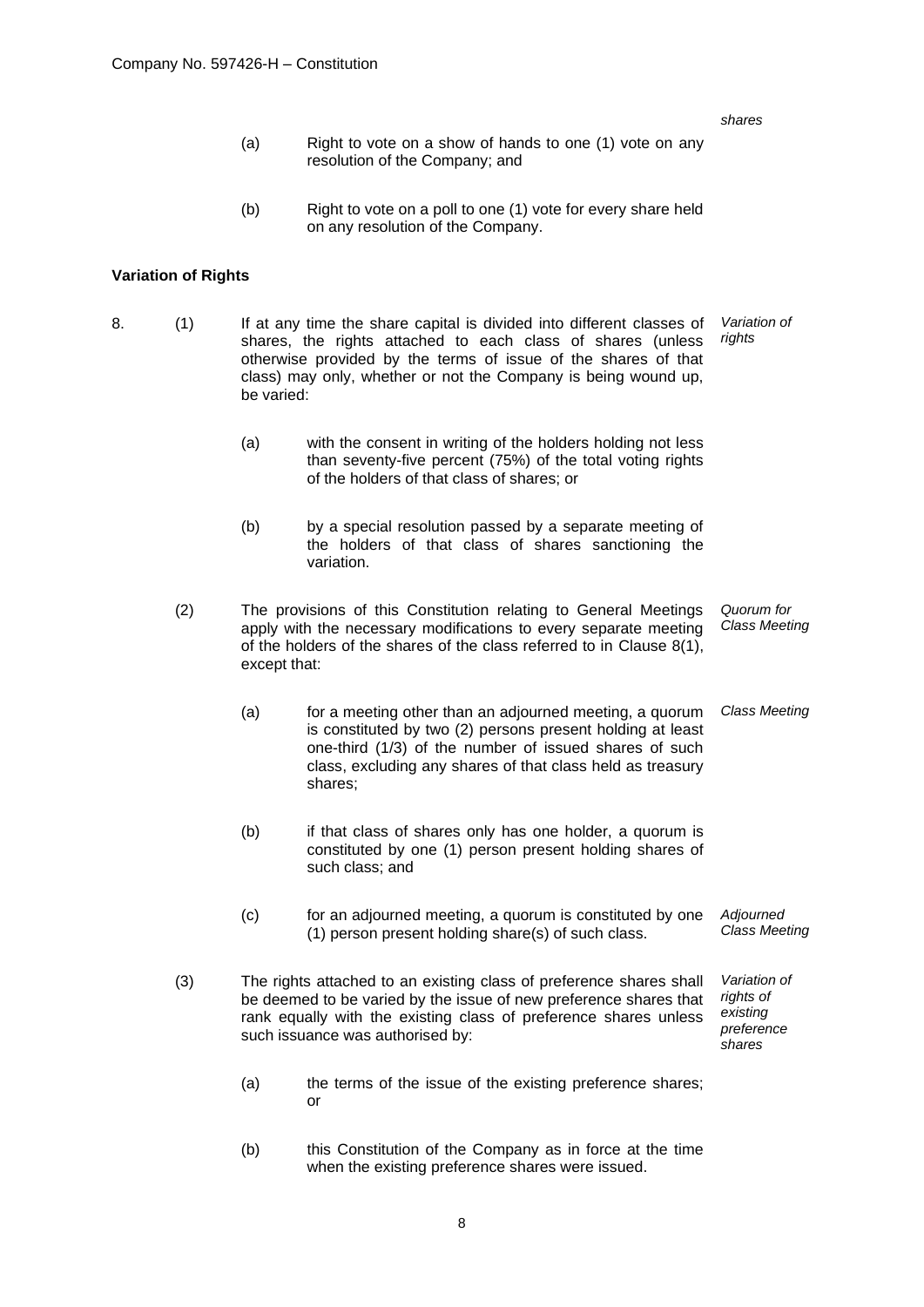# **Records of Members**

| 9. | (1) |             | The records of Members of the Company comprise the following:                                                                                                                                                                                                                                                                                                                                                                                                                                                                                                                                         | Records of<br><b>Members</b>  |
|----|-----|-------------|-------------------------------------------------------------------------------------------------------------------------------------------------------------------------------------------------------------------------------------------------------------------------------------------------------------------------------------------------------------------------------------------------------------------------------------------------------------------------------------------------------------------------------------------------------------------------------------------------------|-------------------------------|
|    |     | (a)         | Record of Depositors; and/or                                                                                                                                                                                                                                                                                                                                                                                                                                                                                                                                                                          |                               |
|    |     | (b)         | Register of Members.                                                                                                                                                                                                                                                                                                                                                                                                                                                                                                                                                                                  |                               |
|    | (2) | Depositors. | In relation to Deposited Securities, a Depositor whose name<br>appears in the Record of Depositors maintained by the Depository<br>in accordance with Section 34 of the Central Depositories Act in<br>respect of the Securities of the Company which have been<br>deposited with the Depository shall be deemed to be a<br>shareholder, debenture holder or option holder of the Company, as<br>the case may be, and shall, subject to the provisions of the Central<br>Depositories Act and any regulations made under that Act, be<br>entitled to the number of securities stated in the Record of | Record of<br>Depositors       |
|    | (3) |             | In relation to non-Deposited Securities, the Company shall:                                                                                                                                                                                                                                                                                                                                                                                                                                                                                                                                           | Register of<br><b>Members</b> |
|    |     | (a)         | maintain a Register of Members at its Office or such other<br>place as may be determined by the Directors from time to<br>time; and                                                                                                                                                                                                                                                                                                                                                                                                                                                                   |                               |
|    |     | (b)         | record the particulars of the Members as prescribed<br>under Section 50 of the Act in the Register of Members.                                                                                                                                                                                                                                                                                                                                                                                                                                                                                        |                               |
|    | (4) |             | The Company shall use the address of a Member in the Record of<br>Depositors or Register of Members (as applicable) for the purpose<br>of delivering Company's Documents and such address may be any<br>one or more of the following:                                                                                                                                                                                                                                                                                                                                                                 | Address                       |
|    |     | (a)         | a residential address;                                                                                                                                                                                                                                                                                                                                                                                                                                                                                                                                                                                |                               |
|    |     | (b)         | a postal address;                                                                                                                                                                                                                                                                                                                                                                                                                                                                                                                                                                                     |                               |
|    |     | (c)         | a registered office (if the Member is a corporation);                                                                                                                                                                                                                                                                                                                                                                                                                                                                                                                                                 |                               |
|    |     | (d)         | a business address;                                                                                                                                                                                                                                                                                                                                                                                                                                                                                                                                                                                   |                               |
|    |     | (e)         | an email address;                                                                                                                                                                                                                                                                                                                                                                                                                                                                                                                                                                                     |                               |
|    |     | (f)         | a facsimile number; and/or                                                                                                                                                                                                                                                                                                                                                                                                                                                                                                                                                                            |                               |
|    |     | (g)         | contact details as provided by the Depositor to the<br>Depository.                                                                                                                                                                                                                                                                                                                                                                                                                                                                                                                                    |                               |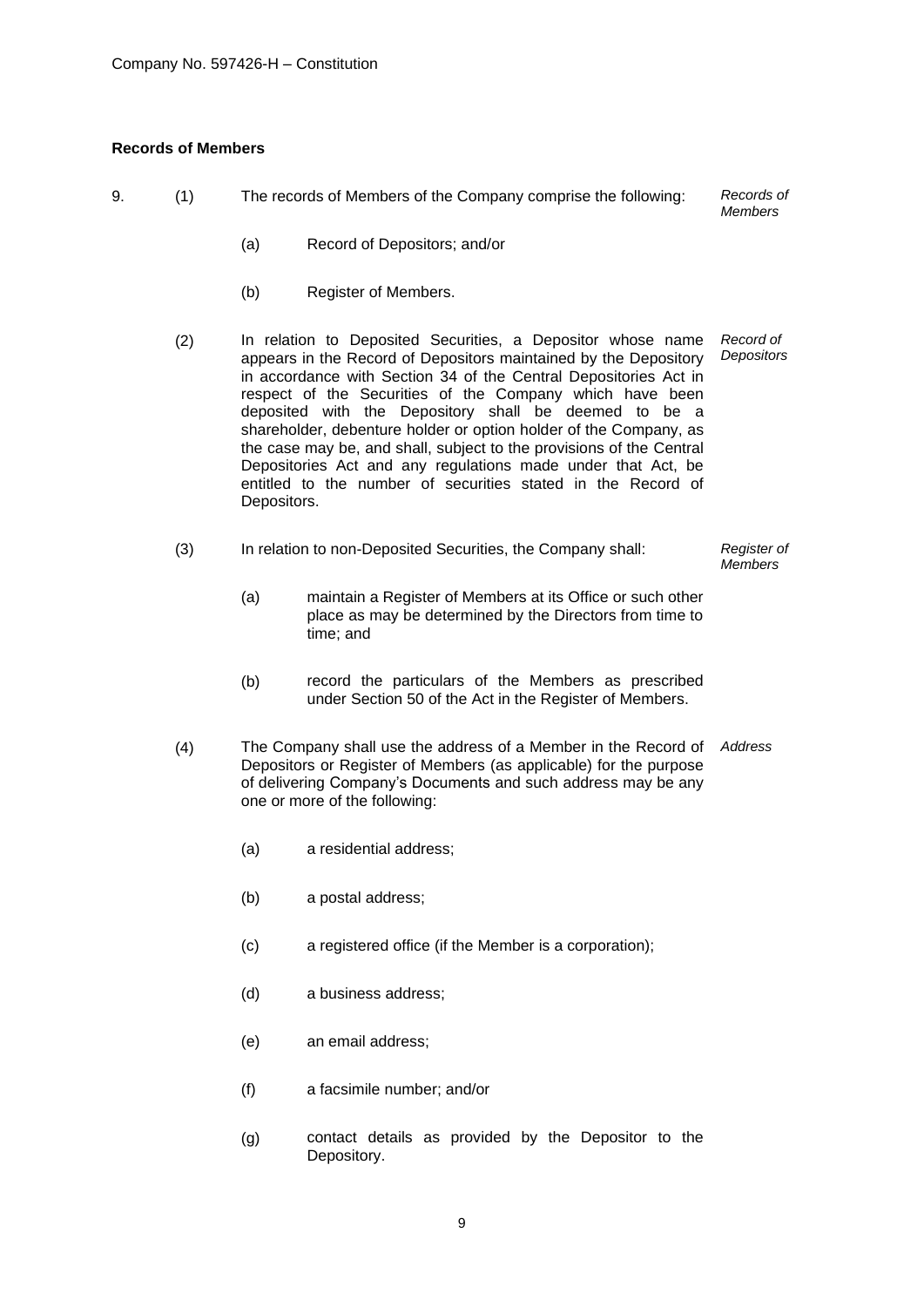(5) (a) In relation to Deposited Securities, a Depositor must notify the Depository from time to time of any change of his particulars or such information as required under the Rules.

*Notification of change of particulars of Record of Depositors*

(b) In relation to non-Deposited Securities, each Member must notify the Company as soon as practicable (in any event no later than fourteen (14) days) of any change of his particulars to enable the Company to record such change in the Register of Members and notify the Registrar within the aforesaid timeline as stipulated in the Act.

*Notification of change of particulars of Register of Members*

# **Certificates of Shares or Debentures**

- 10. (1) The Company may, as required by the Depository, issue a Jumbo Certificate in the name of the Depository or its nominee company, as nominee for Depositors, for the Deposited Securities issued by the Company from time to time. *Issuance of Jumbo Certificate*
	- (2) In relation to non-Deposited Securities:
		- (a) every person whose name is entered as member in the Register of Members or holder in the register of debenture holders shall be entitled without payment to receive a certificate in respect of the shares or debentures issued under the Seal in accordance with the Act. *Issuance of share / debenture certificate*
		- (b) in respect of shares or debentures held jointly by several persons, the Company is not bound to issue more than one (1) certificate for such shares or debentures, and delivery of a certificate for shares or debentures to one (1) of several Joint Holders is sufficient delivery to all such holders.

*Issuance of share / debenture certificate to Joint Holders*

(c) if a certificate of shares or debentures is worn out, defaced, lost or destroyed, it may be re-issued on payment of a fee not exceeding RM50.00 on the application by the Shareholder or debenture holder. The Directors may, at its absolute discretion and as they think fit, impose such terms and requirements (if any) as to evidence and indemnity and payment of out-of-pocket expenses of the Company incidental to the investigation, and in the case of defacement or wearing out, on delivery of the old certificate.

*Loss or destruction of share / debenture certificate*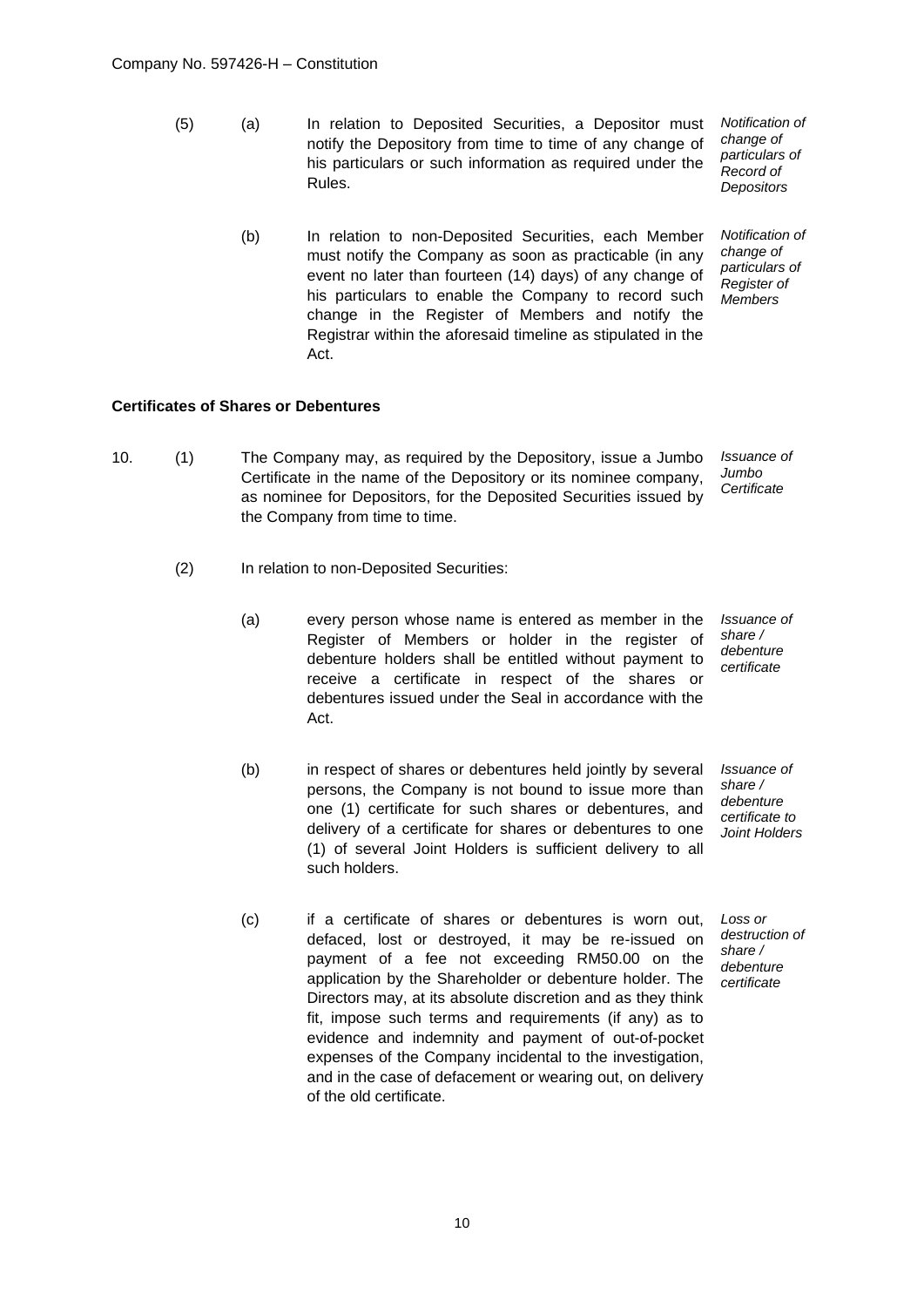# **Beneficial Ownership of Shares**

- 11. (1) Except as required by law, the Central Depositories Act, the Rules or pursuant to any order of the Court, no person is to be recognised by the Company as holding any share upon any trust. *Trust*
	- (2) Except as required by law, this Constitution, the Central Depositories Act, the Rules or pursuant to any order of the Court, the Company is not bound by or compelled in any way to recognise or enter into the Register of Members or Record of Depositors: *Not compelled to recognise trust*
		- (a) any equitable, contingent, future or partial interest in any share or unit of a share; or
		- (b) any other rights in respect of any share or unit of share,

other than the registered holder's rights to the entirety of the share or unit of share.

(3) Clause 11(2) applies even when the Company has notice of any interest or right (including notice of any trust expressed, implied or constructive in this regard) referred to in Clauses 11(2)(a) or (b). *Notice of interest or right*

# **DEALING IN SECURITIES**

### **Issue of Securities**

- 12. (1) Without prejudice to any special rights previously conferred on the holders of any existing shares or class of shares but subject always to the Act, the Listing Requirements and this Constitution, the Directors have the right to: *Allotment of shares or grant of rights*
	- (a) issue and allot shares in the Company; and
	- (b) grant rights to subscribe for shares or options over unissued shares in the Company.
	- (2) Subject to the Act, the Listing Requirements, this Constitution and the relevant Shareholders' approval being obtained, the Directors may issue any shares (including rights or options over subscription of such shares): *Pre-emptive rights shall not apply*
		- (a) with such preferred, deferred, or other special rights or such restrictions, whether with regard to dividend, voting, return of capital, or otherwise, as the Directors may determine;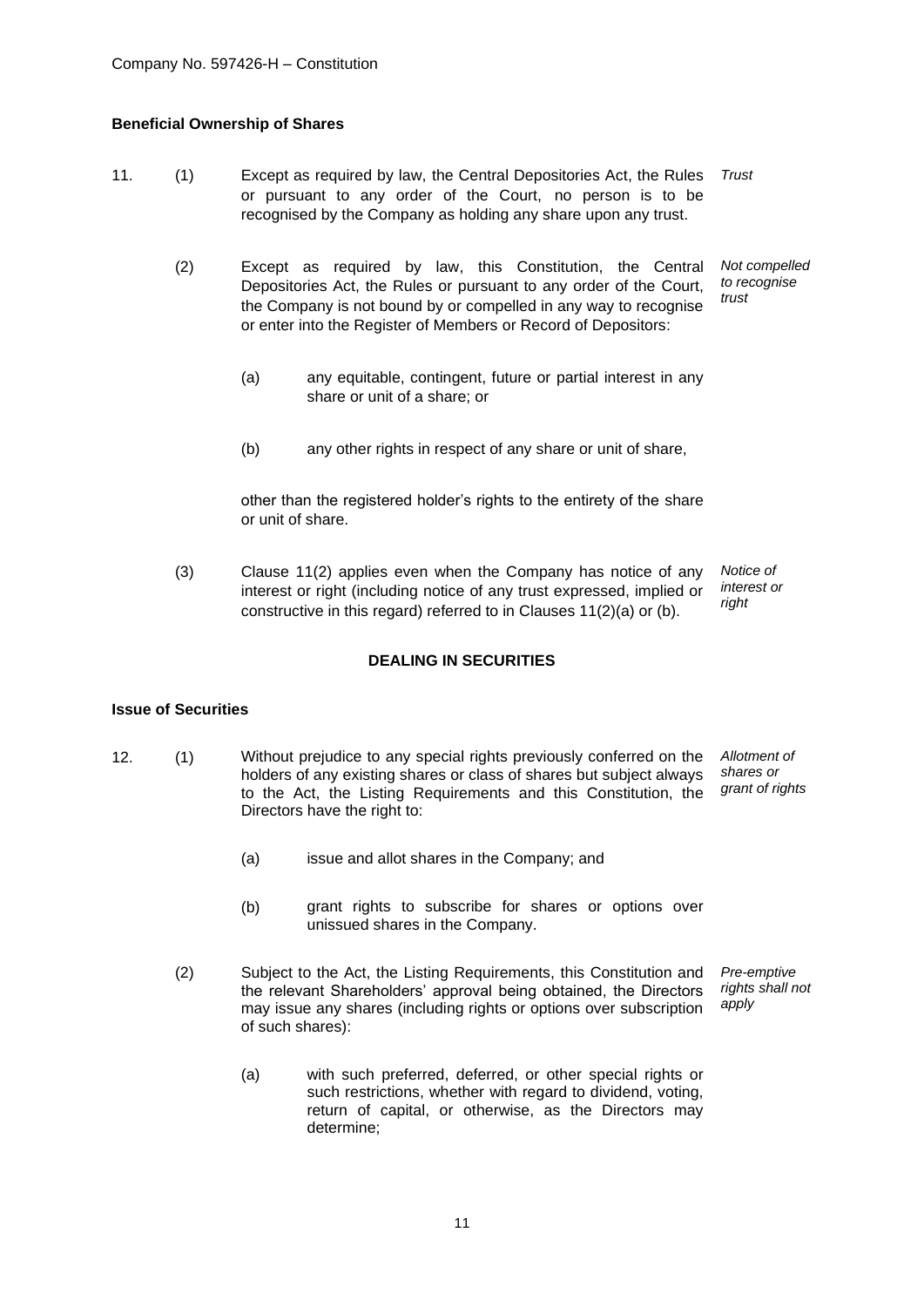- (b) to any person, whether a Member or not, in such numbers or proportions as the Directors may determine; and
- (c) for such consideration as the Directors may determine.
- (3) (a) Subject to the Act, the Listing Requirements and any direction to the contrary that may be given by the Company in General Meeting, all new shares or other convertible securities shall, before issue, be offered to such persons as at the date of the offer are entitled to receive notices from the Company of General Meetings in proportion as nearly as the circumstances admit, to the amount of the existing shares or securities to which they are entitled.
	- (b) The offer shall be made by notice specifying the number of shares or securities offered, and limiting a time within which the offer, if not accepted, will be deemed to be declined, and, after the expiration of that time, or on the receipt of an intimation from the person to whom the offer is made that he declines to accept the shares or securities offered, the Directors may dispose of those shares or securities in such manner as they think most beneficial to the Company.
	- (c) The Directors may likewise also dispose of any new share or security which (by reason of the ratio which the new shares or securities bear to shares or securities held by persons entitled to an offer of new shares or securities) cannot, in the opinion of the Directors, be conveniently offered under this Constitution.
- (4) Subject to Paragraph 6.06 of the Listing Requirements and notwithstanding the existence of a resolution pursuant to Sections 75(1) and 76(1) of the Act, the Company must not issue any shares or convertible securities if the total number of those shares or convertible securities, when aggregated with the total number of any such shares or convertible securities issued during the preceding twelve (12) months, exceeds ten percent (10%) of the total number of issued shares (excluding treasury shares) of the Company except where the shares or convertible securities are issued with the prior shareholder approval in a General Meeting of the precise terms and conditions of the issue.
	- *mandate for issue of securities*

*General*

- (5) (a) The Company may pay commission (including brokerage) subject to the following: *Permitted commission*
	- (i) the commission shall not exceed the rate of ten percent (10%) of the price at which the shares in respect whereof the same is paid are issued; or

*Issue of new shares or securities to Members*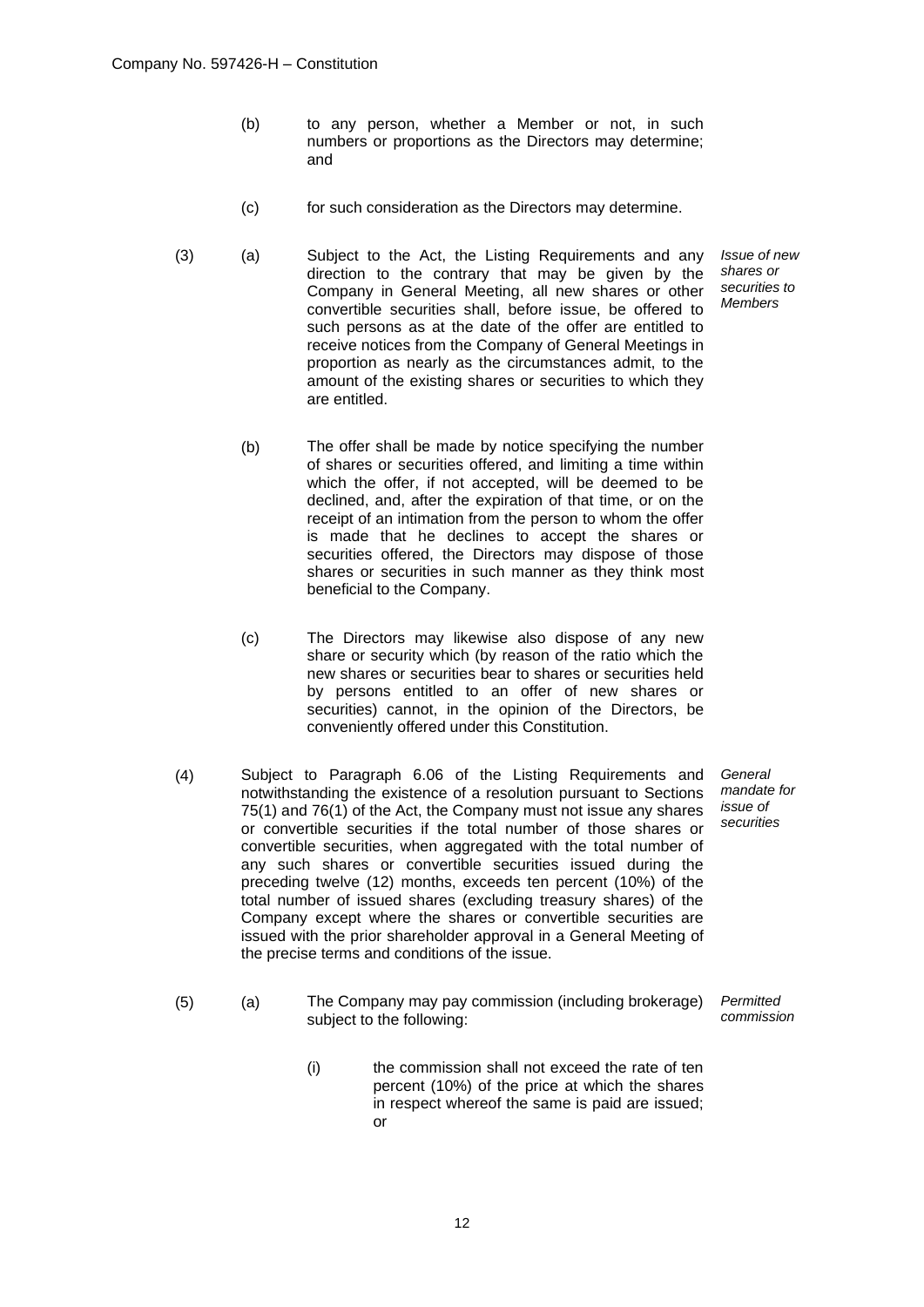(ii) the commission shall not exceed an amount equal to ten percent (10%) of that price,

whichever is lesser;

- (b) The rate of commission shall be disclosed in the manner prescribed in the Act; and
- (c) The said commission may be satisfied by payment in cash or shares (fully or partly paid shares) or partly in one way and partly in the other. For the purpose of Clause 12(5), commission includes brokerage and the rates referred to in Clause 12(5)(a) shall not apply to brokerage.
- (6) Subject to Section 130 of the Act, where any shares of the Company are issued for the purpose of raising money to defray the expenses of the construction of any works or buildings or the provision of any plant which cannot be made profitable for a long period, the Company may pay interest or returns on the amount of such share capital as is for the time being paid up and charge the interest or returns paid to share capital as part of the cost of construction of the works, buildings or the provision of any plant.

# **Transfer and Transmission of Securities under the Central Depository System**

13. Clauses 14 and 15 shall apply to Deposited Securities. *Application*

# **Transfer of Securities**

14. The transfer of any Deposited Security or class of Deposited Security of the Company, shall be by way of book entry by the Depository in accordance with the Rules and, notwithstanding Sections 105, 106 or 110 of the Act, but subject to Section 148(2) of the Act and any exemption that may be made from compliance with Section 148(1) of the Act, the Company shall be precluded from registering and effecting any transfer of the Deposited Securities. *Transfer of securities*

# **Transmission of Securities**

15. Where: *Transmission* 

- (a) the Securities of the Company are listed on another stock exchange; and
- (b) the Company is exempted from compliance with Section 14 of the Central Depositories Act or Section 29 of the Securities Industry (Central Depositories) (Amendment) Act 1998, as the case may be, under the Rules in respect of such Securities,

*Power of Company to pay interest out of capital in certain cases*

*of securities*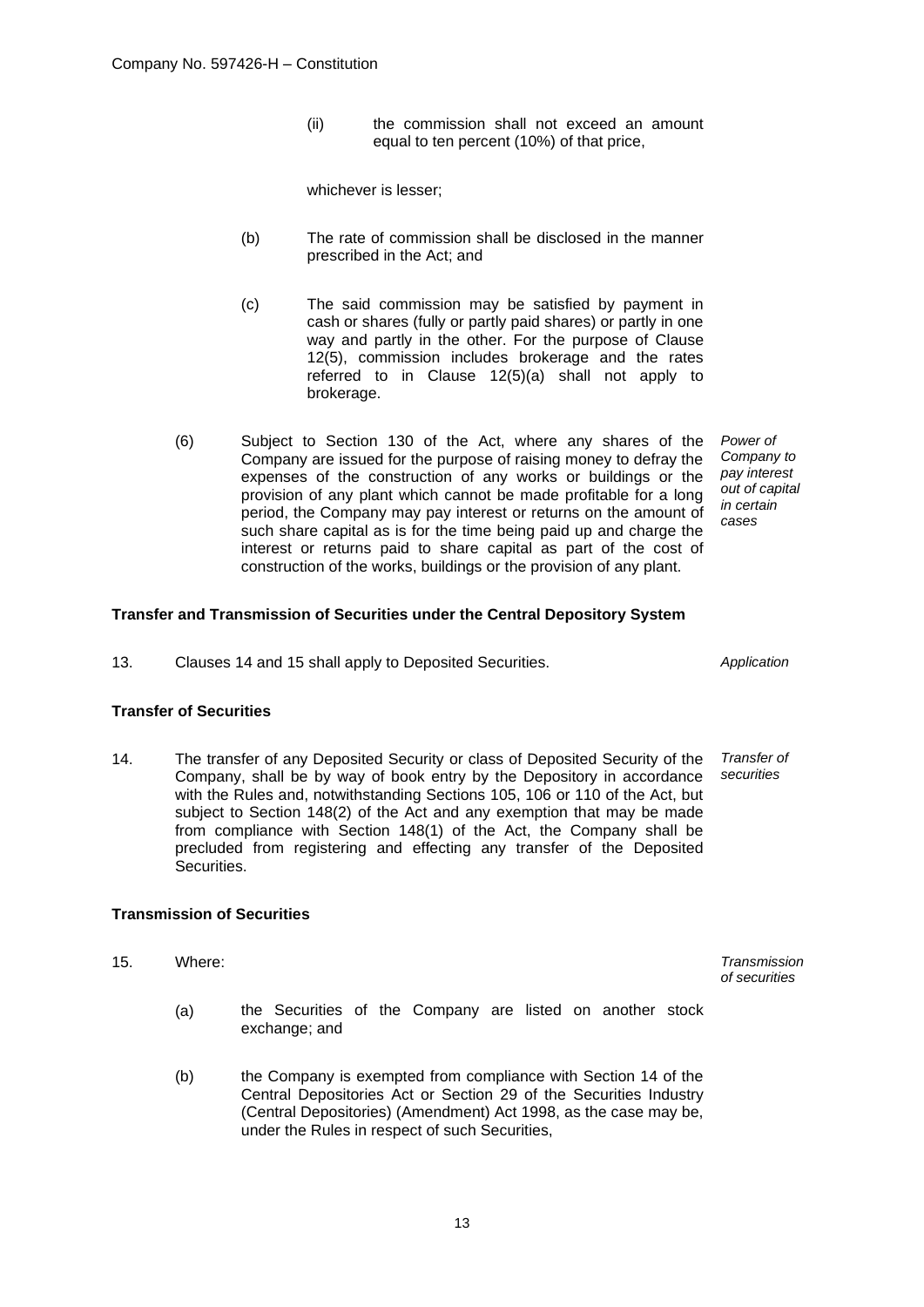the Company shall, upon request of a Securities holder, permit a transmission of Securities held by such Securities holder from the register of holders maintained by the registrar of the Company in the jurisdiction of the other stock exchange, to the register of holders maintained by the registrar of the Company in Malaysia and vice versa provided that there shall be no change in the ownership of such Securities.

# **Transfer and Transmission of Shares or Debentures**

| 16. | Clauses 17 to 23 shall apply to non-Deposited Securities. | Application |
|-----|-----------------------------------------------------------|-------------|
|     |                                                           |             |

#### **Transfer of Shares or Debentures**

- 17. (1) Subject to this Constitution and other written laws, any Shareholder or debenture holder may transfer all or any of his shares or debentures by instrument of transfer as prescribed under the Act. *Instrument of transfer*
	- (2) The instrument of transfer must be executed by or on behalf of the transferor and the transferee. *Execution of instrument of transfer*
	- (3) The transferor shall remain as the holder of such shares or debentures until the transfer is registered and the name of the transferee is entered in the Register of Members or register of debenture holders in respect of the shares or debentures respectively. *Effect the transfer of shares or debentures*
- 18. (1) To enable the Company to register the name of the transferee, the following items in relation to the transfer of shares or debentures must be delivered by the transferor to the Office of the Company: *Items for transfer of shares or debentures*
	- (a) the instrument of transfer duly executed and stamped;
	- (b) the certificate of the shares or debentures which the instrument of transfer relates; and
	- (c) any other evidence as the Directors may reasonably require showing the right of the transferor to make the transfer.
	- (2) Upon receipt of the items referred to in Clause 18(1), the Company shall, upon the approval of the Board and unless otherwise resolved, register the name of the transferee in the Register of Members or register of debenture holders (as applicable). *Approval of registration*
- 19. (1) The Directors may decline or delay to register the transfer of shares within thirty (30) days from the receipt of the instrument of transfer if: *Refusal of registration*
	- (a) the shares are not fully paid shares;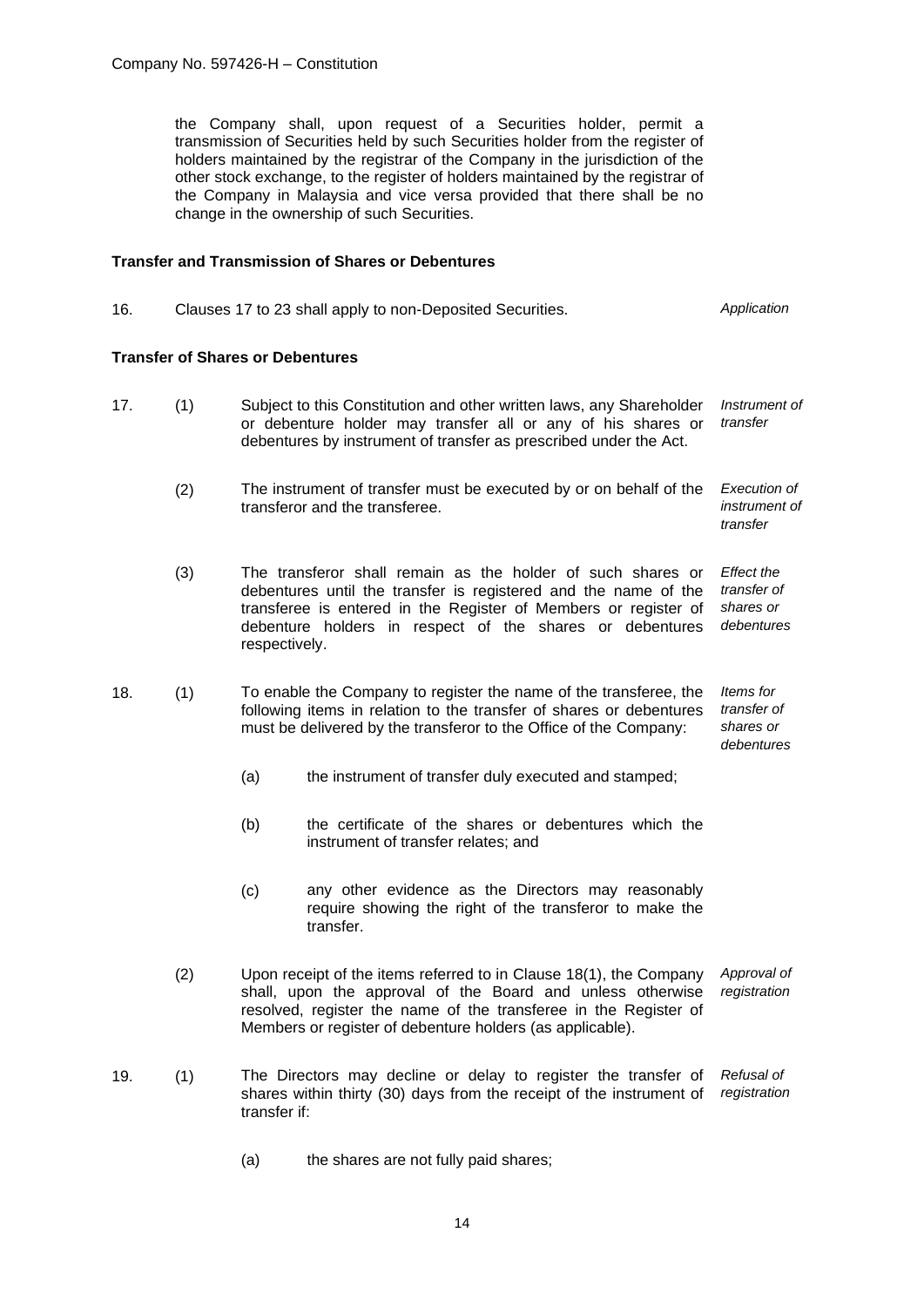- (b) the Directors passed a resolution with full justification to refuse or delay the registration of transfer;
- (c) the Company has a lien on the shares; and/or
- (d) the Shareholder fails to pay the Company an amount due in respect of those shares, whether by way of consideration for the issue of the shares or in respect of the sums payable by the Shareholder in accordance with this Constitution.
- (2) Where applicable, the Company shall send a notice of the *Notification to*  resolution referred to in Clause 19(1)(b) to the transferor and *transferor and*  transferee, within seven (7) days of the resolution being passed by *transferee* the Directors.
- 20. On giving at least fourteen (14) days' notice to the Registrar to close the Register of Members or register of debenture holders, the Company may close the Register of Members or register for any class of members or register of debenture holders (collectively, the "Registers") for the purpose of updating the Registers. The registration of transfer may be suspended at *Debenture*  such time and for such period as the Directors may from time to time *Holders*  determine, provided that no part of the relevant Register(s) be closed for more than thirty (30) days in aggregate in any calendar year.

*Closing the Register of Members or Register of* 

# **Transmission on Death**

- 21. In case of the death of a Member or debenture holder, the only persons recognised by the Company as having any title to the interest of the deceased Member or debenture holder in the shares or debentures respectively shall be: *Transmission on death*
	- (1) the survivor(s), where the deceased Member or debenture holder was a Joint Holder; and
	- (2) the legal personal representatives of the deceased Member or debenture holder, where the deceased Member or debenture holder was a sole holder,

but nothing herein contained shall release the estate of a deceased Joint Holder from any liability in respect of any share which had been jointly held by him with other persons.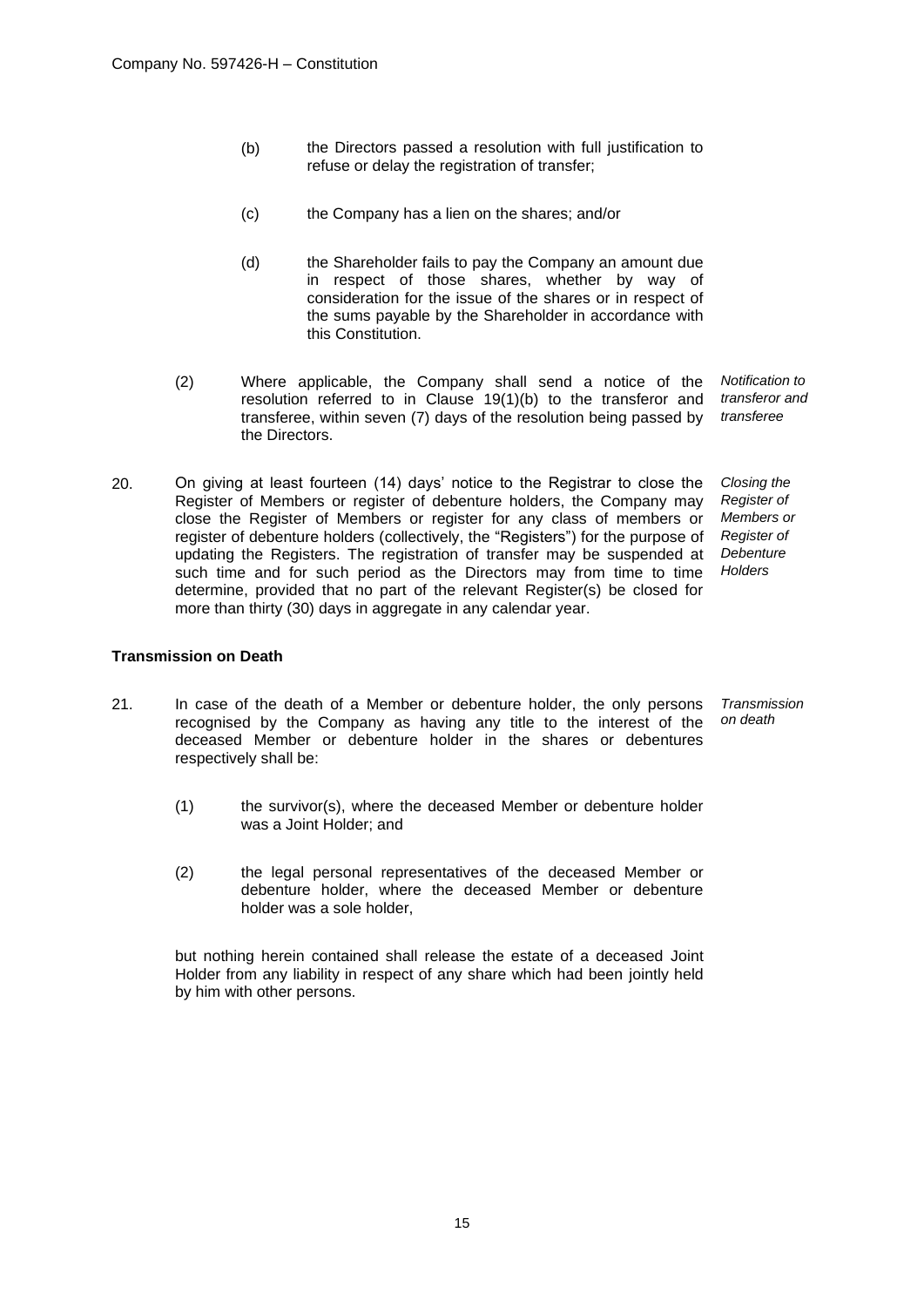# **Transmission by Operation of Law**

- 22. (1) Any person becoming entitled to a share or debenture in consequence of an Event of Transmission may, upon such evidence being produced as is properly required by the Directors, and subject as hereinafter provided, elect either to register himself as the holder of the share or debenture or to have some other person nominated by him registered as the transferee of the shares or debentures. *Registration of transmission*
	- (2) If the entitled person elects to register himself, he shall deliver or send to the Company a notice in writing signed by him stating that he so elects. *Elects to register himself as*
	- (3) If he elects to have another person registered, he shall execute an instrument of transfer of the share or debenture in favour of that person.
	- (4) All limitations, restrictions and clauses of this Constitution relating to the right to transfer and the registration of transfers of shares or debentures shall be applicable to any such notice or transfer as if the Event of Transmission had not occurred and the notice or transfer were a transfer signed by that Shareholder or debenture holder.
- 23. (1) Upon an Event of Transmission and the receipt by the Company of the relevant notification as required under the Act together with such documentary evidence as required by the Directors from the person who is entitled to the title to the relevant shares or debentures, the Company shall register the person as a shareholder or debenture holder of the Company within sixty (60) days from its receipt of the notification (together with the required documentary evidence).
	- (2) The registration of transmission of shares or debentures under Clause 23(1) shall entitle the registered holder to the same dividends and other advantages, and to the same rights (whether in relation to meetings of the Company, or to voting or otherwise), as the registered holder would have been entitled to if the registered holder had not suffered an Event of Transmission.
	- (3) Where two (2) or more persons are jointly entitled to any shares or debentures in consequence of the death of the registered holder. they shall, for the purpose of this Constitution, be deemed to be Joint Holders of the shares or debentures.

*holder Elects to register other person as the holder Limitations, restrictions and clauses* 

*relating to transfer of shares or debentures shall apply to transmission*

*Entitled to the same rights as the registered holder*

*Joint Holder*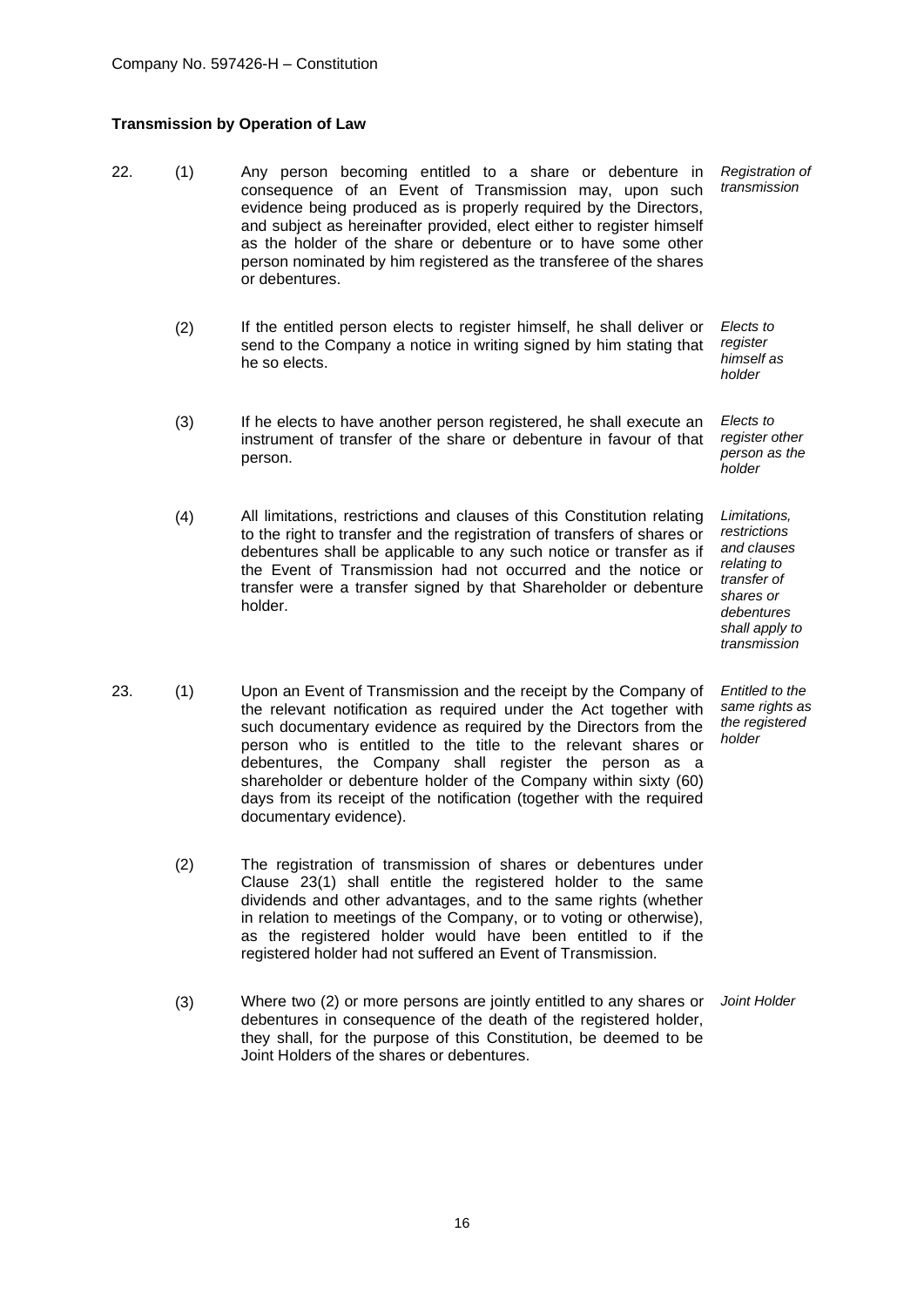# **Lien on Shares**

| 24. | (1) |                                                                                                                                                                              | The Company has a first and paramount lien on every share for:                                                                                                                                                                                    | Lien on<br>shares                                                                      |
|-----|-----|------------------------------------------------------------------------------------------------------------------------------------------------------------------------------|---------------------------------------------------------------------------------------------------------------------------------------------------------------------------------------------------------------------------------------------------|----------------------------------------------------------------------------------------|
|     |     | (a)                                                                                                                                                                          | any amount due or unpaid in respect of the share which<br>has been called or is payable at a fixed date and/or time;                                                                                                                              |                                                                                        |
|     |     | (b)                                                                                                                                                                          | all amounts that the Company may be called on by law to<br>pay in respect of the share; and/or                                                                                                                                                    |                                                                                        |
|     |     | (c)                                                                                                                                                                          | any reasonable interest in respect of the unpaid amounts<br>on the share and reasonable expenses incurred by the<br>Company in respect of receiving unpaid amounts on the<br>share.                                                               |                                                                                        |
|     | (2) |                                                                                                                                                                              | The Company's lien, if any, on a share extends to all dividends<br>payable in respect of the share which may be retained and applied<br>towards the satisfaction of any or all amounts due to the Company<br>in respect of which the lien exists. | <b>Dividends</b><br>payable may<br>be used for<br>satisfaction of<br>the amount<br>due |
|     | (3) |                                                                                                                                                                              | The Company's lien on shares and dividends from time to time<br>declared in respect of such shares, shall be restricted to:                                                                                                                       | Company's<br>lien on shares<br>and dividends                                           |
|     |     | (a)                                                                                                                                                                          | unpaid calls and instalments upon the specific shares in<br>respect of which such moneys are due and unpaid,                                                                                                                                      |                                                                                        |
|     |     | (b)                                                                                                                                                                          | if the shares were acquired under an employee share<br>option scheme, amounts which are owed to the Company<br>for acquiring them; and                                                                                                            |                                                                                        |
|     |     | (c)                                                                                                                                                                          | such amounts as the Company may be called upon by<br>law to pay, and has paid, in respect of the shares of the<br>Member or deceased Member.                                                                                                      |                                                                                        |
|     |     |                                                                                                                                                                              | In each case, the lien extends to reasonable interest and expenses<br>incurred because the amount is not paid.                                                                                                                                    |                                                                                        |
|     | (4) |                                                                                                                                                                              | The Directors may at any time declare a share to be wholly or<br>partly exempt from Clauses 24(1) or (2), or both.                                                                                                                                | Exemption                                                                              |
| 25. |     | which the lien exists.                                                                                                                                                       | No person is entitled to exercise any rights or privileges as a Member until<br>the Member has paid all calls, instalments of calls and other moneys<br>(including interest and expenses) for the time being payable in respect of                | <b>Rights or</b><br>privileges of a<br>Member                                          |
| 26. |     | The registration of a transfer of a share approved by the Directors shall<br><b>Registration of</b><br>transfer<br>operate as a waiver of the Company's lien over the share. |                                                                                                                                                                                                                                                   |                                                                                        |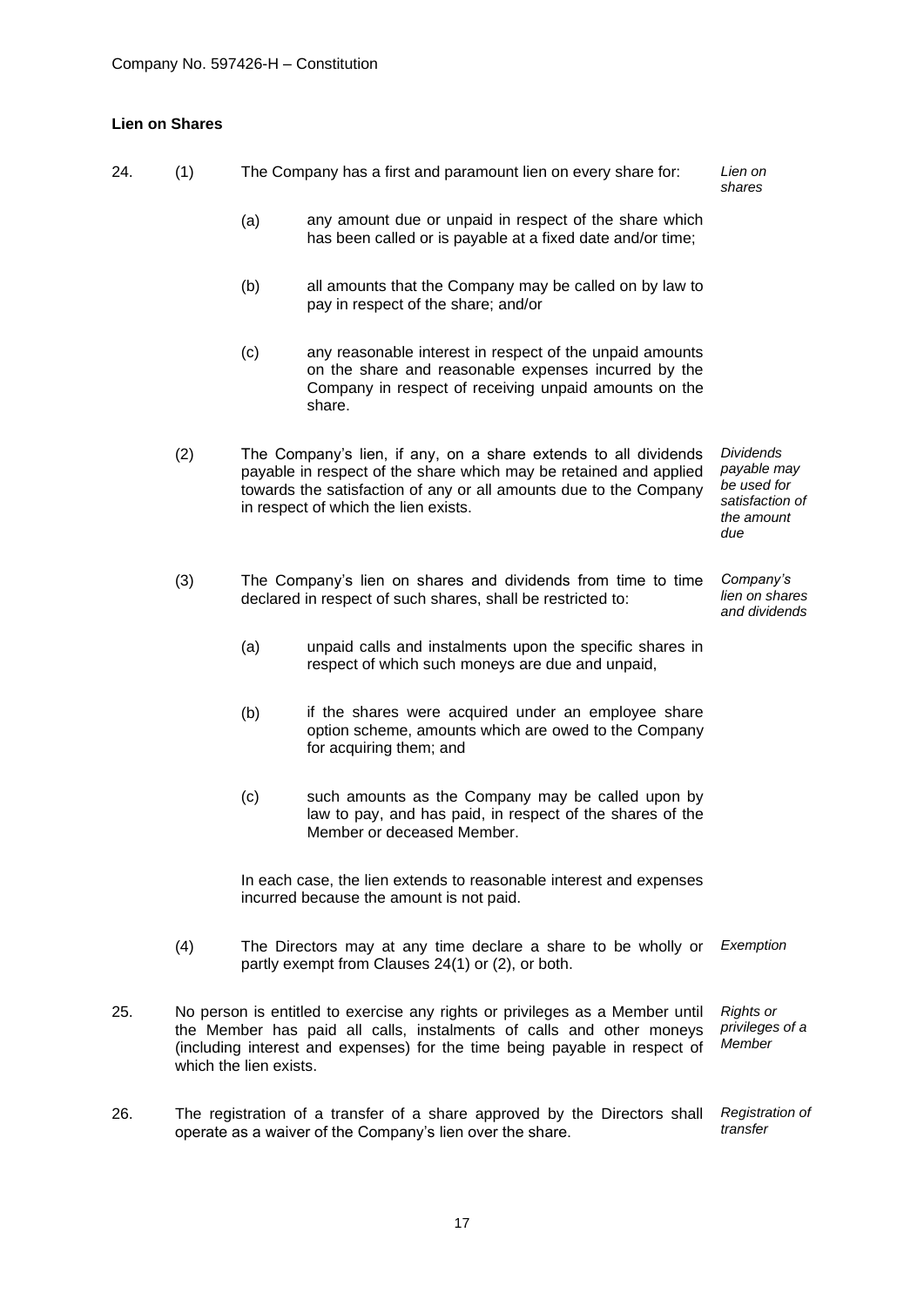27. (1) Subject to Clause 27(2), the Company may sell, in any manner as the Directors think fit and appropriate, any shares over which the Company has a lien. *Sale of shares under lien*

payable; and

(2) A share on which the Company has a lien shall not be sold unless: *Enforcing sale of shares*

> *under lien* (a) a sum in respect of which the lien exists is presently

- (b) the Company has, not less than fourteen (14) days before the date of the sale, given to the registered holder for the time being of the share or the person entitled to the share by reason of the death or bankruptcy of the registered holder of the share, a notice in writing stating and demanding payment of such part of the amount in respect of which the privilege or lien exists and is presently payable.
- 28. (1) To give effect to any sale of shares under Clause 27, the Directors may authorise a person to transfer the shares sold to the purchaser of the shares. *Give effect to any sale of shares*
	- (2) The Company shall register the purchaser as the holder of the shares comprised in any such transfer and the Directors shall not be bound to see to the application of the purchase money. *Register the purchaser as the holder*
	- (3) The title of the purchaser to the shares shall not be affected by any irregularity or invalidity in the proceedings relating to the sale of the shares. *Title of the purchaser*
- 29. The proceeds of a sale of shares under Clause 27 shall be received and applied by the Company in payment first of the expenses of the sale, then of such part of the amount in respect of which the lien exists as is presently payable and the residue (if any) shall (subject to any similar lien for sums not presently payable that exists over the shares before the sale) be paid to the person entitled to the shares as at the date of the sale. *Proceeds of sale of shares*

# **Calls on shares**

- 30. (1) The Directors may from time to time make calls upon the Shareholders in respect of any money unpaid on the shares of the Shareholders and not by the conditions of the allotment of the shares made payable at fixed date, provided that: *Directors to make calls*
	- (a) no call shall exceed one-fourth  $(\frac{1}{4})$  of the issue price of the share or be payable at less than thirty (30) days from the date fixed for the payment of the last preceding call; and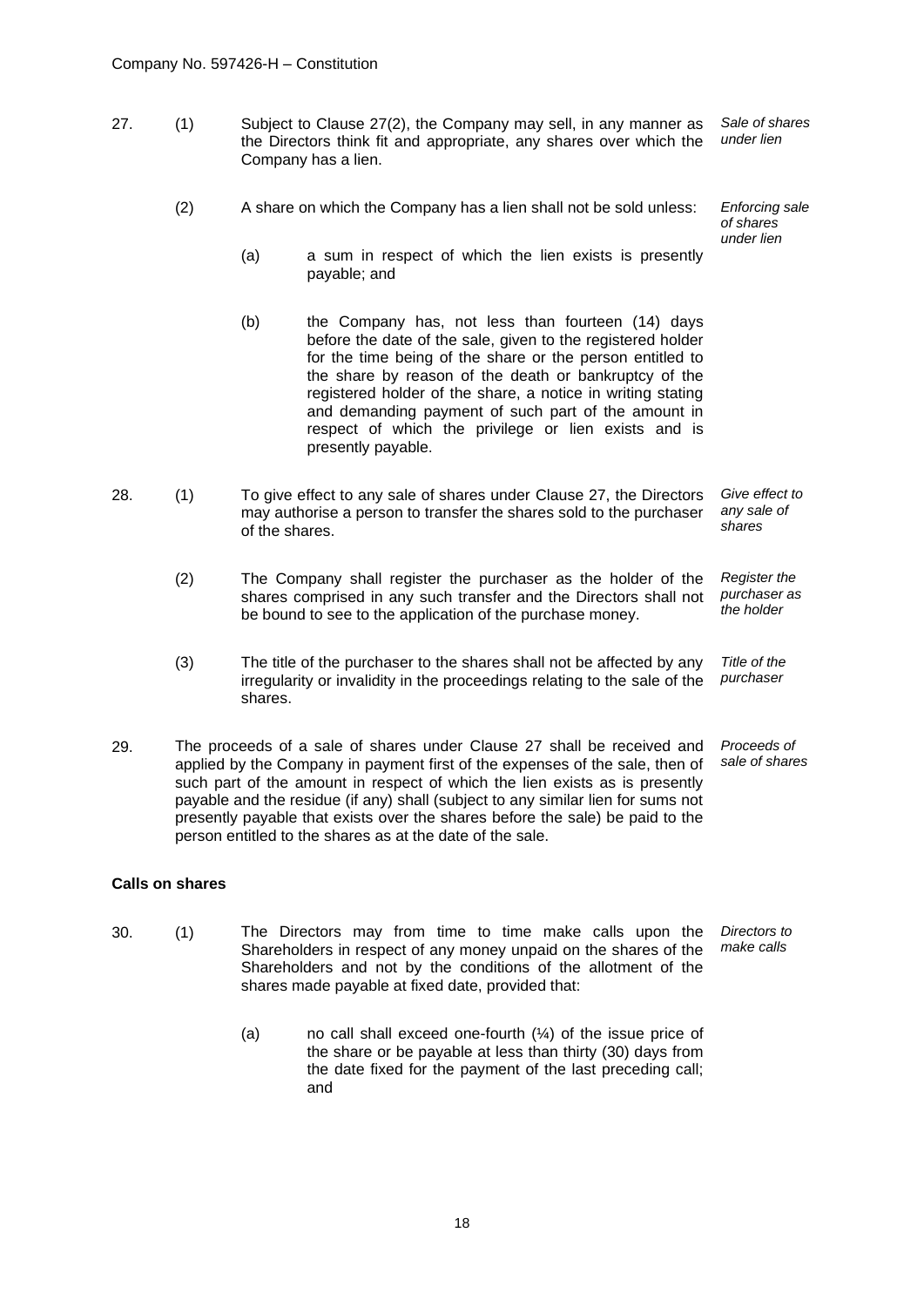| (b) | each Shareholder shall, upon receiving at least fourteen<br>(14) days' notice specifying the date, time and place of |  |  |  |  |  |
|-----|----------------------------------------------------------------------------------------------------------------------|--|--|--|--|--|
|     | payment, pay to the Company (at the time or times and<br>place specified in the notice) amount called on the         |  |  |  |  |  |
|     | Shareholder's shares.                                                                                                |  |  |  |  |  |

- (2) The Joint Holders of a share shall be jointly and severally liable to pay all calls in respect of their shares. *Joint Holder*
- (3) A call shall be deemed to have been made at the time when the resolution of the Board authorising the call was passed and may be required to be paid by instalments. *Board's resolution authorising the call*
- (4) A call may be revoked or postponed as the Directors may determine. *Directors may revoke or postpone call*
- 31. (1) If a sum called in respect of a share is not paid before or on the day appointed for payment of the sum, the person from whom the sum is due shall pay interest on that sum from the appointed day for payment to the time of actual payment at a rate not exceeding eight percent (8%) per annum as the Board may determine. *Interest on late payment*
	- (2) The Board may waive payment of any such interest in whole or in part. *Waiver of interest*
- 32. (1) Any sum which, by the terms of issue of a share, becomes payable on allotment or at any fixed date shall be deemed to be a call duly made and payable on the date on which by the terms of issue such sum becomes payable. *Sum becomes due and payable*
	- (2) In the case of non-payment of such sum, all the relevant provisions of this Constitution as to payment of interest and expenses, forfeiture or otherwise shall apply as if such sum had become payable by virtue of a call duly made and notified. *Non-payment of such sum*
- 33. (1) The Company may accept from any Shareholder the whole or a part of the amount unpaid on a share although no part of that amount has been called up. *Advance from shareholder*
	- (2) The Company may make arrangements on the issue of shares for varying the amounts and times of payment of calls as between Shareholders. *Arrangement to vary the amount and payment*
	- (3) Upon all or any part of the money advanced by Shareholder (for all or any part of the money uncalled or unpaid upon the shares held by such Shareholder) received by the Directors from the Shareholder become payable, the Directors may authorise the Company to pay interest or return at a rate not exceeding eight percent (8%) per annum as may be agreed upon between the Directors and the Shareholder paying the sum in advance (unless the Company in a General Meeting otherwise directs). *Interest on advance*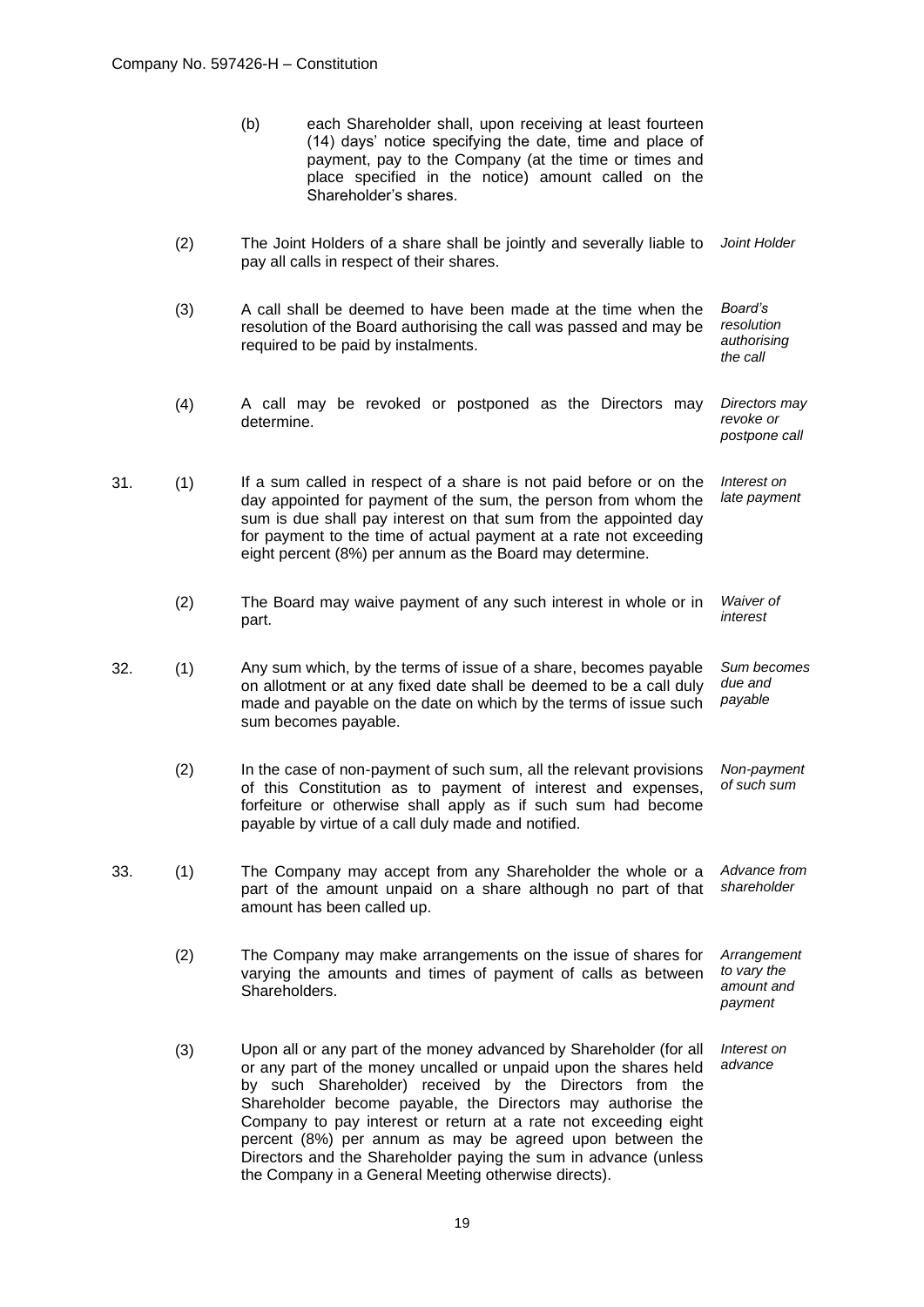(4) However, the Company may not pay dividends in proportion to the amount paid up on each share where a larger amount is paid up on some shares than on others.

# **Forfeiture of Shares**

- 34. (1) If a Shareholder fails to pay any call or instalment of a call on or before the day appointed for the payment of the call or instalment, the Directors may serve a notice on the Shareholder requiring payment of the amount unpaid, together with interest at such rate not exceeding eight percent (8%) per annum as the Directors shall determine. *Notice of forfeiture of shares*
	- (2) The notice shall specify a date (not earlier than the expiration of fourteen (14) days from the date of service of the notice) on or before which the payment is required to be made and the notice shall state that, in the event of non-payment on or before the specified date, the shares in respect of which the call was made will be liable to be forfeited. *Contents of notice*
- 35. (1) If the requirements set out in the notice served under Clause 34 are not complied with, the shares in respect of which such notice has been given shall be forfeited by a resolution of the Directors to that effect, unless the required payment is made before such resolution. *Passing of Directors' resolution to forfeit the shares*
	- (2) A forfeiture of shares as referred to in Clause 35(1) above shall include all dividends declared in respect of the forfeited shares and not actually paid before the forfeiture. *Forfeiture including all dividends declared*
- 36. A forfeited share may be sold or otherwise disposed of on such terms and in such manner as the Directors think fit and, at any time before a sale or disposition of the forfeited shares, the forfeiture may be cancelled on such terms as the Directors think fit. *Forfeited share may be sold, reissued or otherwise*
- 37. If any share is forfeited and sold, any residue after the satisfaction of the unpaid calls and accrued interest and expenses, shall be paid to the person whose shares have been forfeited, or his executors, administrators or assignees or as he directs. *Sale of shares forfeited*
- 38. A person whose shares have been forfeited shall cease to be a Member in respect of the forfeited shares. Notwithstanding that, such person shall remain liable to pay to the Company all money that, at the date of forfeiture, was payable by the person to the Company in respect of the shares (together with interest or compensation at the rate of eight percent (8%) per annum from the date of forfeiture on the money for the time being unpaid if the Directors think fit to enforce payment of the interest or compensation). Liability of the person shall cease if and when the Company receives payment in full of all the money (including interest or compensation) so payable in respect of the shares. *Cessation of Member in respect of forfeited shares*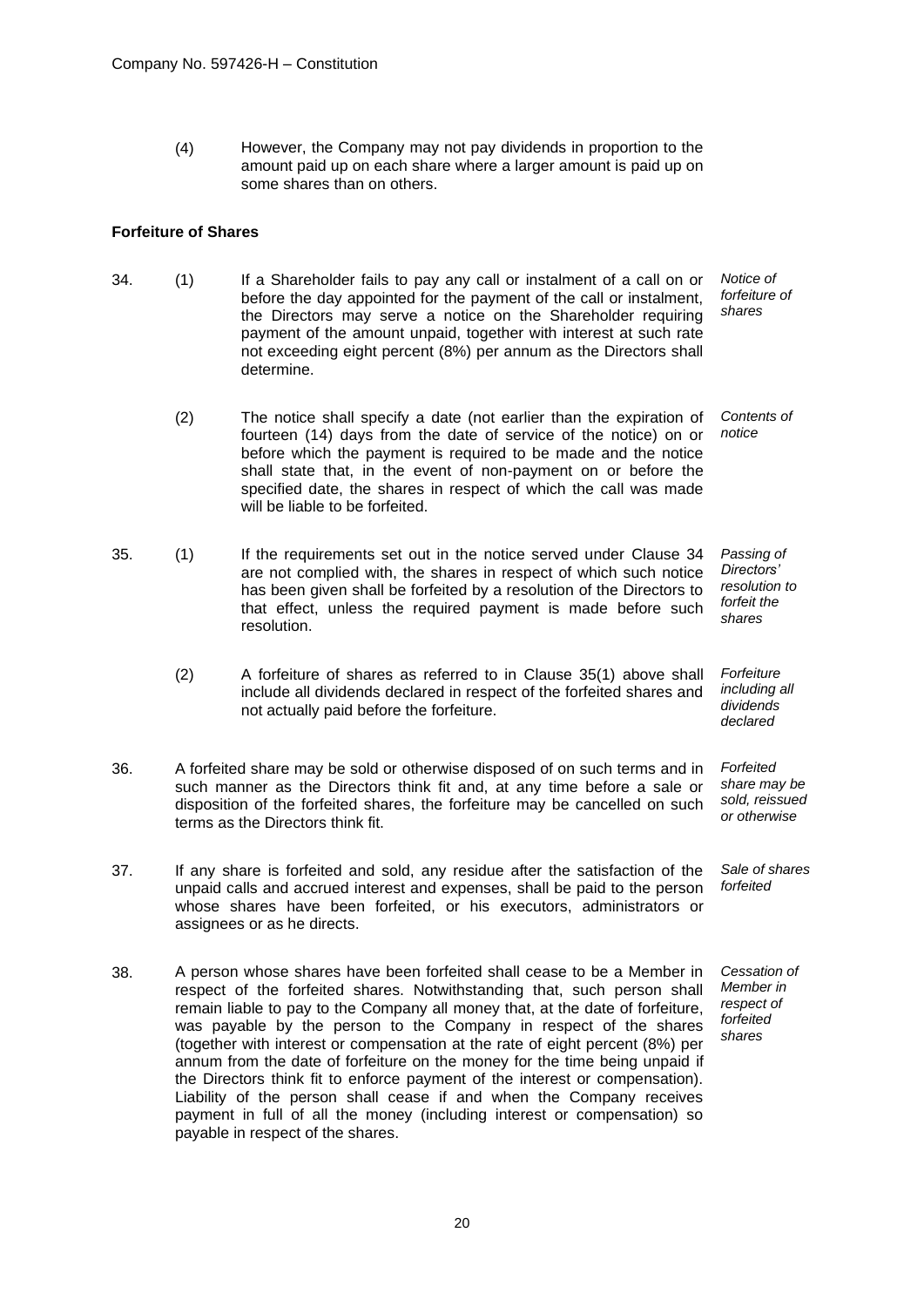- 39. A statutory declaration in writing by a Director or Secretary that a share in the Company has been duly forfeited on the date stated in the declaration shall be conclusive evidence of the facts stated in the declaration against all persons claiming to be entitled to the share. *Statutory declaration*
- 40. (1) The Company may receive the consideration (if any) given for a forfeited share on any sale or disposition of the shares and may execute a transfer of the share in favour of the person to whom the share is sold or disposed of. *Consideration of the forfeited shares*
	- (2) Upon the execution of the transfer of the share, the transferee shall be registered as the holder of the share and the Company shall not be bound to see to the application of the purchase money (if any). *Transfer of forfeited shares*
	- (3) The title of the transferee to the share is not affected by any irregularity or invalidity in the proceedings in connection with the forfeiture, sale or disposal of the share. *Title of the transferee*
- 41. The provision of this Constitution as to forfeiture of shares shall apply in the case of non-payment of any sum that, by the terms of issue of a share, become payable to the Company at a fixed date as if that sum of the shares had been payable by virtue of a call duly made and notified. *Provision of forfeited shares*

## **Conversion of shares into stock**

- 42. The Company may by ordinary resolution passed at a General Meeting convert any paid-up shares into stock and reconvert any stock into paid-up shares in accordance with Sections 84(1)(b) and 86 of the Act. *Conversion of shares into stock and vice versa*
- 43. (1) The stockholders may transfer their stock or any part thereof in the same manner as the transfer of shares from which the stock arose may, before the conversion, have been transferred or be transferred in the closest manner as the circumstances allow. *Stock is transferable*
	- (2) The Directors may from time to time fix the minimum amount of stock transferable and restrict or forbid the transfer of fractions of that minimum. *Directors' powers*
- 44. (1) The stockholders shall, according to the amount of the stock held by them, have the same rights, privileges and advantages as regards dividends, voting at meetings of the Company and other matters as if they held the shares from which the stock arose. *Rights of stockholders*
	- (2) However, no such privilege or advantage (except participation in the dividends and profits of the Company and in the assets on winding up) shall be conferred by any such part of stock which would not, if existing shares have conferred that privilege or advantage. *Participation in dividends and profits*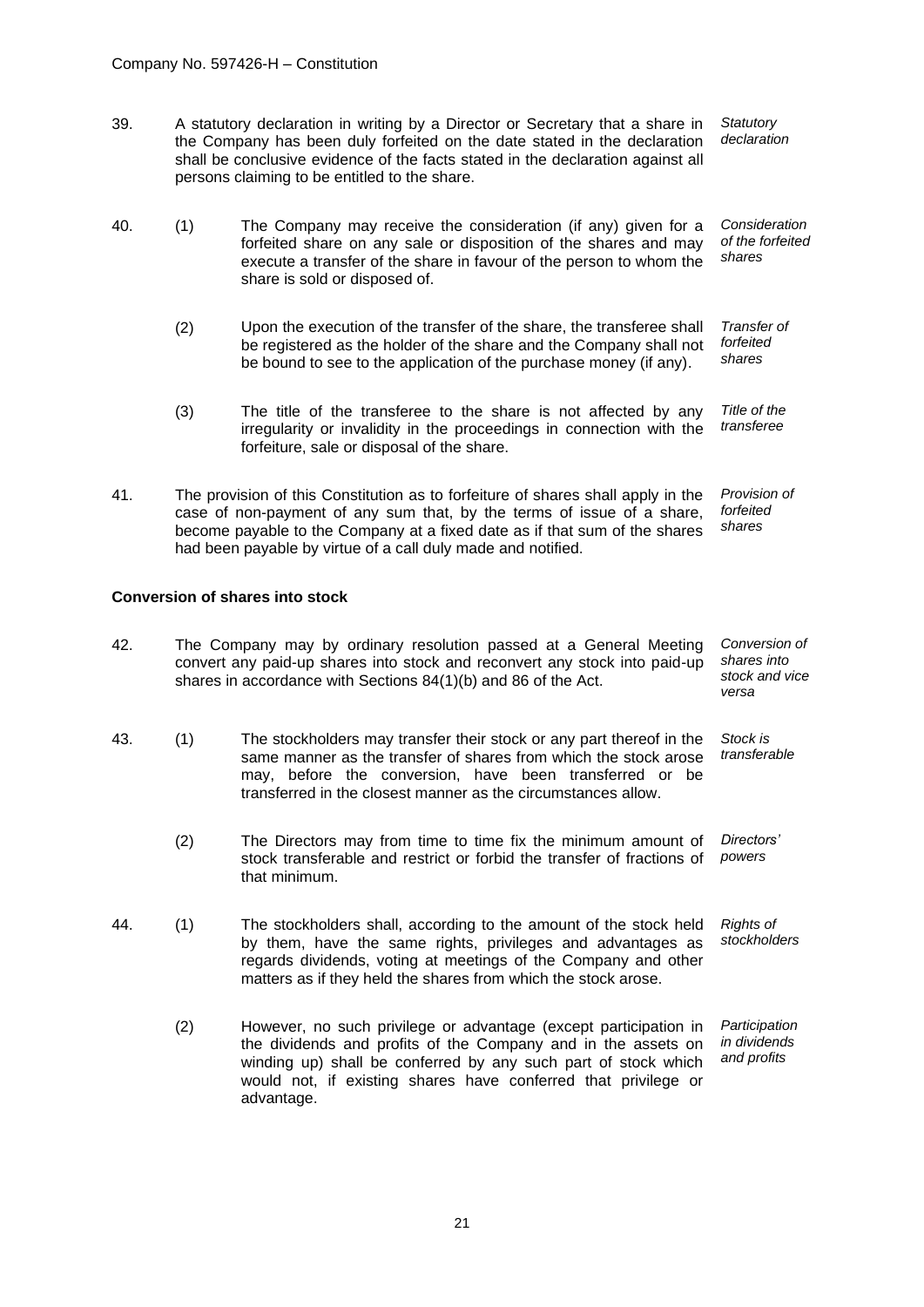45. For the purpose of Clauses 42 to 44, any reference in this Constitution as *Reference* are applicable to paid-up shares shall apply to stock, and the words "share" and "shareholder" therein shall include "stock" and "stockholder" respectively.

# **Alteration of Capital**

- 46. (1) The Company may from time to time by ordinary resolution and subject to other applicable laws or requirements:
	- (a) consolidate and divide all or any of its share capital, the proportion between the amount paid and the amount, if any, unpaid on each subdivided share shall be the same as it was in the case of the share from which the subdivided share is derived; or *Consolidation of shares*
	- (b) subdivide its shares or any of them into shares, whichever is in the subdivision; the proportion between the amount paid and the amount, if any, unpaid on each subdivided share shall be the same as it was in the case of the share from which the subdivided share is derived. *Subdivision of shares*
	- (2) The Company may from time to time by special resolution and subject to other applicable requirements:
		- (a) cancel shares which, at the date of the passing of the resolution in that regard, have not been taken or agreed to be taken by any person or which have been forfeited and diminish the amount of its share capital by the amount of the shares so cancelled or in such other manner allowed by law; or *Cancellation of shares*
		- (b) reduce its share capital in such manner permitted by law, and (where applicable) subject to the relevant required approvals being obtained. *Reduction of share capital*
	- (3) The Company shall have the power, subject to and in accordance with the provisions of the Act, the Listing Requirements and any rules, regulations and guidelines in respect thereof for the time being in force, to purchase its own shares and thereafter to deal with the shares purchased in accordance with the provisions of the Act, the Listing Requirements and any rules, regulations and guidelines thereunder or issued by Bursa Securities and any other relevant authorities in respect thereof. *Purchase of own shares*

# **PASSING OF RESOLUTIONS OF MEMBERS**

## **Passing of Resolutions of Members**

47. The Company may pass a resolution of the Members or of a class of Members at a meeting of the Members. *Passing a Members' Resolution*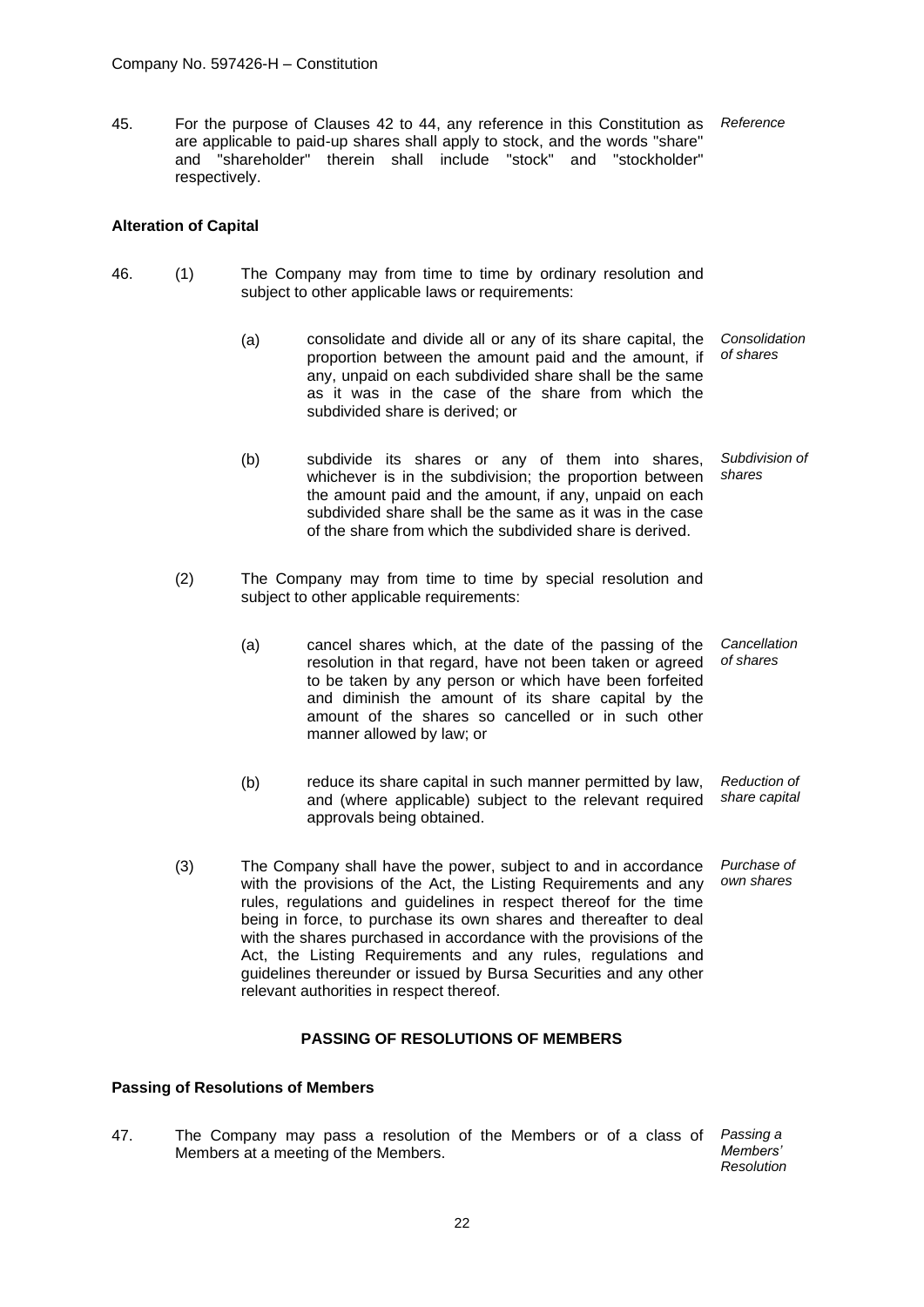# **MEETINGS OF MEMBERS**

# **Convening General Meetings**

- 48. (1) The Company shall hold an Annual General Meeting in every calendar year pursuant to Section 340 of the Act to transact the following ordinary business: *Annual general meeting*
	- (a) The laying of audited financial statements and the reports of the Directors and Auditors; *Ordinary business*
	- (b) The declaration of dividend (if any);
	- (c) The election or re-election and the fixing of the fees and benefits of the Directors;
	- (d) The appointment and the fixing of the fees and benefits of the Directors; and
	- (e) The appointment or re-appointment and the fixing of the remuneration of the Auditors.
	- (2) All businesses (except for those set out under Clause 48(1)) shall be special that is transacted at an Annual General Meeting and also that is transacted at other General Meeting. *Special business*
- 49. Subject to Clause 48, all meetings of Members shall be called General Meetings. *General Meetings*
- 50. The Board: *Board to convene General*  (1) may, whenever it thinks fit, convene a meeting of the Members; *Meeting* and
	- (2) shall convene a General Meeting on the request of the Members pursuant to Section 311 of the Act.
- 51. A General Meeting may be requisitioned by: *Members to requisite a General*  (a) any Member(s) holding at least ten percent (10%) of the issued *Meeting* and paid up share capital of the Company pursuant to Sections 310(b) and 311(3)(a) of the Act; or
	- (b) any of the Members representing more than one half of the total voting rights of all of the Members who requisitioned the General Meeting pursuant to Section 313(1) of the Act.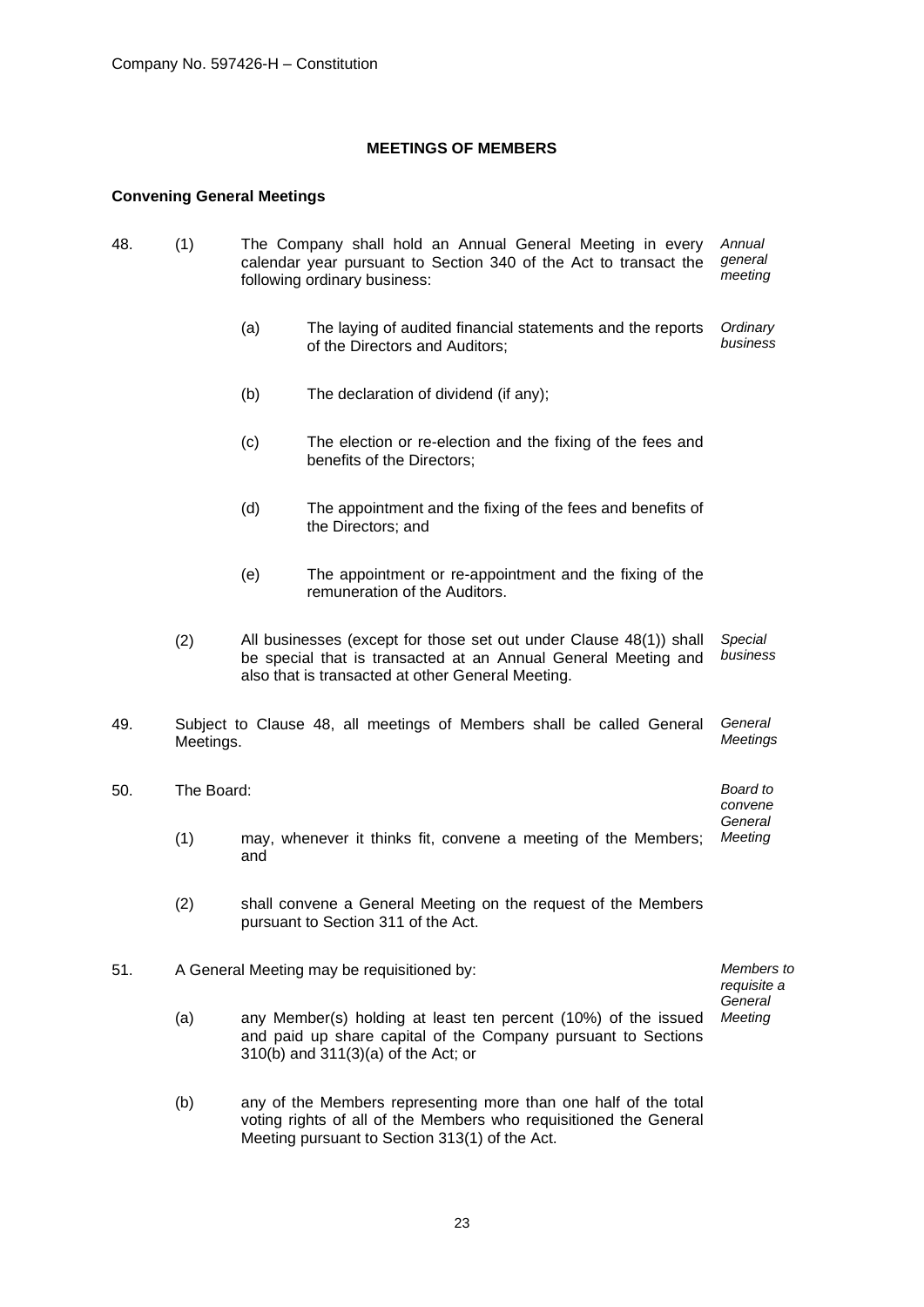# **Notice of General Meetings**

| 52. | (1) | A notice of a General Meeting must specify the following:                                                                                                                                                                                                                                                                                                                                                                                                                                                                                                                                                                                                                                                                                                                                                                                                                                                                                                                            | Contents of<br>Notice of<br>General                              |
|-----|-----|--------------------------------------------------------------------------------------------------------------------------------------------------------------------------------------------------------------------------------------------------------------------------------------------------------------------------------------------------------------------------------------------------------------------------------------------------------------------------------------------------------------------------------------------------------------------------------------------------------------------------------------------------------------------------------------------------------------------------------------------------------------------------------------------------------------------------------------------------------------------------------------------------------------------------------------------------------------------------------------|------------------------------------------------------------------|
|     |     | (a)<br>the place, date and time of the General Meeting;                                                                                                                                                                                                                                                                                                                                                                                                                                                                                                                                                                                                                                                                                                                                                                                                                                                                                                                              | Meeting                                                          |
|     |     | (b)<br>the general nature of the business of the General<br>Meeting; and                                                                                                                                                                                                                                                                                                                                                                                                                                                                                                                                                                                                                                                                                                                                                                                                                                                                                                             |                                                                  |
|     |     | (c)<br>the text of any proposed resolution and other information<br>as the Directors think fit.                                                                                                                                                                                                                                                                                                                                                                                                                                                                                                                                                                                                                                                                                                                                                                                                                                                                                      |                                                                  |
|     | (2) | If the General Meeting is to be held in two (2) or more places, the<br>notice of the General Meeting shall specify the technology or<br>method that will be used to facilitate the General Meeting.                                                                                                                                                                                                                                                                                                                                                                                                                                                                                                                                                                                                                                                                                                                                                                                  | General<br><b>Meeting held</b><br>at two $(2)$ or<br>more venues |
|     | (3) | The main venue of the General Meeting shall be in Malaysia and<br>the chairperson shall be present at that main venue of the General<br>Meeting.                                                                                                                                                                                                                                                                                                                                                                                                                                                                                                                                                                                                                                                                                                                                                                                                                                     | Main venue                                                       |
| 53. | (1) | The notices convening General Meetings shall specify the place,<br>day and hour of the General Meeting, and shall be given to all<br>Shareholders at least fourteen (14) days before the General<br>Meeting or at least twenty-one (21) days before the General<br>Meeting where any special resolution is to be proposed or where it<br>is an Annual General Meeting. Any notice of a General Meeting<br>called to consider special business shall be accompanied by a<br>statement regarding the effect of any proposed resolution in<br>respect of such special business. At least fourteen (14) days'<br>notice or twenty-one (21) days' notice in the case where any<br>special resolution is proposed or where it is the Annual General<br>Meeting, of every such meeting must be given by advertisement in<br>at least one (1) nationally circulated Bahasa Malaysia or English<br>daily newspaper and in writing to each stock exchange upon which<br>the Company is listed. | Notice of<br>General<br>Meetings                                 |
|     | (2) | The notice of General Meeting shall exclude the date of issuing the<br>notice and the date of the General Meeting.                                                                                                                                                                                                                                                                                                                                                                                                                                                                                                                                                                                                                                                                                                                                                                                                                                                                   |                                                                  |
|     | (3) | An Annual General Meeting may be called by a notice shorter than<br>the period referred to in Clause 53(1) if so agreed by all the<br>Members entitled to attend and vote at the General Meeting.                                                                                                                                                                                                                                                                                                                                                                                                                                                                                                                                                                                                                                                                                                                                                                                    |                                                                  |

(4) The technology to be used for the purpose of this Clause must allow the Members who participate in the physical and/or virtual General Meeting to communicate simultaneously with the chairperson, Directors, other Members and advisers (if any) taking part in the main venue of the General Meeting and such technology may include telephone, television, video conferencing, or any other telecommunication or digital methods which permits instantaneous communication.

*Technology to be used for physical and/or virtual General Meeting*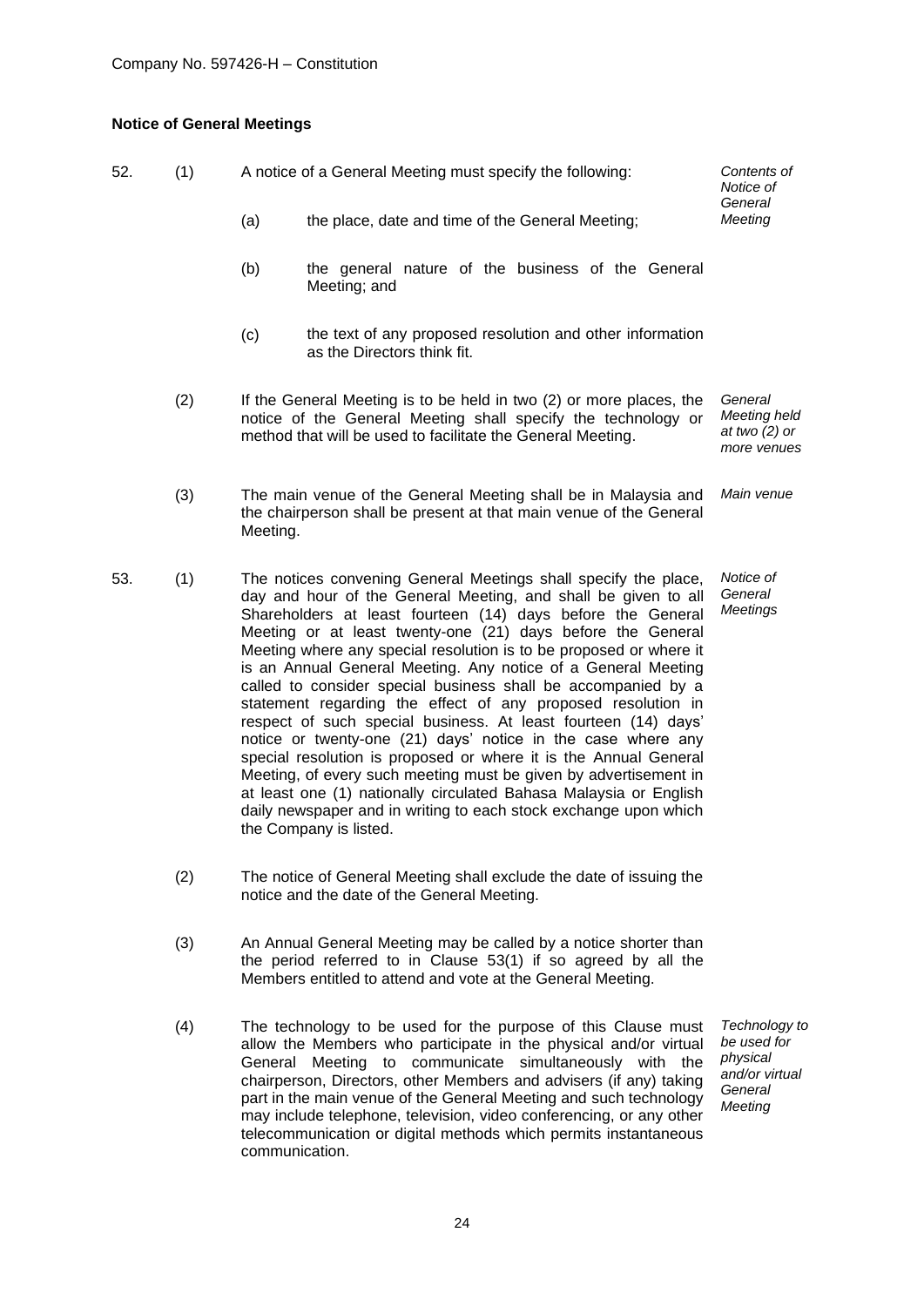(5) Subject to the Act, the Listing Requirements and other applicable laws and regulations, the physical and/or virtual General Meeting shall be deemed to constitute a General Meeting and all provisions of this Constitution relating to General Meetings shall apply to any physical and/or virtual General Meeting provided the following conditions are met:

*Conditions for physical and/or virtual General Meeting*

- (a) All the Members for the time being entitled to receive notice of the General Meeting shall be entitled to receive notice of the physical and/or virtual General Meeting. Notice of any such meeting shall be given by an appropriate form of technology (or in such other manner) as determined by the Board of Directors and permitted by this Constitution; and
- (b) The Members who attend the General Meeting remotely may participate, speak and vote at the physical and/or virtual General Meeting provided that the remote locations should leverage on technology to facilitate voting, including voting in absentia and remote shareholders' participation at the physical and/or virtual General Meeting.
- (6) A General Meeting, other than an Annual General Meeting and a General Meeting for passing of a special resolution, may be called by a notice shorter than the period referred to in Clause 53(1) if so agreed by a majority in the number of the Members who collectively hold not less than ninety-five percent (95%) of the total number of shares giving the rights to attend and vote at the General Meeting, excluding any shares in the Company held as treasury shares. *Shorter notice*
- 54. Notice of every General Meeting shall be given in the manner authorised by Clause 127 to:
	- (1) every Member (including any person who is entitled to a share in consequence of the death or bankruptcy of a Member who, but for his death or bankruptcy, would be entitled to receive notice of the meeting and the Company has been notified of the person's entitlement in writing);
	- (2) every Director; and
	- (3) the Auditors.
- 55. (1) In relation to Deposited Securities, the Company shall request the Depository in accordance with the Rules, to issue a Record of Depositors to whom notices of General Meetings shall be given by the Company. *Record of Depositors*

*Persons entitled to receive notice of General*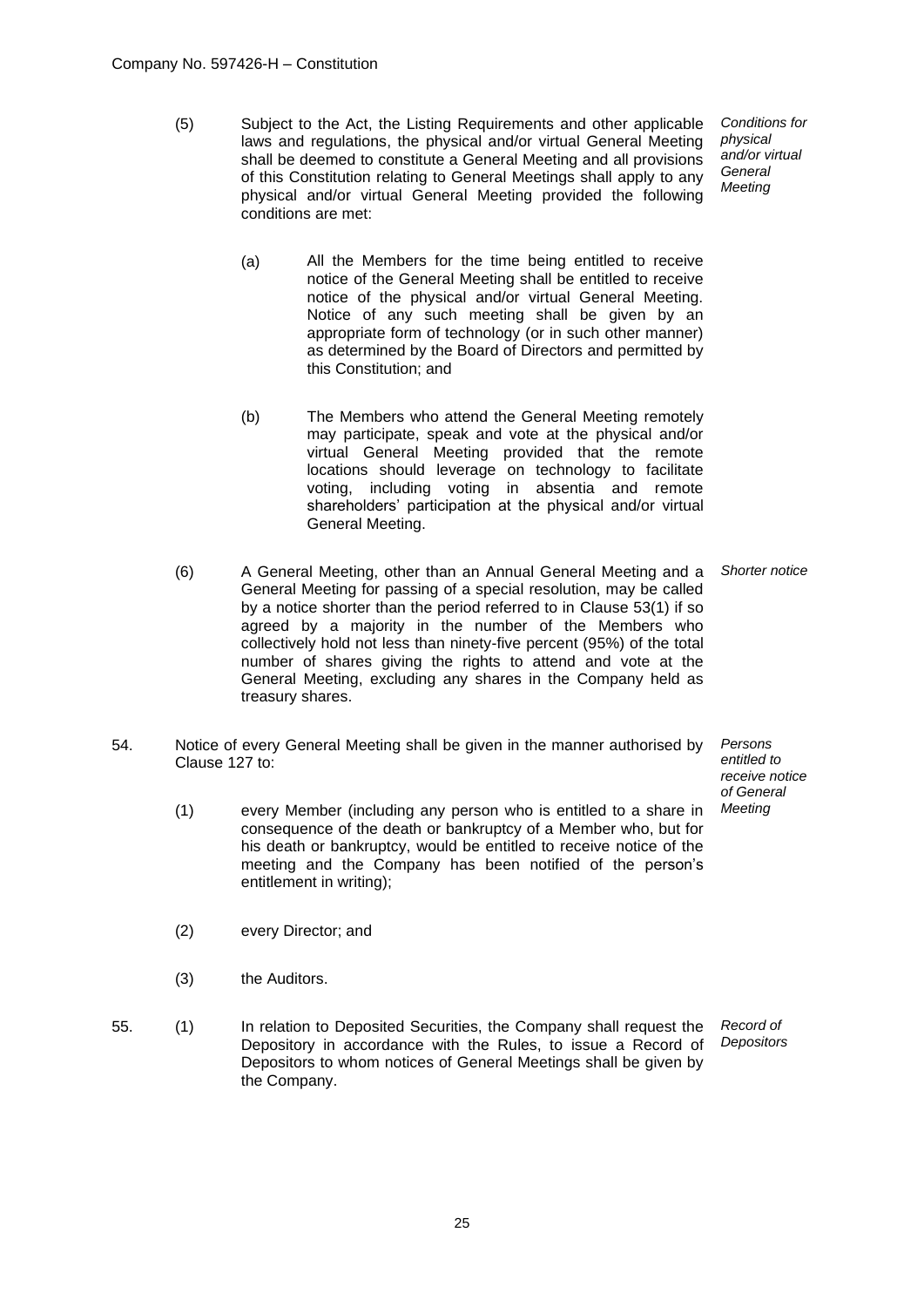- (2) The Company shall also request the Depository in accordance with the Rules, to issue a Record of Depositors, as at the latest date which is reasonably practicable which shall in any event be not less than three (3) market days before the General Meeting ("General Meeting Record of Depositors").
- (3) Subject to the Securities Industry (Central Depositories) (Foreign Ownership) Regulations 1996 (where applicable), a Depositor shall not be regarded as a Member entitled to attend any General Meeting and to speak and vote thereat unless his name appears in the General Meeting Record of Depositors.

# **Quorum for General Meetings**

- 56. (1) No business is to be transacted at any General Meeting unless a quorum of Members is present at the time when the meeting proceeds to business. *Quorum*
	- (2) Two (2) Members personally present at a meeting or by proxy or by Representative of Member shall constitute a quorum. *More than one (1) Member*
	- (3) For the purpose of constituting a quorum:
		- (a) one (1) or more representatives appointed by a corporation shall be counted as one (1) Member; *Corporate representative*
		- (b) one (1) or more proxies appointed by a person shall be counted as one (1) Member; or *Proxy*
		- (c) the presence of one (1) or more Joint Holders shall be *Joint Holders* counted as one (1) Member.

# **No Quorum**

| 57. |     | If a quorum is not present within half an hour after the time appointed for a<br>General Meeting: | Quorum is not<br>present                                                                                                                                                                                                                                                 |                                      |
|-----|-----|---------------------------------------------------------------------------------------------------|--------------------------------------------------------------------------------------------------------------------------------------------------------------------------------------------------------------------------------------------------------------------------|--------------------------------------|
|     | (1) |                                                                                                   | where the General Meeting was convened upon the requisition of<br>Members, the meeting shall be dissolved; or                                                                                                                                                            | Requisition of<br>Member             |
|     | (2) |                                                                                                   | in any other case:                                                                                                                                                                                                                                                       | Other case                           |
|     |     | (a)                                                                                               | if no determination is made by the Directors, the General<br>Meeting shall stand adjourned to the same day in the<br>next week at the same time and place or if that day falls<br>on a public holiday then to the next business day<br>following that public holiday; or | Adjournment<br>of General<br>Meeting |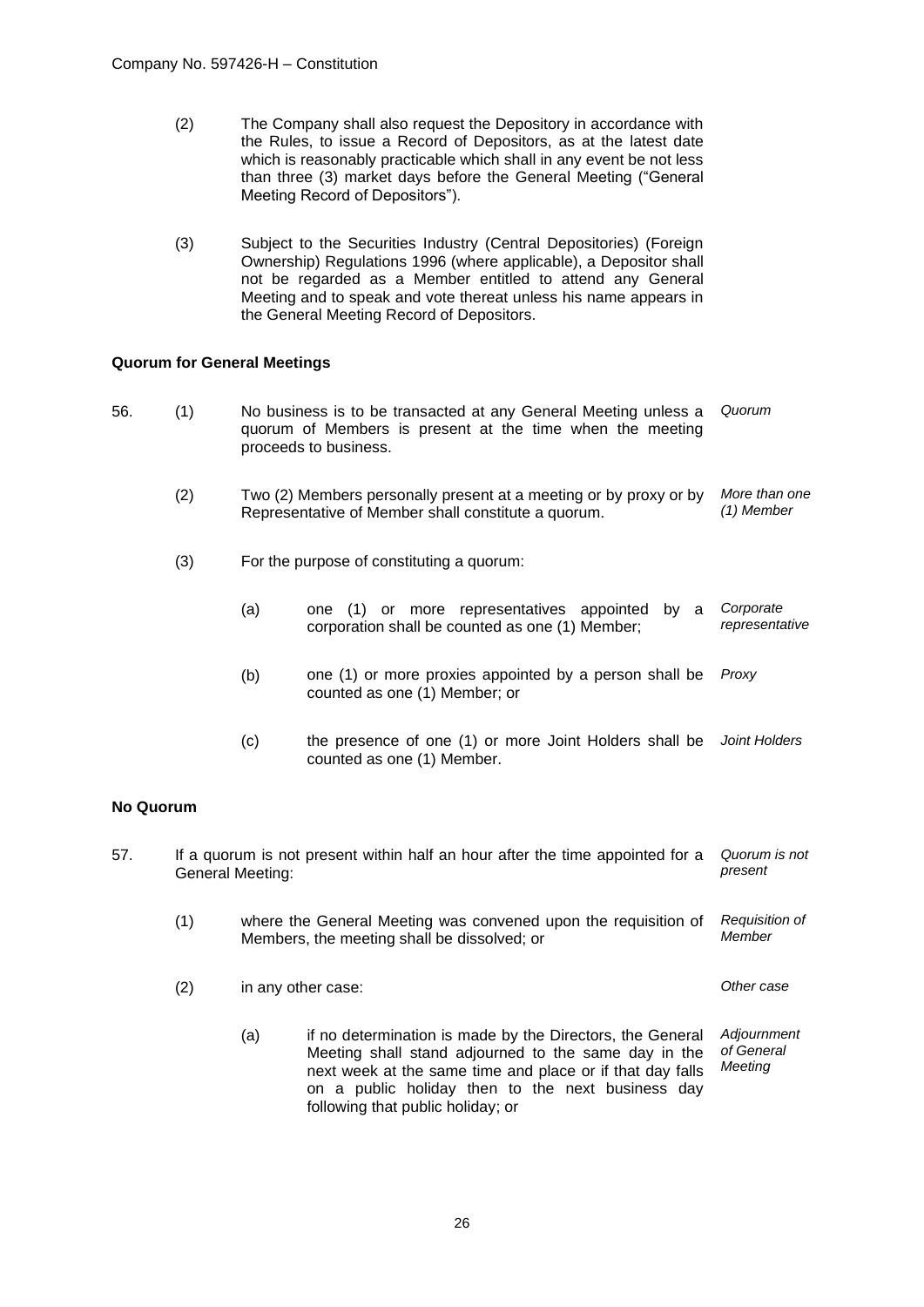(b) the General Meeting shall stand adjourned to another day and at another time and place as the Directors may determine; and

if at the adjourned General Meeting, a quorum is not present within half an hour from the time appointed for the meeting, then any Member present shall form a quorum. *Adjourned General Meeting*

# **Chairperson of General Meetings**

- 58. The chairperson of a General Meeting is:
	- (1) where the Board has appointed a chairperson or deputy chairperson amongst the Directors, the Chairperson of the Board; or *Chairperson of the Board*
	- (2) where: *Members to appoint Chairperson of General Meeting* (a) the Chairperson of the Board is unable or unwilling to act as the chairperson of the General Meeting;
		- (b) the Chairperson is not present within fifteen (15) minutes after the time appointed for the holding of the General Meeting; or
		- (c) the Board has not appointed a chairperson amongst the Directors,

the Members present shall elect one of their Members present to be the chairperson of the General Meeting.

(3) For avoidance of doubt, a proxy or Representative of Member may be elected as the chairperson of the General Meeting by a resolution passed at the meeting.

# **Adjournment of General Meetings**

- 59. (1) The chairperson shall adjourn a General Meeting, at which a quorum is present, from time to time and from place to place if the Members present with a majority of votes that may be cast at that meeting agree or direct the chairperson to do so. *Members' consent is required*
	- (2) No business shall be transacted at any adjourned General Meeting other than the business left unfinished at the General Meeting from which the adjournment took place (referred to as the "Original General Meeting").

*Only transact the business left unfinished at the General Meeting*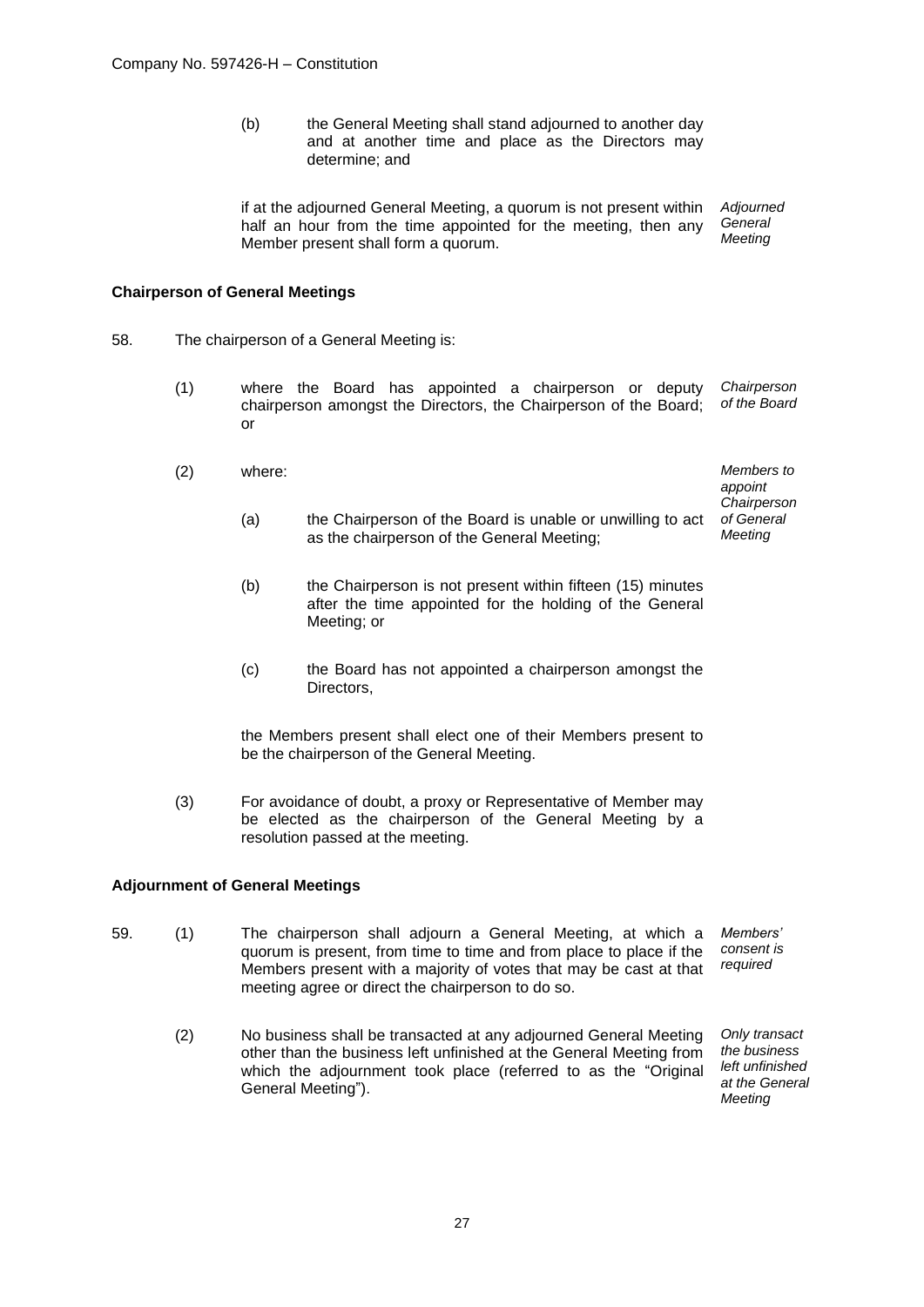(3) There is no need to give any notice of an adjourned General Meeting or of the business to be transacted at an adjourned General Meeting unless the adjourned General Meeting is to be held thirty (30) days or more after the date of the Original General Meeting or otherwise as the chairperson directs. *Notice of adjourned General Meeting*

# **Voting by Show of Hands**

- 60. (1) Subject to the Listing Requirements, at a General Meeting, a resolution put to the vote of the General Meeting shall be decided on a show of hands unless a poll is demanded before or on the declaration of the result of the show of hands. *By show of hands*
	- (2) On a vote on a resolution at a General Meeting on a show of hands, a declaration by the chairperson that a resolution has been passed unanimously, or with a particular majority, or is lost, and an entry to that effect in the minutes of the proceeding shall be conclusive evidence of that fact without proof of the number or proportion of the votes recorded in favour of or against the resolution. *Declaration by the chairperson*

# **Voting by Poll**

61. (1) A poll may be demanded: *Demand a poll*

- (a) by the chairperson;
- (b) by at least three (3) Members present in person or by proxy;
- (c) by any Member or Members present in person or by proxy and representing not less than ten percent (10%) of the total voting rights of all the Members having the right to vote at the General Meeting; or
- (d) by a Member or Members holding shares in the Company conferring a right to vote at the General Meeting being shares on which an aggregate sum has been paid up equal to not less than ten percent (10%) of the total paid up shares conferring that right.

For purposes of this Clause, references to "Member" shall include Representative of Member.

(2) The demand for a poll may be subsequently withdrawn. *Withdrawal of a demand for poll* (3) Subject to Clause 61(4), if a poll is duly demanded, it shall be taken in such manner and either at once or after an interval or adjournment or otherwise as the chairperson directs. *When a poll is to be held*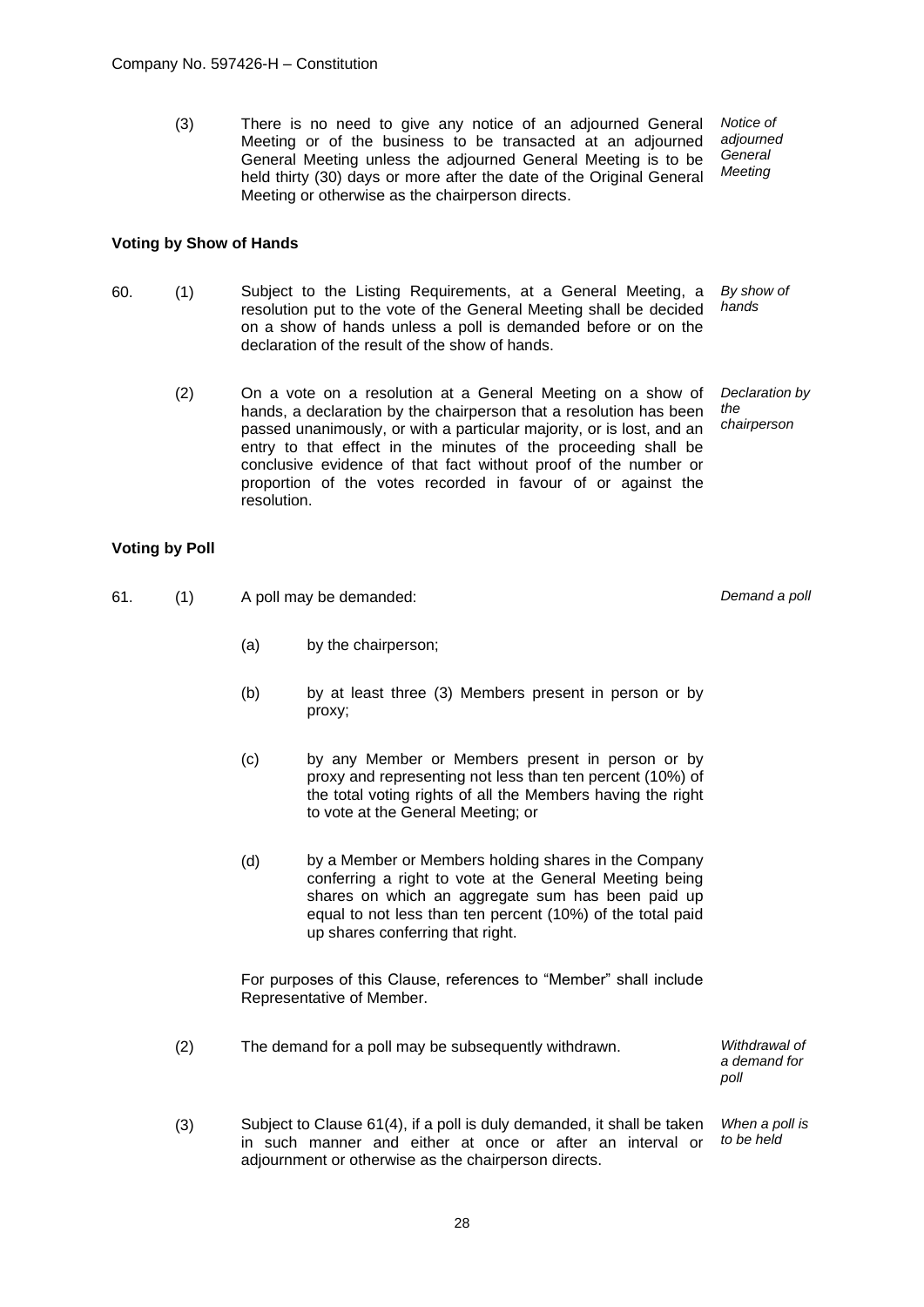(4) No poll shall be demanded on the election of a chairperson of a General Meeting or on a question of adjournment of a General Meeting.

*No poll on election of chairperson or adjournment*

*proxy*

*(1) proxy*

(5) When a poll is properly demanded, the earlier vote by a show of hands shall be superseded by the result of the poll and the result of the poll shall be the resolution of the General Meeting at which the poll was demanded. *Result of the poll*

# **Casting Vote**

62. In the case of an equality of votes, whether on a show of hands or on a poll, the chairperson of the General Meeting at which the show of hands takes place or at which the poll is carried out is entitled to a second or casting vote. *Chairperson shall have a casting vote*

## **Voting Entitlement**

- 63. Subject to any rights or restrictions for the time being attached to any class or classes of shares:
	- (1) at meetings or class meetings of Members, each Member entitled to vote may vote in person or by a proxy or by Representative of Member; *Voting by Member* (2) on a vote by way of show of hands, every Member who is present in person or by proxy or Representative of Member has one (1) vote; *Voting by a show of hands* (3) on a vote by way of poll, every Member who is present in person or by proxy or by Representative of Member shall have one (1) vote for each share or stock the Member holds; and *Voting by poll* (4) in the case of Joint Holders, the joint holders shall be considered as one (1) Member. *Voting by Joint Holders*

64. For the purposes of Clause 63(2): *Votes by* 

- (1) where a Member entitled to vote on a resolution has appointed a proxy, the proxy shall be entitled to vote on a show of hands, provided that he is the only proxy appointed by the Member; *May vote by show of hands if one proxy is appointed*
- (2) where a Member entitled to vote on a resolution has appointed more than one (1) proxy, *May only vote on a poll if more than one* 
	- (a) the proxies shall only be entitled to vote on a poll; and *appointed*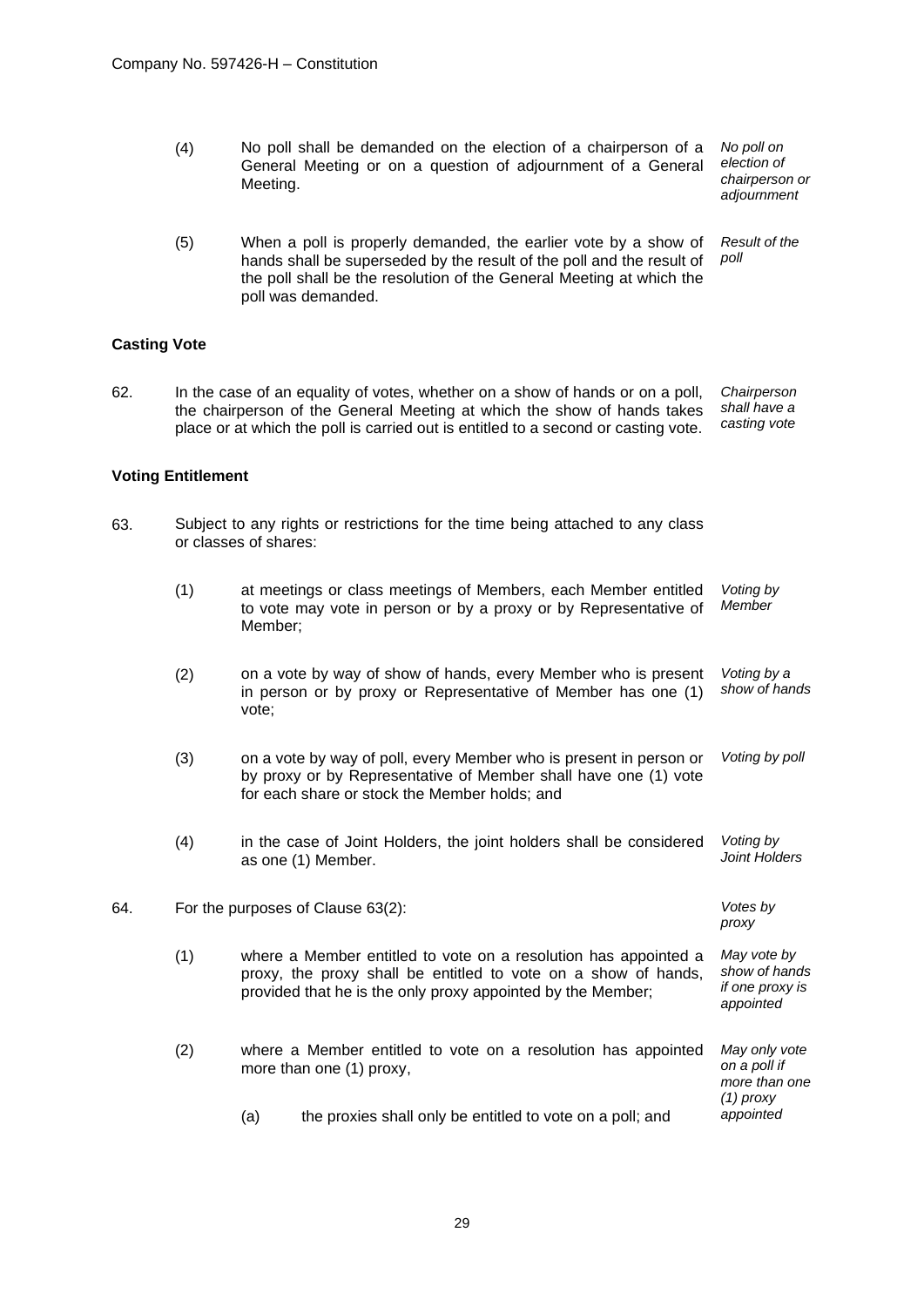- (b) the appointment shall not be valid unless he specifies the proportions of his holdings to be represented by each proxy; and
- (3) in respect of Clause 64(1), where the shares of the Company are quoted on a stock exchange and if a Member entitled to vote on a resolution has appointed more than one (1) proxy, the entitlement of those proxies to vote on a show of hands shall be in accordance with the listing requirements of the stock exchange. *Exception*
- 65. For the purposes of Clause 63(4), if the Joint Holders purport to exercise the power to vote in the same way, the power is treated as exercised in that way. If the Joint Holders do not purport to exercise the power in the same way, the power is treated as not exercised. *Votes of Joint Holders of shares*
- 66. For the purposes of Clause 63, when a corporate Member appoints more than one (1) representative, if its representatives purport to exercise the power to vote in the same way, the power is treated as exercised in that way. If the representatives do not purport to exercise the power in the same way, the power is treated as not exercised. *Votes of corporate representative of shares*

## **Voting Restrictions**

- 67. If a Member is of unsound mind or is a person whose person or estate is liable to be dealt with in any way under the law relating to mental health, the relevant committee or trustee or such other person as properly appointed under the applicable law to manage his estate may exercise any rights of the Member in relation to a meeting of the Company's Members as if the committee, trustee or other person were the Member. *Member is of unsound mind*
- 68. No member is entitled to attend and vote at any General Meeting unless all calls or other sums presently payable by the Member in respect of shares in the Company have been paid. *Calls unpaid*

## **Objection to Votes**

69. (1) An objection may be raised to the qualification of a voter only at the General Meeting or adjourned General Meeting at which the vote objected to is given or tendered. *Objection to qualification of a voter* (2) Any such objection made in due time shall be referred to the chairperson of the General Meeting, whose decision is final and conclusive. *Any objection shall be referred to the chairperson* (3) A vote not disallowed pursuant to an objection at the General Meeting is valid for all purposes. *Vote not disallowed*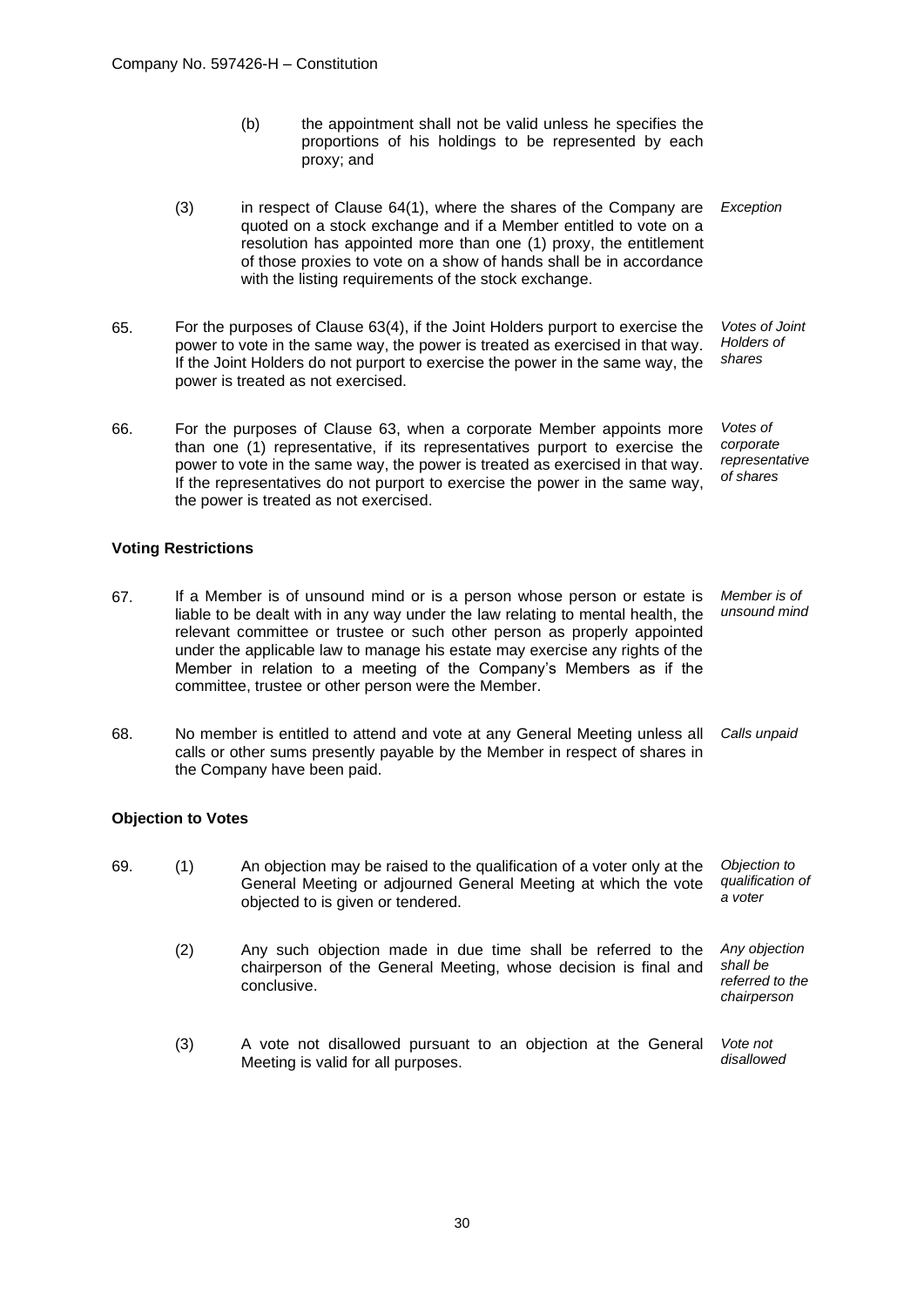# **PROXIES / REPRESENTATIVES OF MEMBERS**

# **General**

- 70. (1) A Member of the Company may appoint a proxy and/or Representative of Member to exercise his rights to attend, participate, speak and vote for the Member at a General Meeting. A proxy may but need not be a Member of the Company. *Proxy / Representative of Member*
	- (2) Subject to the Act and this Constitution, a proxy or Representative of Member is only entitled to vote: *Entitlement to vote*
		- (a) if the Member is entitled to vote:
		- (b) if the Member is not personally present at the General Meeting;
		- (c) if the Member has complied with the requirements set out in this Constitution to properly appoint a proxy or Representative of Member and to give notice of such appointment to the Company;
		- (d) if the Member has conferred a right to vote on the proxy or Representative of Member; and
		- (e) the appointment of proxy or Representative of Member was not revoked by the Member by a notice of revocation forty-eight (48) hours before the time of holding of the General Meeting or adjourned General Meeting or such other time that may be determined by the Directors and the said revocation must be deposited at the Office or such other place in Malaysia as is specified in the notice convening the General Meeting.
	- (3) A proxy or Representative of Member may vote, whether on a show of hands or on a poll, on any question at any General Meeting and to the extent permitted under the instrument of proxy or certificate of appointment of corporate representative or power of attorney.

*May vote by a show of hands or on a poll*

## **Proxies**

- 71. (1) An instrument appointing a proxy: *Manner of* 
	- (a) must be in writing and executed by or on behalf of the appointing Member in substantially the form and in the manner as specified in "Appendix A" annexed hereto or in such other permitted form (including the electronic proxy appointment and voting manner) as the Board of Directors may determine from time to time;

*execution of instrument appointing a proxy*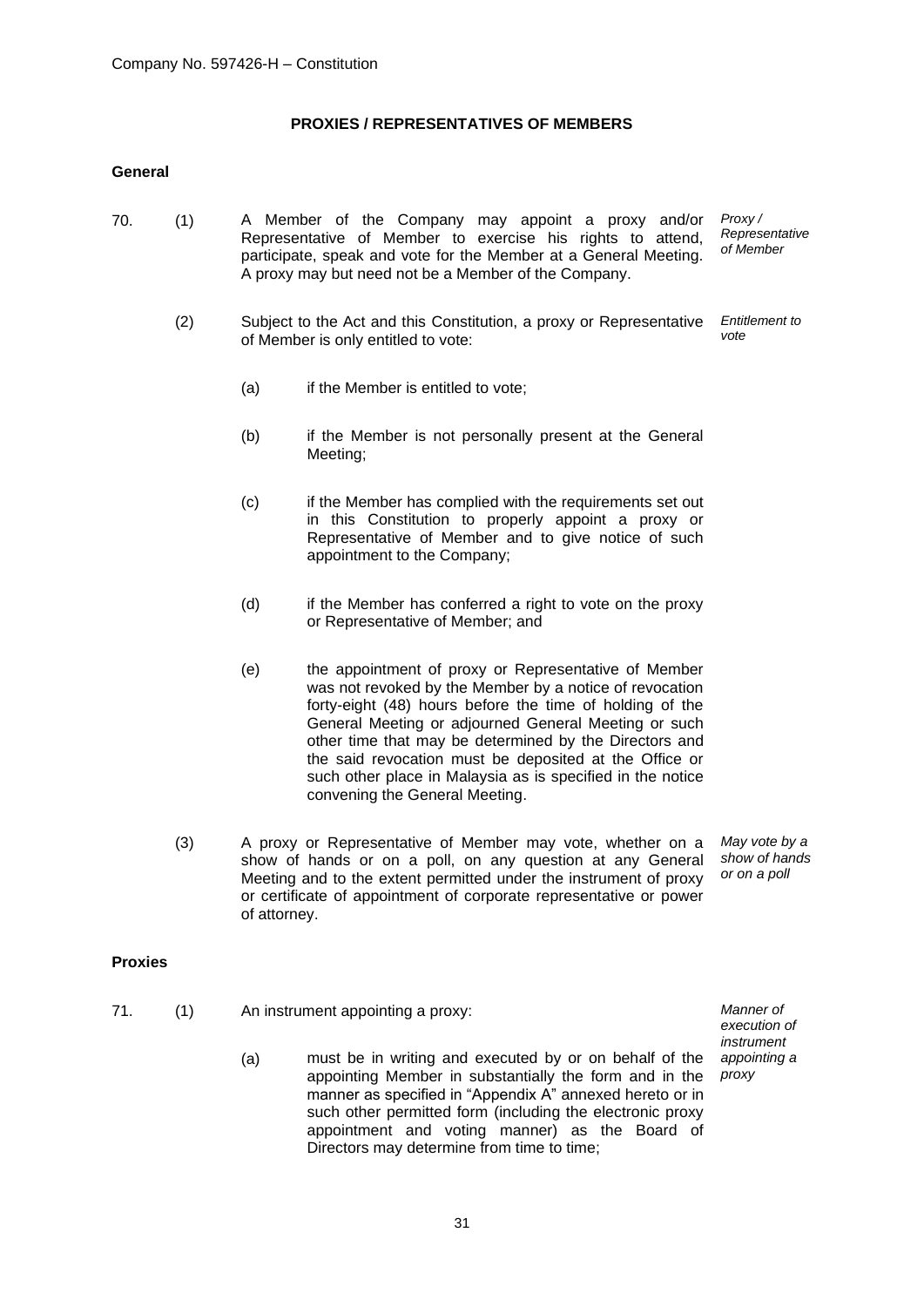- (b) will not be invalid merely because it omits any particulars of the proxy and the appointing Member; and
- (c) will be deemed to have appointed the Chairperson of the General Meeting as the proxy of the appointing Member where no other person has been named to act as proxy.
- (2) An instrument appointing a proxy may: *Form of* 
	- (a) specify the manner in which the proxy is to vote in respect of a particular resolution and, where an instrument of proxy so provides, the proxy is not entitled to vote in the resolution except as specified in the instrument;
	- (b) specify the proportion or number of votes that the proxy may exercise; and/or
	- (c) be a specific appointment for a particular meeting.
- (3) An instrument appointing a proxy and the power of attorney or other authority (if any) under which it is signed or a notarially certified copy of that power or authority :
	- (a) shall be deemed to confer authority to demand or join in demanding a poll; *Confer authority to*
	- (b) shall be deposited at the Office or at such other place in Malaysia as is specified in the notice convening the General Meeting or adjourned General Meeting, at which the person named in the instrument proposes to vote:
		- (i) not less than forty-eight (48) hours before the time for holding the General Meeting or adjourned General Meeting; or
		- (ii) in the case of a poll, not less than twenty-four (24) hours before the time appointed for the taking of the poll; and
	- (c) may be accepted if it is: *Execution by* 
		- (i) transmitted to the Company by any technology purporting to include a signature and/or an electronic or digital signature by the Member; or
		- (ii) authenticated in any document given to the Company by electronic means which shows the validity of the appointment of a proxy.

*instrument of proxy*

*demand a poll Time limit to* 

*deposit instrument appointing a proxy*

*digital signature or authentication of an appointment by electronic means*

*electronic or*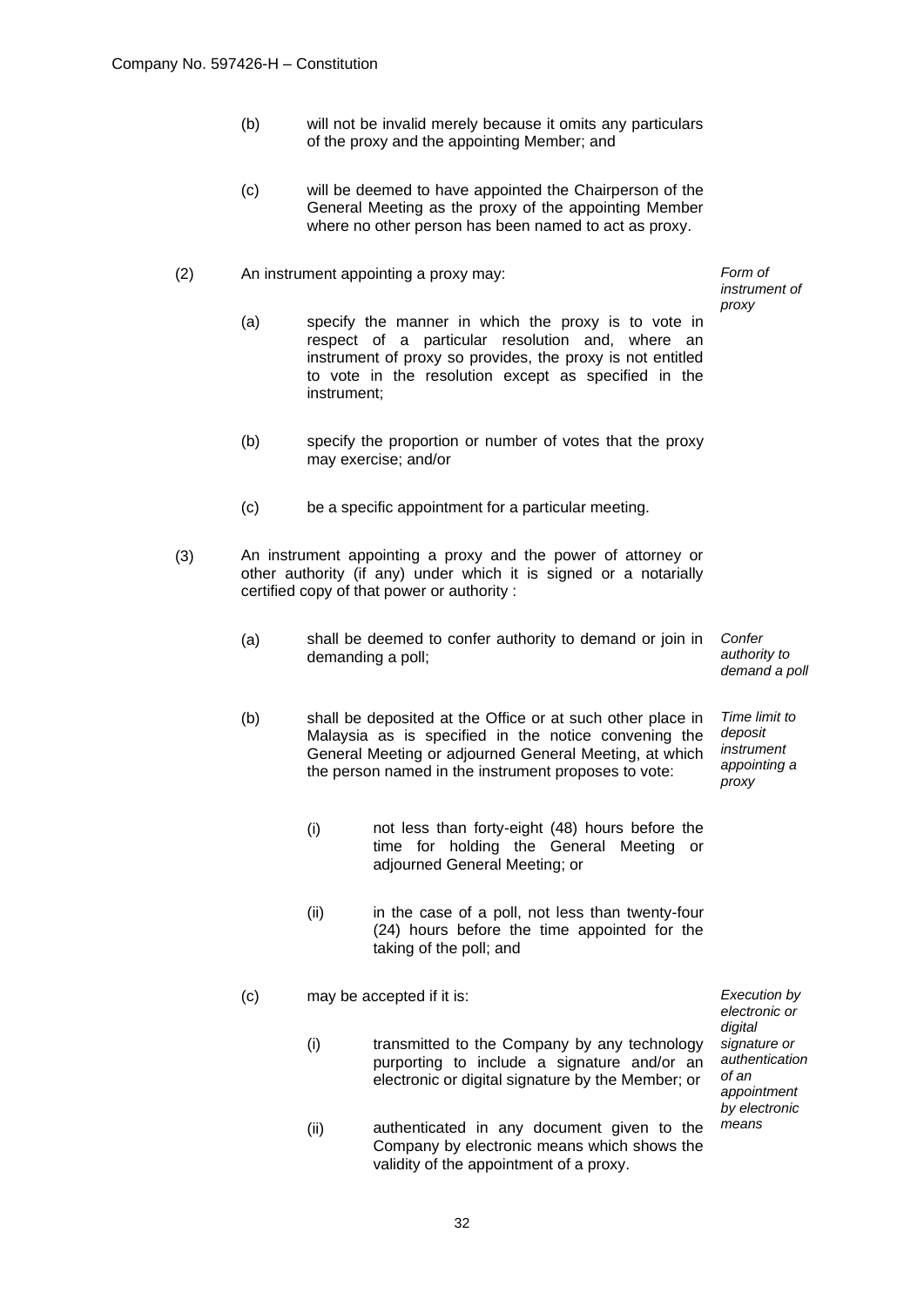| (4) | In Clause 71(3), documents relating to proxies include: |                                                                                                                                                                                                                                                                                                                                               | Documents<br>relating to                  |
|-----|---------------------------------------------------------|-----------------------------------------------------------------------------------------------------------------------------------------------------------------------------------------------------------------------------------------------------------------------------------------------------------------------------------------------|-------------------------------------------|
|     | (a)                                                     | the appointment of a proxy in relation to a General<br>Meeting;                                                                                                                                                                                                                                                                               | proxies                                   |
|     | (b)                                                     | any document necessary to show the validity of, or<br>otherwise relating to, the appointment of a proxy; and                                                                                                                                                                                                                                  |                                           |
|     | (c)                                                     | notice of the revocation of the authority of a proxy.                                                                                                                                                                                                                                                                                         |                                           |
| (5) |                                                         | For the purposes of Clause 71(3), delivery may be effected by:                                                                                                                                                                                                                                                                                | Manner of<br>delivery                     |
|     | (a)                                                     | physical delivery of the document;                                                                                                                                                                                                                                                                                                            |                                           |
|     | (b)                                                     | delivery by facsimile transmission;                                                                                                                                                                                                                                                                                                           |                                           |
|     | (c)                                                     | delivery by email transmission; or                                                                                                                                                                                                                                                                                                            |                                           |
|     | (d)                                                     | lodging electronic document,                                                                                                                                                                                                                                                                                                                  |                                           |
|     |                                                         | to the place, facsimile number, electronic address or the<br>designated website link or address (where applicable) as specified<br>in the notice of General Meeting.                                                                                                                                                                          |                                           |
| (6) |                                                         | The proceedings at a General Meeting shall not be invalidated<br>where an appointment of proxy in respect of that General Meeting<br>is sent in electronic form, but cannot be read by the Company due<br>to technical problems or other reasons.                                                                                             |                                           |
| (7) |                                                         | If a Member is entitled to cast two (2) or more votes at a General<br>Meeting, the Member:                                                                                                                                                                                                                                                    | Member with<br>two $(2)$ or<br>more votes |
|     | (a)                                                     | may appoint up to two (2) proxies; and                                                                                                                                                                                                                                                                                                        |                                           |
|     | (b)                                                     | must specify the proportion or number of the Member's<br>votes each proxy may execute.                                                                                                                                                                                                                                                        |                                           |
| (8) | (a)                                                     | Where a member of the Company is an exempt<br>authorised nominee which holds ordinary shares in the<br>Company for multiple beneficial owners in one securities<br>account ("omnibus account"), there is no limit to the<br>number of proxies which the exempt authorised nominee<br>may appoint in respect of each omnibus account it holds. | Appointment<br>of multiple<br>proxies     |
|     | (b)                                                     | An exempt authorised nominee refers to an authorised<br>nominee defined under the Central Depositories Act<br>which is exempted from compliance with the provisions of<br>Section 25A(1) of the Central Depositories Act.                                                                                                                     |                                           |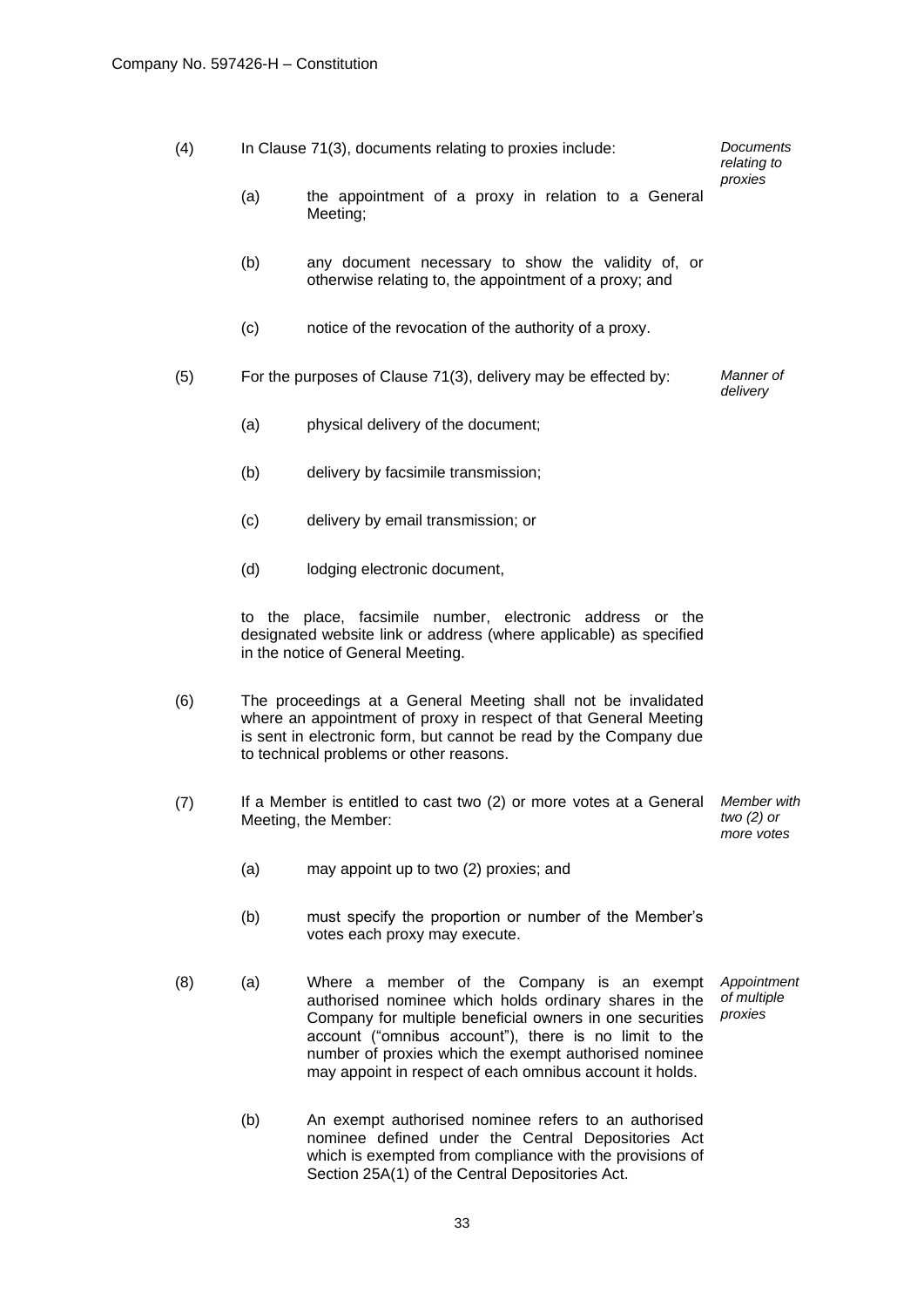(9) Where a member of the Company is an authorised nominee as defined in the Central Depositories Act, it may appoint not more than two (2) proxies in respect of each securities account it holds in ordinary shares of the Company standing to the credit of the said securities account.

*Appointment of proxy by authorised nominee*

(10) When two (2) or more valid but differing appointments of a proxy are received by the Company in respect of the same share for use at the same General Meeting, the one which is last received (regardless of its date or of the date of its execution or submission) shall be treated as replacing and revoking the other as regards that share. If the Company is unable to determine which appointment was last received, none of them shall be treated as valid in respect of that share. *Differing Appointment of Proxy*

- (11) For the avoidance of doubt, the appointment of a proxy shall not preclude a Member from attending and voting in person at a General Meeting.
- 72. (1) Subject to Clause 72(2), a vote given in accordance with the terms of an instrument of proxy is valid despite: *Validity of a vote*
	- (a) the previous death or unsound mind of the appointing Member;
	- (b) the revocation of the instrument or of the authority under which the instrument was executed; or
	- (c) the transfer of the share in respect of which the instrument or power is given.
	- (2) Clause 72(1) does not apply if an instrument in writing of such:
		- (a) death, unsound mind or transfer has been received by the Company before the commencement of the General Meeting or adjourned General Meeting at which the instrument is used; or
		- (b) revocation by the Member was not received by the Company forty-eight (48) hours before the time of holding of the General Meeting or adjourned General Meeting or such other time that may be determined by the Directors, and

the said notification must be deposited at the Office or such other place in Malaysia as is specified in the notice convening the General Meeting.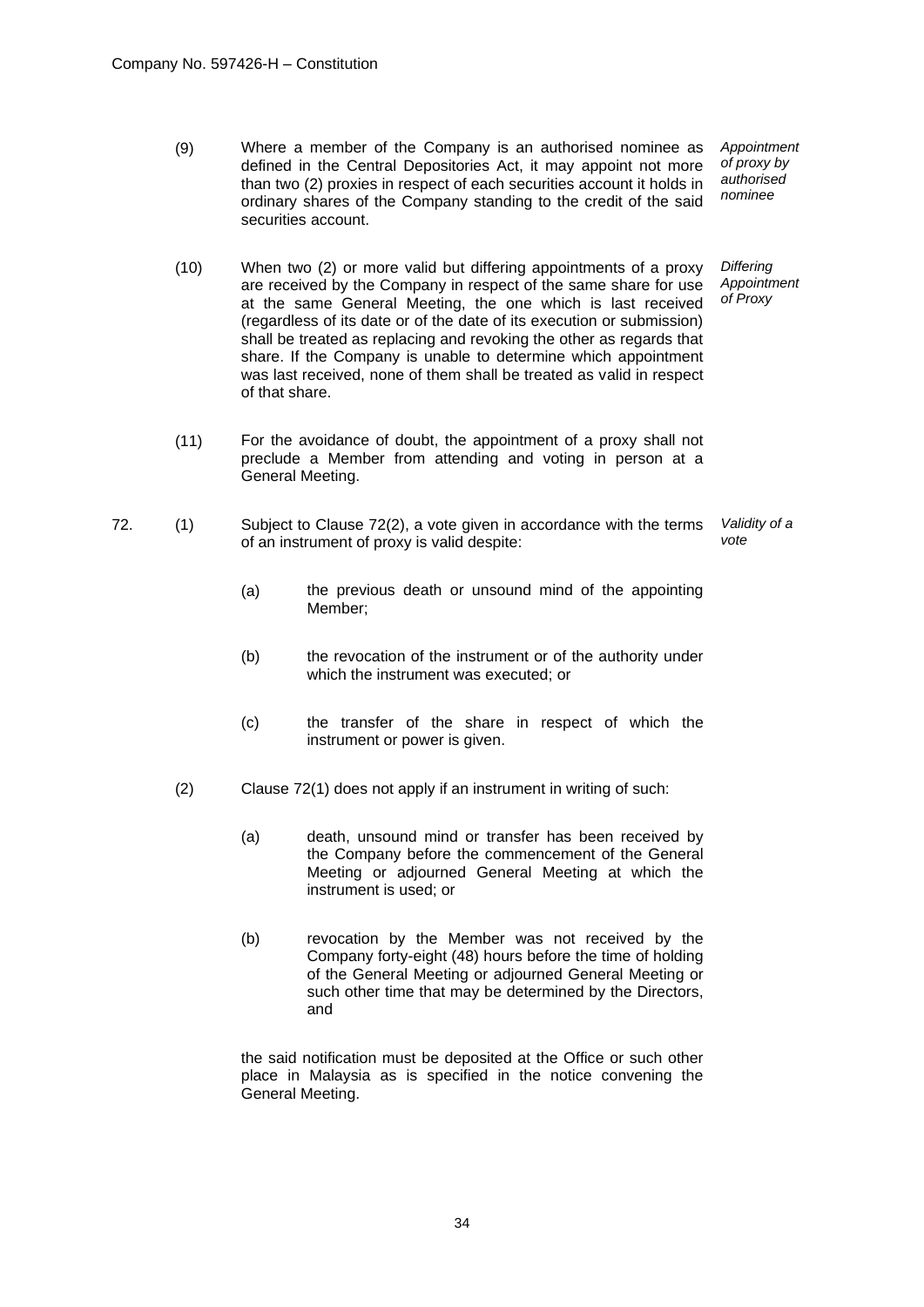# **Attorneys**

- 73. (1) A person purporting to be the attorney of a Member shall be required to produce the original Power of Attorney to the Company. *Power of attorney*
	- (2) A copy of the power of attorney may be accepted provided that it is certified notarially and/or in accordance with the applicable legal requirements in the relevant jurisdictions in which it is executed.

#### **Corporate Representatives**

- 74. (1) A corporate Member may appoint an individual as its corporate representative to exercise all or any of the powers the corporate Member may exercise. *Appointment of corporate representative*
	- (2) The appointment may be a standing appointment until notice of revocation is received by the Company.
	- (3) The instrument of appointment may set out restrictions on the powers of the corporate representative.
	- (4) A corporate Member may appoint more than one (1) corporate representative. However, it shall observe the voting entitlement set out in Clause 66.

## **DIRECTORS**

# **Number of Directors**

- 75. (1) The Company may from time to time by an ordinary resolution passed at a General Meeting fix the number of Directors (excluding Alternate Director) but the number so fixed shall not be less than two (2) nor more than ten (10). *May fix the number of Directors*
	- (2) The shareholding qualification for Directors may be fixed by the Company in general meeting and until so fixed no shareholding qualification for Director shall be required. *Shareholding qualification for Directors*

#### **Retirement of Directors**

- 76. (1) An election of Directors shall take place each year. *Election*  (2) At the first Annual General Meeting of the Company, all the Directors shall retire from office at the conclusion of the Annual General Meeting. *Retirement at Annual General Meeting*
	- (3) At the Annual General Meeting in every subsequent year, one-third (1/3) of the Directors for the time being, or, if their number is not *Retirement at Annual General*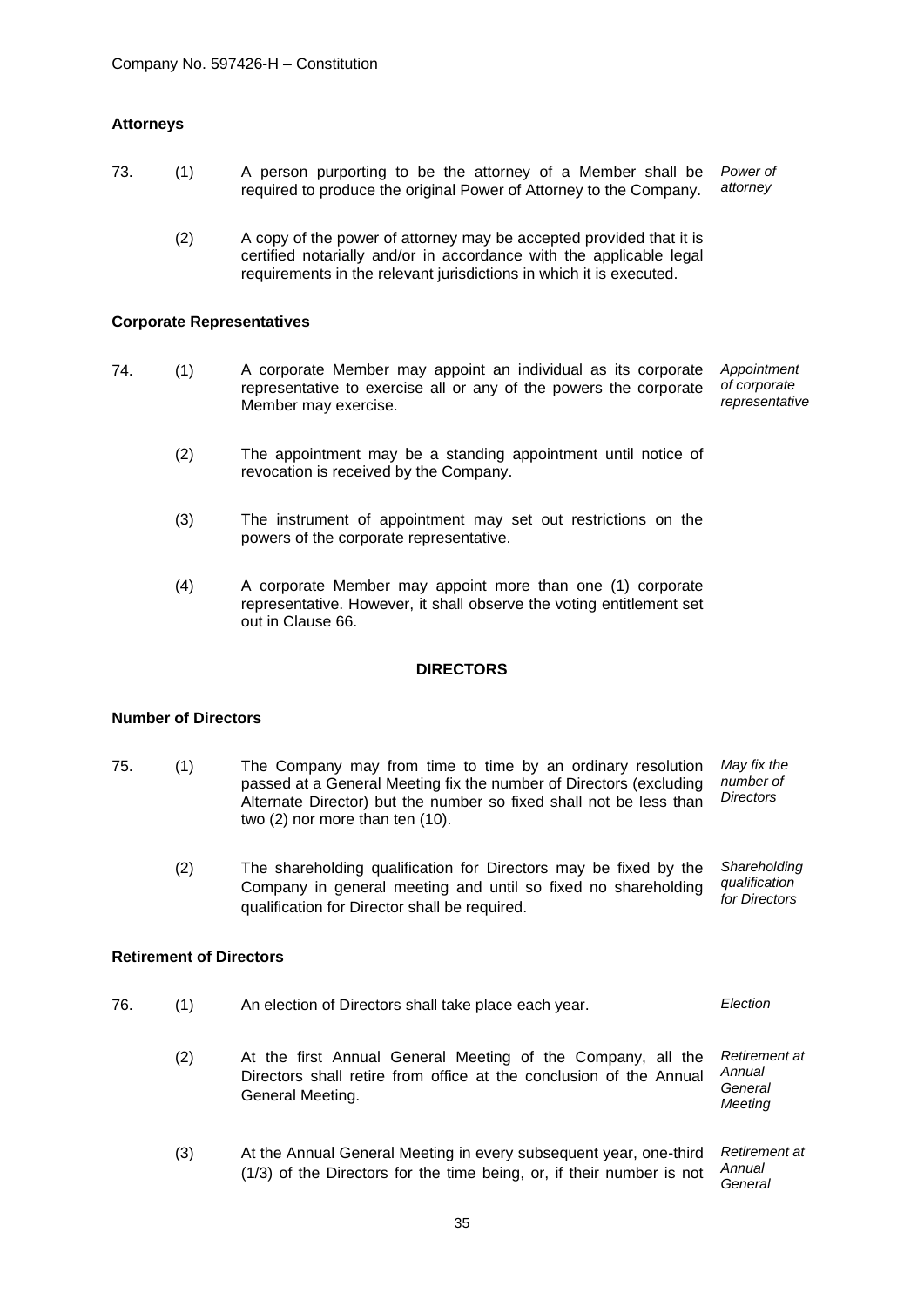three (3) or a multiple of three (3), then the number nearest to onethird (1/3), shall retire from office at the conclusion of the Annual General Meeting in every year provided always that all Directors shall retire from office once at least in each three (3) years, but shall be eligible for re-election. *Meeting in every subsequent year*

- (4) The Directors to retire in every year shall be the Directors who have been longest in office since the Directors' last election, but as between persons who became Directors on the same day, the Directors to retire shall be determined by lot, unless they otherwise agreed among themselves. *Directors to retire*
- (5) A retiring Director shall be eligible for re-election at the Annual General Meeting. *Eligible for reelection*
- (6) The Company may appoint any person who is not disqualified under the Act to fill in vacancy at the Annual General Meeting at which a Director so retires, and if no appointment was made to fill the vacancy, the retiring Director shall, if he offers himself for reelection, be deemed to have been re-elected, unless: *Fill in vacancy at the Annual General Meeting*
	- (a) at that meeting, the Company expressly resolved not to fill the vacated office; or
	- (b) a resolution for the re-election of the Directors is put to the meeting and lost.

# **Appointment of Directors**

- 77. The Directors shall have power from time to time to appoint any person: *Appointment by Directors*
	- (1) to be a Director to fill a casual vacancy; and
	- (2) to be an addition to the existing Directors,

subject to the total number of Directors shall not exceed the maximum number fixed in Clause 75(1).

78. Any Director so appointed under Clause 77 shall hold office only until the next Annual General Meeting, and shall then be eligible for re-election. *Hold office* 

*until next Annual General Meeting*

- 79. The Members may, at any time and from time to time by an ordinary resolution, appoint any person: *Appointment by Members*
	- (1) to be a Director to fill a casual vacancy; and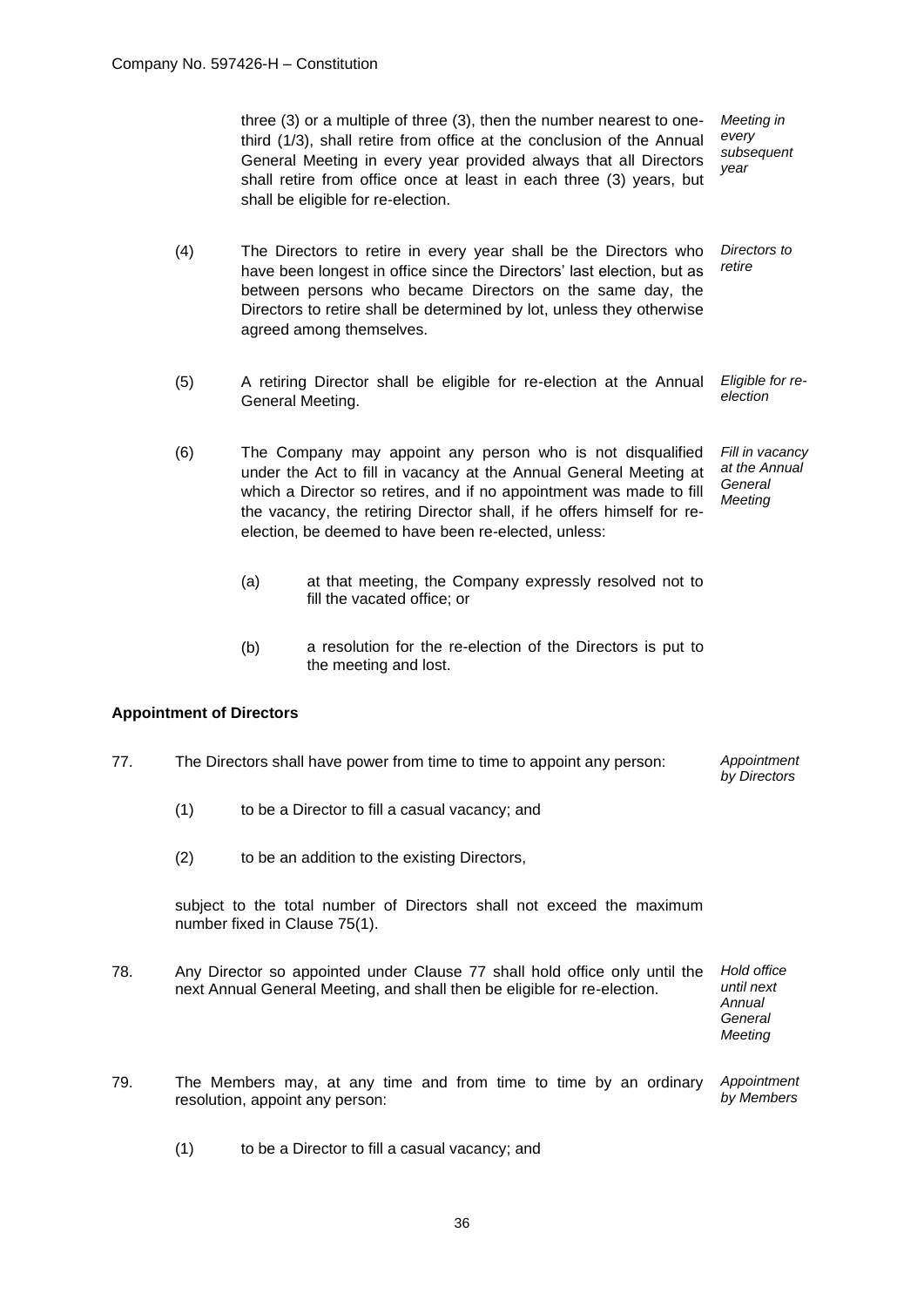(2) to be an addition to the existing Directors,

subject to the total number of Directors shall not exceed the maximum number fixed in Clause 75(1).

80. Subject to Clause 75(1), no person, not being a retiring Director, shall be eligible for election to the office of Director at any General Meeting unless a Member intending to propose him for election has, at least eleven (11) clear days before the meeting, left at the Office of the Company a notice in writing duly signed by the nominee, giving his consent to the nomination and signifying his candidature for the office, or the intention of such member to propose him for election, provided that in the case of a person recommended by the Directors for election, nine (9) clear days' notice only shall be necessary, and notice of each and every candidature for election to the Board shall be served on the Members at least seven (7) days before the meeting at which the election is to take place.

# **Proceedings in case of Vacancies**

81. The remaining Director may continue to act notwithstanding any vacancy in their body, but if and so long as their number is reduced below the minimum number fixed by or pursuant to this Constitution, the remaining Director may, except in an emergency, act only for the purpose of increasing the number of Directors to such minimum number, or to summon a General Meeting.

*Proceedings in case of vacancies*

*Notice of intention to appoint Director*

# **Defects in Appointment of Directors**

82. The acts of a Director shall be valid notwithstanding any defect that is discovered after his appointment or in his qualifications. *Validity of acts of Directors*

## **Appointment of Managing and Executive Directors**

- 83. (1) The Board of Directors may from time to time appoint one (1) or more of its body to the office of Managing Director (which term shall be deemed to include the chief executive or other such designation of the Company's chief executive officer) for such period and on such terms as they think fit and, subject to the terms of any agreement entered into in any particular case, may revoke any such appointment. *Managing and Executive Directors*
	- (2) A Director (other than a Managing Director) holding any such other office or employment is herein referred to as an "Executive Director". *Executive Director*
	- (3) Any such appointment of a Managing Director automatically terminates if the appointee ceases from cause to be a Director. *Cessation of*

*office of Managing Director*

37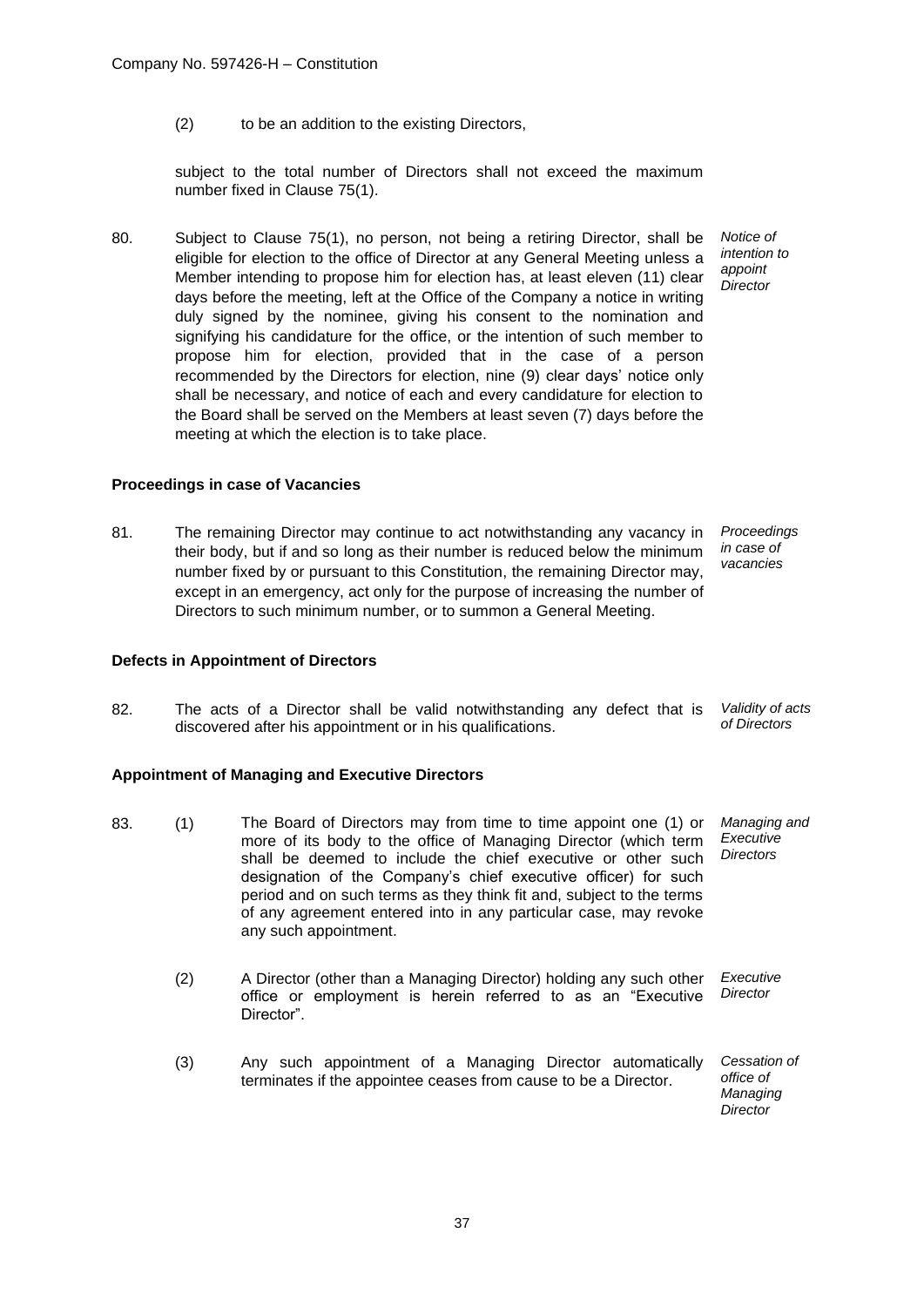84. A Managing Director or an Executive Director shall, subject to the terms of *Remuneration* any agreement entered into in any particular case, receive such remuneration (whether by way of salary, bonus, commission, or participation in profits, or partly in one way and partly in another and other benefits) as the Board of Directors may determine.

> *Directors may confer powers to Managing Director or Executive Director*

- 85. (1) The Board of Directors may, upon such terms and conditions and with such restrictions as it may think fit, entrust to and confer upon a Managing Director or an Executive Director any of the powers exercisable by them. A Managing Director or an Executive Director shall be subject to the control of the Board of Directors.
	- (2) Any powers so conferred may be collateral with, or be to the exclusion of, the powers of the Board of Directors.
	- (3) The Board of Directors may at any time, and from time to time, revoke, withdraw, alter or vary all or any of the powers so conferred on a Managing Director or an Executive Director.

## **Appointment of Alternate Director**

- 86. (1) Any Director (called in this Clause the "Appointer") may, with the approval of a majority of the other members of the Board of Directors, appoint one (1) or more persons to be his Alternate Director in the Appointer's place for any period as the Appointer thinks fit provided that: *Appointment of Alternate Director*
	- (a) such person is not a Director of the Company; and
	- (b) such person does not act as an Alternate Director for more than one (1) Director of the Company.
	- (2) An appointment or removal of an Alternate Director must be in writing under the Appointer's hand. The original notification of appointment or removal must be provided by the Appointer to the Board. *Appointment or removal must be in writing*
	- (3) An Alternate Director may resign from office by notice in writing to the Appointer and the Board. *Resignation*
	- (4) An Alternate Director must vacate office if the Appointer vacates office as a Director or removes the appointee from office. *Vacate office*
- 87. An Alternate Director is entitled to receive notice of Board Meetings and, if the Appointer is not present at such a meeting, is entitled to attend and vote in his stead. *Entitled to receive notice of Board Meetings*
- 88. (1) An Alternate Director may exercise any powers that the Appointer may exercise and the exercise of any such power by the Alternate Director shall be deemed to be the exercise of the power by the Appointer. *Exercise of power*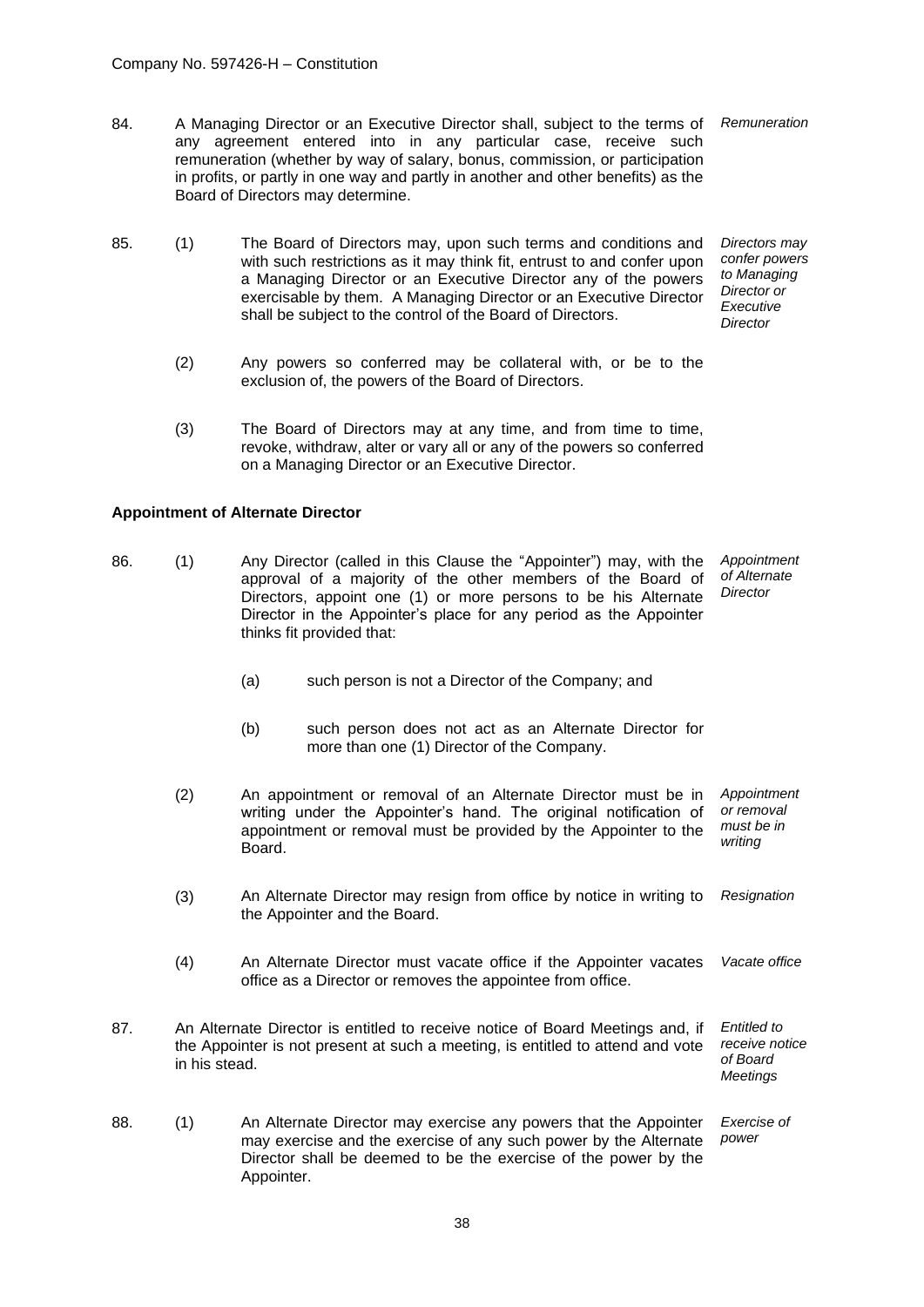(2) The exercise of any power by an Alternate Director shall be an agent of the Company and not as an agent of the Appointer.

# 89. An Alternate Director:

- (1) has no entitlement to receive remuneration from the Company and any fee paid by the Company to the Alternate Director shall be deducted from the Appointer's remuneration; and *Not entitled to receive remuneration*
- (2) is entitled to be reimbursed for all the travelling and other expenses properly incurred by him in attending the Board Meetings on behalf of the Appointer from the Company. *May be paid travelling and other expenses*

# **Appointment of Associate Director**

- 90. (1) The Board may from time to time appoint any person to be an associate director and may from time to time revoke any such appointment. *Appointment or revocation*
	- (2) The Board may fix, determine and vary the powers, duties and remuneration of any person appointed as an associate director. *Board to fix the terms*
	- (3) A person appointed as an associate director does not have any right to attend or vote at any Board Meetings except by the invitation and with the consent of the Board. *May attend Board Meetings by invitation*

## **Removal of Director**

91. Subject to the Act, the Company may by an ordinary resolution remove any Director and may by an ordinary resolution appoint another person in place of the removed Director provided that the total number of Directors should not at any time fall below the minimum or exceed the maximum set out in Clause 75(1) of this Constitution. *May remove and appoint a Director by ordinary resolution*

## **Vacation of Office of Director**

| -92. | The office of Director shall become vacant if the Director: | Vacation of |
|------|-------------------------------------------------------------|-------------|
|      |                                                             | office      |

- (a) resigns from his office by giving a written notice to the Company at its Office;
- (b) is removed from office in accordance with Clause 91 of this Constitution;
- (c) becomes disqualified from being a Director under Section 198 or Section 199 of the Act;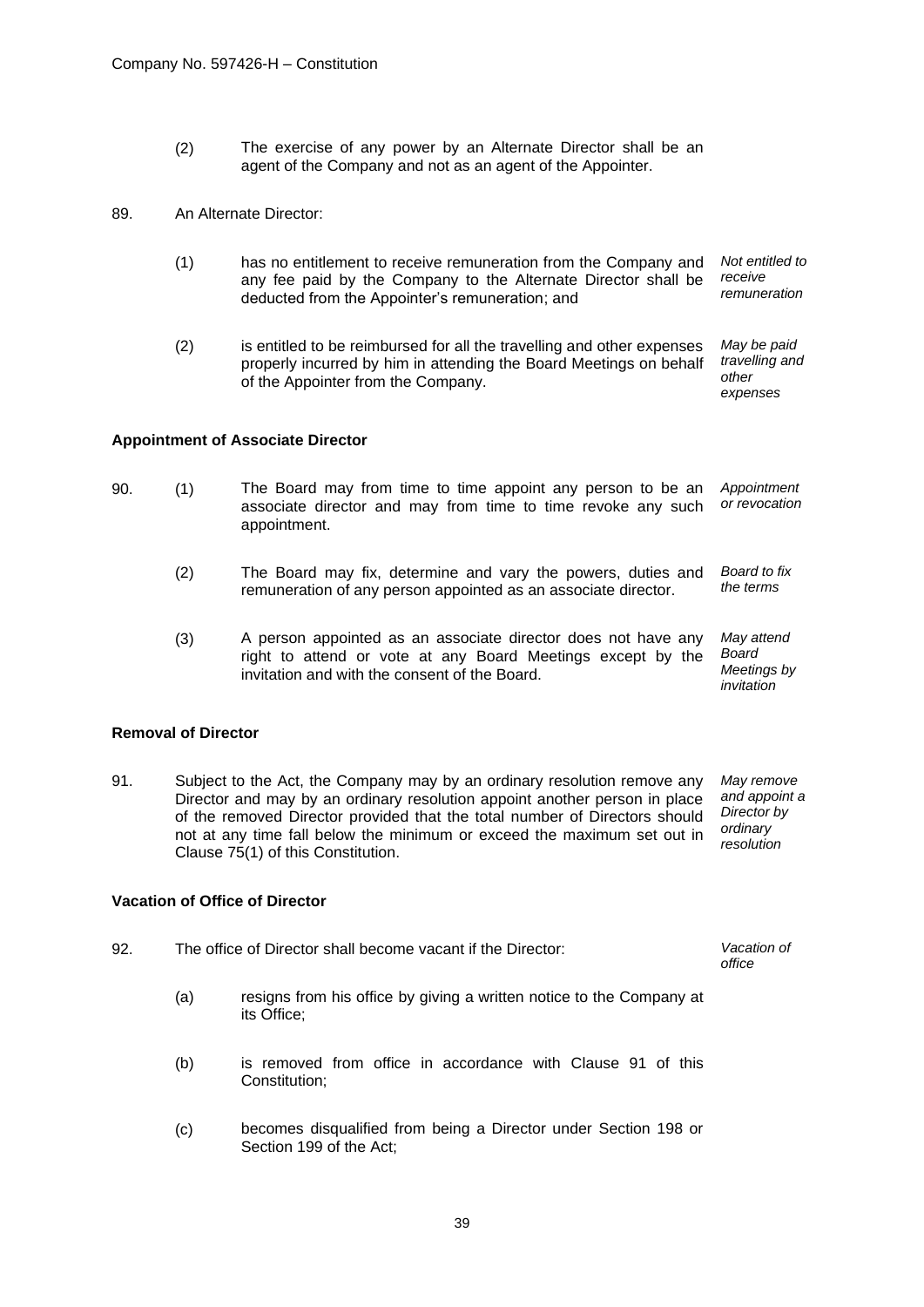- (d) becomes of unsound mind or a person whose person or estate is liable to be dealt with in any way under the Mental Health Act 2001;
- (e) dies or has passed away;
- (f) has been convicted by a court of law of an offence under the securities laws; or
- (g) otherwise vacates his office in accordance with this Constitution.

# **Remuneration of Directors**

- 93. (1) The Company may from time to time by an ordinary resolution passed at a General Meeting, approve the remuneration of the Directors, who hold non-executive office with the Company, for their services as non-executive Directors. *Non-executive Directors' remuneration*
	- (2) Subject to Clause 84, the fees of the Directors and any benefits payable to the Directors shall be subject to annual shareholders' approval at a General Meeting. *Fee*
	- (3) If the fee of each such non-executive Director is not specifically fixed by the Members, then the quantum of fees to be paid to each non-executive Director within the overall limits fixed by the Members, shall be decided by resolution of the Board. In default of any decision being made in this respect by the Board, the fees payable to the non-executive Directors shall be divided equally amongst themselves and such a Director holding office for only part of a year shall be entitled to a proportionate part of a full year's fees. The non-executive Directors shall be paid by a fixed sum and not by a commission on or percentage of profits or turnover.
	- (4) The following expenses shall be determined by the Directors: *Expenses*
		- (a) Traveling, hotel and other expenses properly incurred by the Directors in attending and returning from meetings of the Directors or any committee of the Directors or General Meetings of the Company or in connection with the business of the Company; and
		- (b) Other expenses properly incurred by the Directors arising from the requirements imposed by the authorities to enable the Directors to effectively discharge their duties.
	- (5) Executive Directors of the Company shall be remunerated in the manner referred to in Clause 84 but such remuneration shall not include a commission on or percentage of turnover. *Executive Directors' remuneration*

40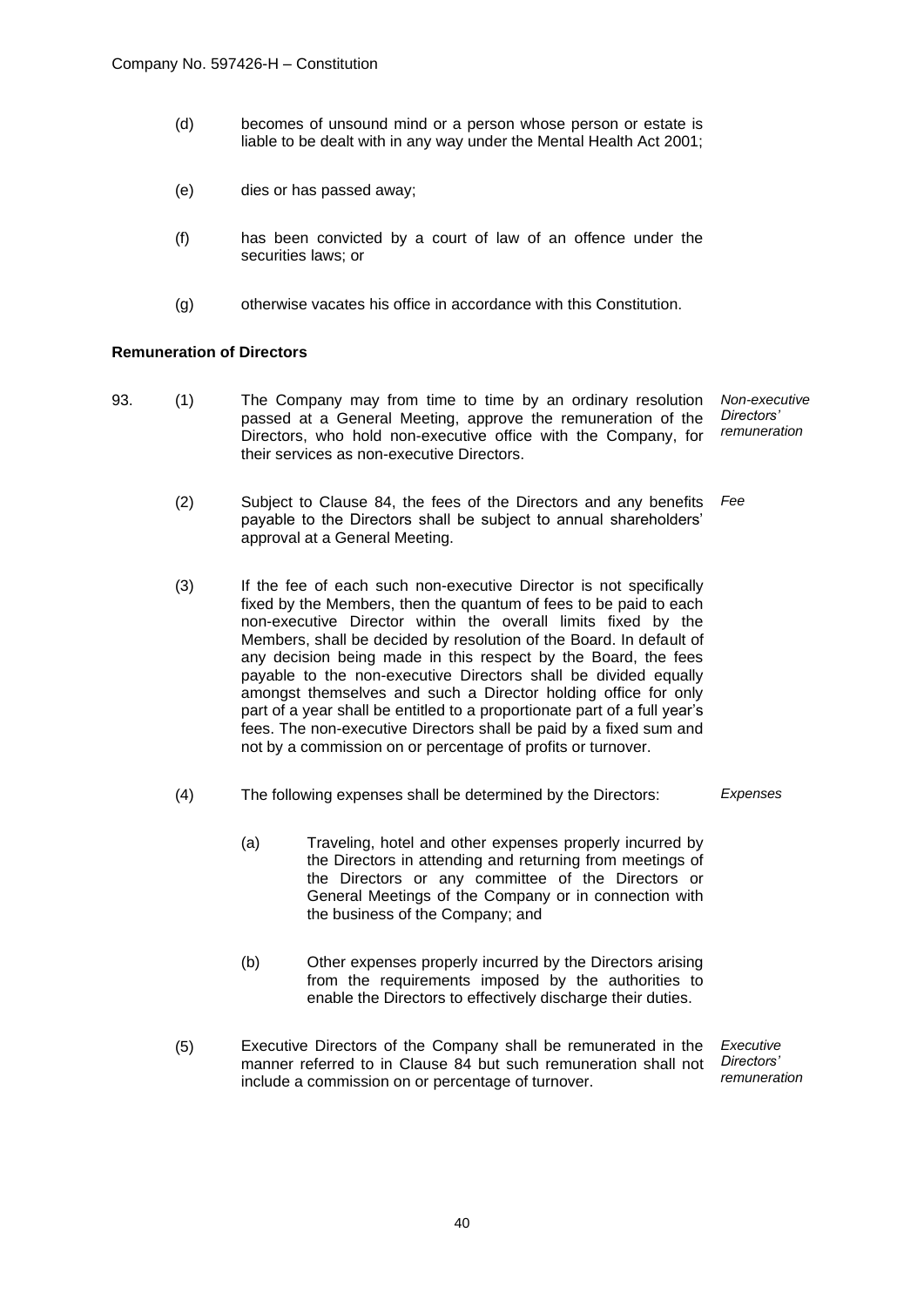# **Powers of Directors**

- 
- 94. (1) The business and affairs of the Company shall be managed by or under the direction and supervision of the Directors who may pay all expenses incurred in promoting and registering the Company.
	- (2) The Directors may exercise all the powers necessary for managing and for directing and supervising the management of the business and affairs of the Company except any power that the Act or by this Constitution requires the Company to exercise in General Meeting, but no regulation made by the Company in General Meeting shall invalidate any prior act of the Directors which would have been valid if that regulation had not been made.
	- (3) Where an oral contract is made by a Director acting under authority, express or implied, the contract is to be reduced to writing within fourteen (14) days and may be subject to ratification by the Board (if required). If there is any non-compliance with the above requirement of reduction to writing and proper ratification by the Board, the Director entering into such oral contract shall assume personal responsibility for the same and shall indemnify the Company fully in all respects in relation to such contract.
	- (4) (a) The Directors may procure the establishment and maintenance of any non-contributory or contributory pension or superannuation fund or life assurance scheme for the benefit of, and pay, provide for or procure the grant of donations, gratuities, pensions, allowances, benefits or emoluments to any persons who are or shall have been at any time in the employment or service of the Company or any subsidiary company or to any persons who are or have been a Director or other officer of and holds or has held salaried employment in the Company or any subsidiary company, or the wives, widows, families or dependents of any such persons.
		- (b) The Directors may also procure the establishment and subsidy of or subscription and support to any institutions, association, clubs, funds or trusts calculated to be for the benefit of any such persons as aforesaid or of its members and payment for or towards the insurance of any such persons as aforesaid, and subscriptions or guarantees of money for charitable or benevolent objects or for any exhibitions or for any public, general or useful object.
- 95. Without limiting the generality of Clause 94(1) and (2), the Directors may, subject to the Act and the Listing Requirements, exercise all the powers of the Company to do all or any of the following for any debt, liability, or obligation of the Company or of any third party:
	- (1) borrow money; *Borrowing*

*Establishment and maintenance of fund*

*Directors shall manage the business and affairs of the Company*

*Validity of acts of Directors*

*Oral contract shall be reduced to writing and Board's ratification*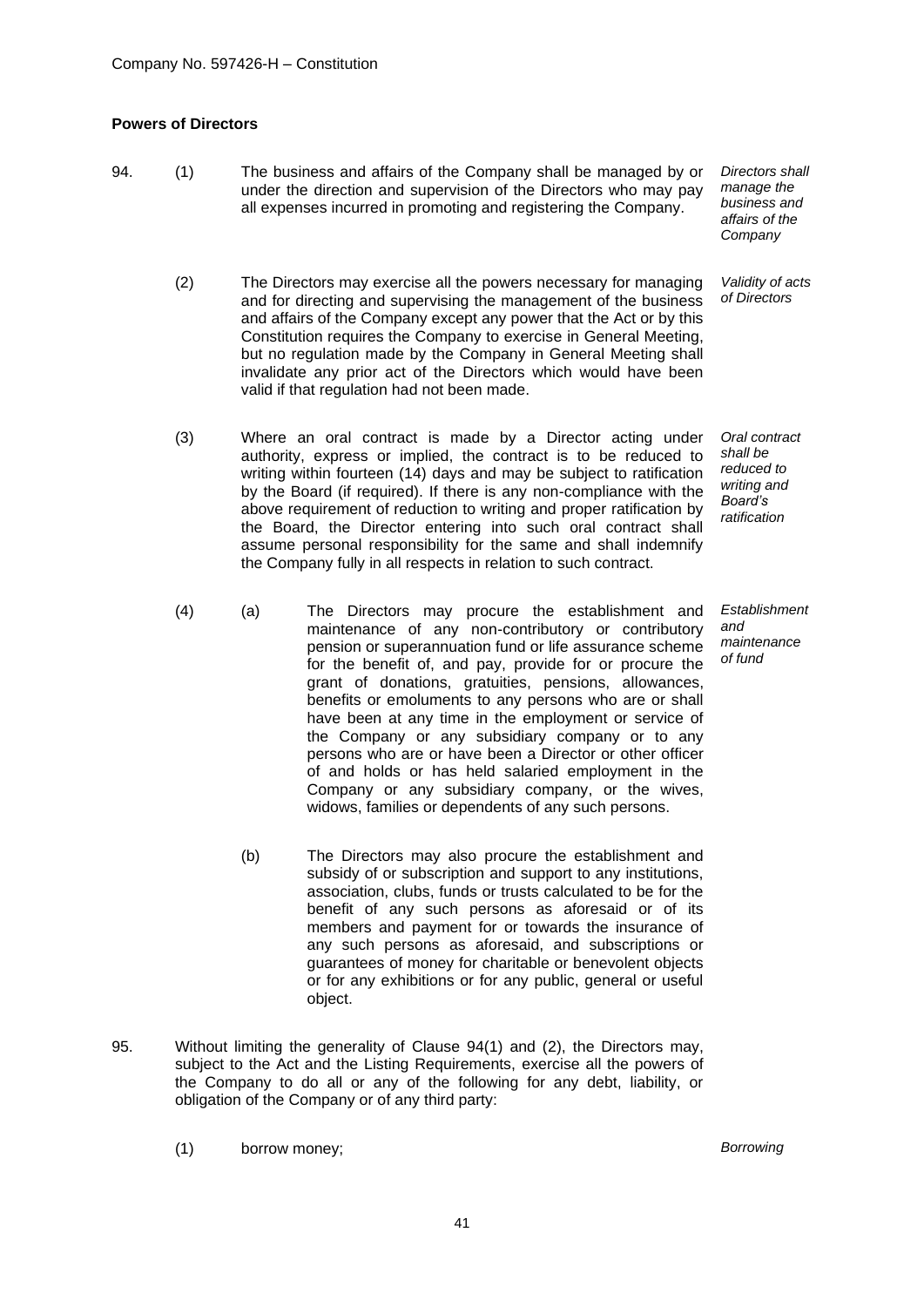- (2) mortgage or charge its undertaking, property, and uncalled capital, or any part of the undertaking, property and uncalled capital; *Mortgage*
- (3) issue debentures and other Securities whether outright or as security; and/or *Issue debentures*
- (4) (a) lend and advance money or give credit to any person or company; *Lend or advance money*
	- (b) guarantee and give guarantees or indemnities for the payment of money or the performance of contracts or obligations by any person or company;
	- (c) secure or undertake in any way the repayment of moneys lent or advanced to or the liabilities incurred by any person or company;

and otherwise to assist any person or company.

- 96. All cheques, promissory notes, drafts, bills of exchange, and other negotiable instruments, and all receipts for money paid to the Company, must be signed, drawn, accepted, endorsed, or otherwise executed, as the case may be, by any two (2) Directors or in such other manner as the Directors may from time to time determine. *Operation of cheques, promissory notes etc.*
- 97. (1) The Directors may from time to time by power of attorney appoint any corporation, firm, or person or body of persons, whether nominated directly or indirectly by the Directors, to be the attorney or attorneys of the Company for the purposes and with the powers, authorities, and discretions (not exceeding those vested in or exercisable by the Directors under this Constitution) and for a period and subject to any conditions as the Directors may think fit. *Power of attorney*
	- (2) Any powers of attorney granted under Clause 97(1) may contain provisions for the protection and convenience of persons dealing with the attorney as the Directors think fit and may also authorise the attorney to delegate all or any of the powers, authorities, and discretions vested in the attorney.
- 98. Subject always to the Act and the Listing Requirements, a Director may hold any other office or place of profit under the Company (other than the office of auditor) in conjunction with his office of Director for such period and on such terms (as to remuneration and otherwise) as the Board of Directors may determine and no Director or intending Director shall be disqualified by his office from contracting with the Company either with regard to his tenure of any such other office or place of profit or as vendor, purchaser or otherwise nor shall any such contract, or any contract or arrangement entered into by or on behalf of the Company in which any Director is in any way interested, be liable to be avoided, nor shall any Director so contracting or being so interested be liable to account to the Company for any profit realised by any such contract or arrangement by reason of such Director holding that office or of the fiduciary relationship thereby established.

*Director may hold other office*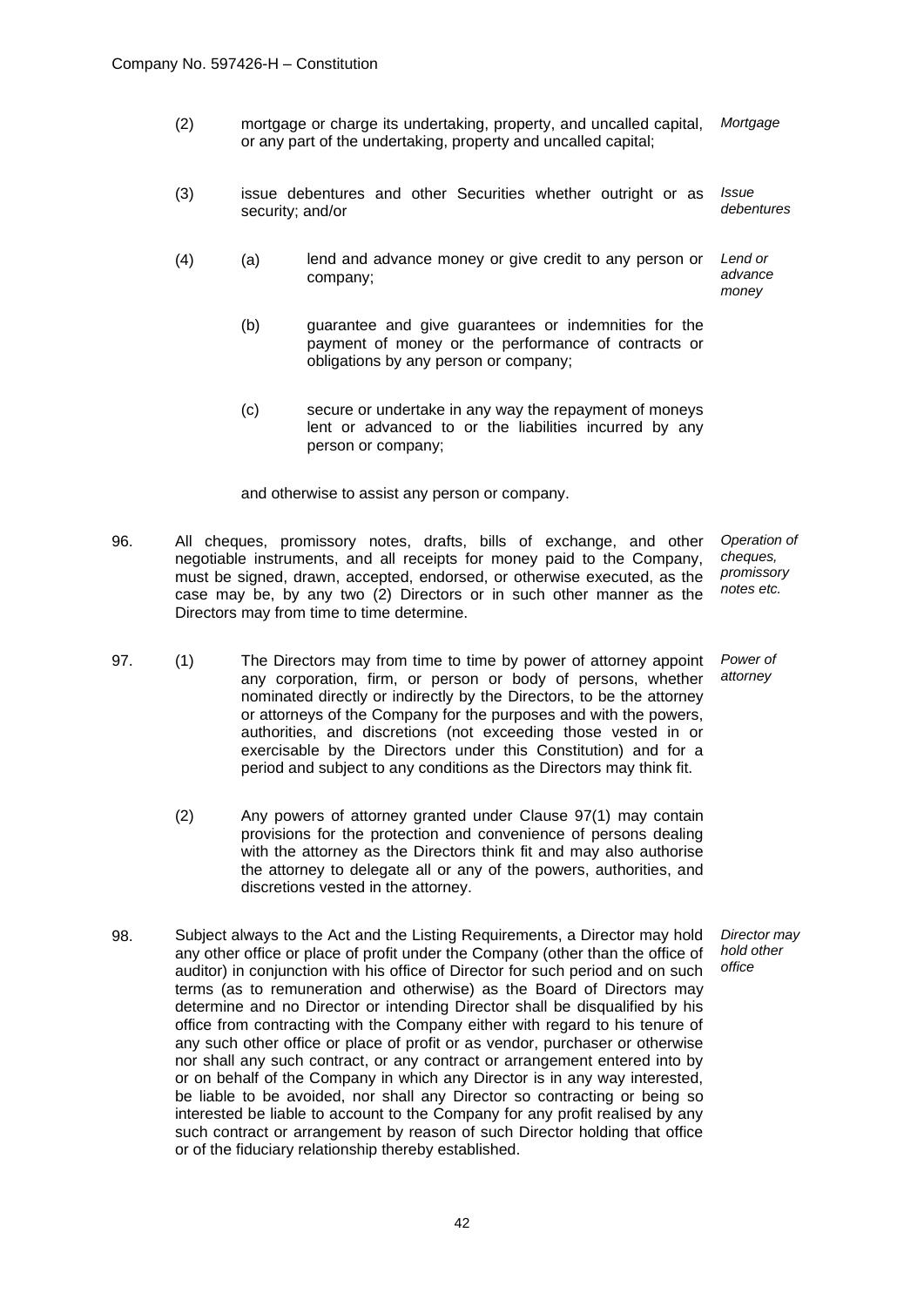# **Delegation of Powers**

99. Subject to the applicable laws and/or the Listing Requirements:

|      | (1) | the Directors may delegate any of their powers to a committee or<br>committees consisting of such their number as they think fit;                                                                                                              | Directors may<br>delegate<br>powers to<br>committee                  |
|------|-----|------------------------------------------------------------------------------------------------------------------------------------------------------------------------------------------------------------------------------------------------|----------------------------------------------------------------------|
|      | (2) | any committee formed under Clause 99(1) shall exercise the<br>powers delegated in accordance with any directions of the<br>Directors and a power so exercised shall be deemed to have been<br>exercised by the Directors; and                  | Committee<br>shall exercise<br>powers as per<br>Board's<br>direction |
|      | (3) | the Board shall, subject to the Listing Requirements and upon the<br>committee's recommendation (where applicable),<br>appoint a<br>chairperson of the committee and determine the period for which<br>he is to hold office.                   | Chairperson<br>of committee                                          |
| 100. |     | The Company may pass a resolution of the committee either by way of a<br>written resolution or at a meeting of the committee.                                                                                                                  | Passing a<br>Committee's<br>Resolution                               |
| 101. | (1) | The Company may pass a resolution of the committee by way of a<br>written resolution by the committee's members recording the<br>resolution and signing the record.                                                                            | Passing of<br>resolution by<br>committee's<br>members                |
|      | (2) | The record of decisions made by the committee is valid and<br>effective as if it were a resolution duly passed at a meeting of the<br>committee.                                                                                               | Record of<br>decision                                                |
|      | (3) | Any such resolution may consist of several documents in like form,<br>each signed by one or more of the committee's members, and shall<br>be as valid and effectual as if it were a resolution duly passed at a<br>meeting of the committee.   | Resolution<br>may consist of<br>several<br>documents                 |
|      | (4) | Any such document may be accepted as sufficiently signed by a<br>member of the committee if transmitted to the Company by any<br>technology purporting to include a signature and/or an electronic or<br>digital signature by the said member. | Agreement to<br>written<br>resolution by<br>electronic<br>means      |
| 102. | (1) | A committee may, whenever it thinks fit, convene a meeting of the<br>committee, and may adjourn the meeting as it thinks proper.                                                                                                               | Convening of<br>meeting of the<br>committee                          |
|      | (2) | The committee may hold a committee meeting at two (2) or more<br>venues within or outside Malaysia using any technology that gives<br>the committee members as a whole a reasonable opportunity to<br>participate.                             | Committee<br>meeting may<br>hold at two or<br>more venues            |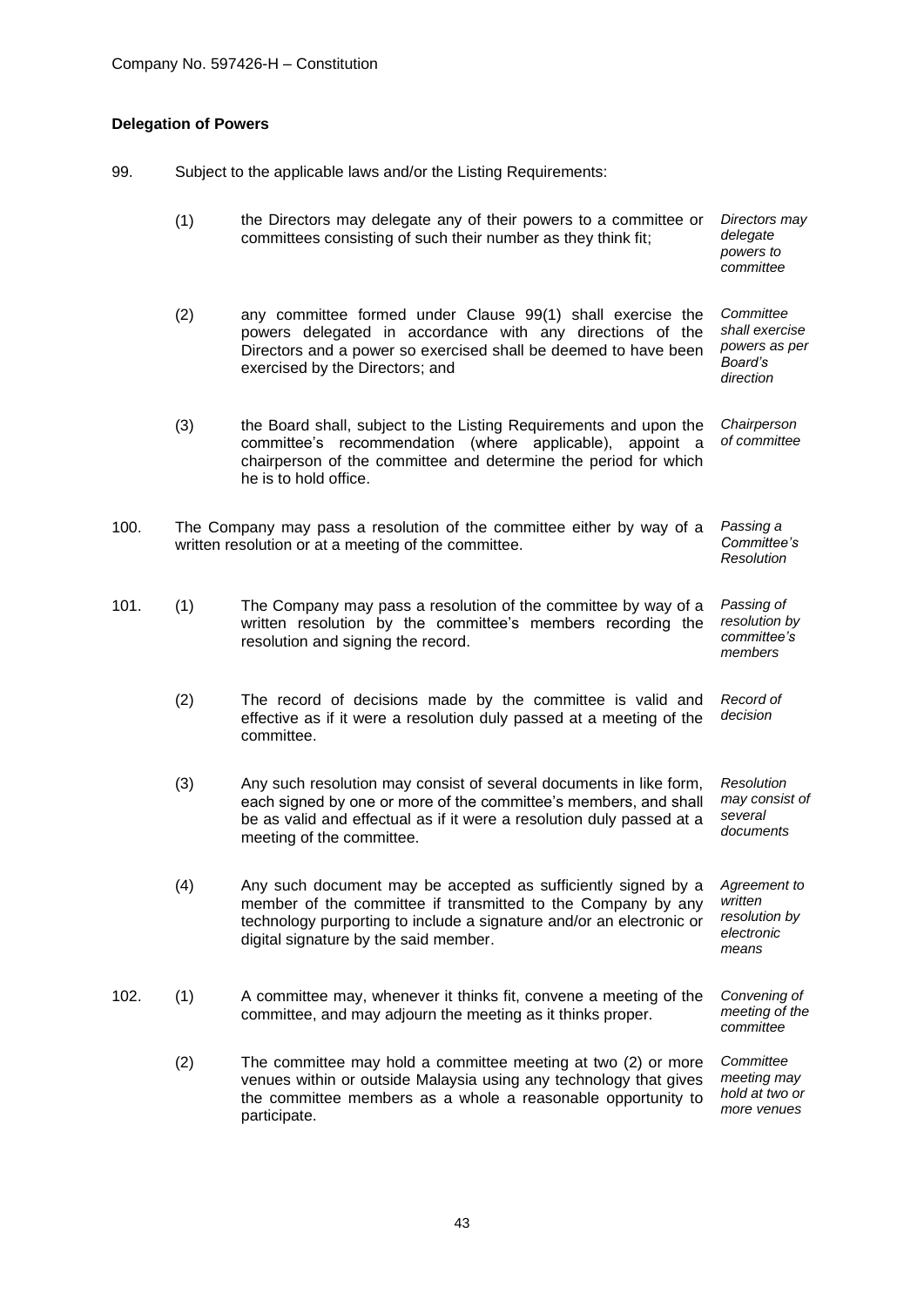- (3) The virtual meeting of the Directors set out in Clause 120 shall apply to the meeting of the committee. *Virtual meeting of committee*
- (4) Where a meeting of committee is held and: *Chairperson of meeting*
	- (a) a chairperson has not been appointed as provided by Clause 99(3);
	- (b) the person so appointed is not present within fifteen (15) minutes after the time appointed for holding the meeting; or
	- (c) the person so appointed is unable or unwilling to act as the chairperson of the meeting,

the members present may, subject to the Listing Requirements, choose one of their number to be chairperson of the meeting.

- (5) No business is to be transacted at any meeting unless a quorum of members is present at the time when the meeting proceeds to business. *Quorum*
- (6) Subject to the Listing Requirements, two (2) members personally present at a meeting shall constitute a quorum. *Quorum*
- (7) Questions arising at any meeting of the committee must be determined by a majority of votes of the members present, and in the case of an equality of votes, the chairperson has a second or casting vote, except where two (2) members form a quorum, the chairperson of a meeting at which only such a quorum is present, or at which only two (2) members are competent to vote on the question at issue shall not have a casting vote. *Votes*

## **Duties of Directors**

- 103. A Director shall at all times exercise his powers in accordance with the Act, for a proper purpose and in good faith in the best interest of the Company. *Duties*
- 104. Where a Director acts by virtue of his position as an employee of the Company, or who was appointed by or as a board representative of Member, employer or debenture holder, that Director shall be taken to have acted in the best interest of the Company, and in the event of any conflict between his duty to act in the best interest of the Company and his duty to his nominator, he shall not subordinate his duty to act in the best interest of the Company to his nominator. *Duties of nominee Director*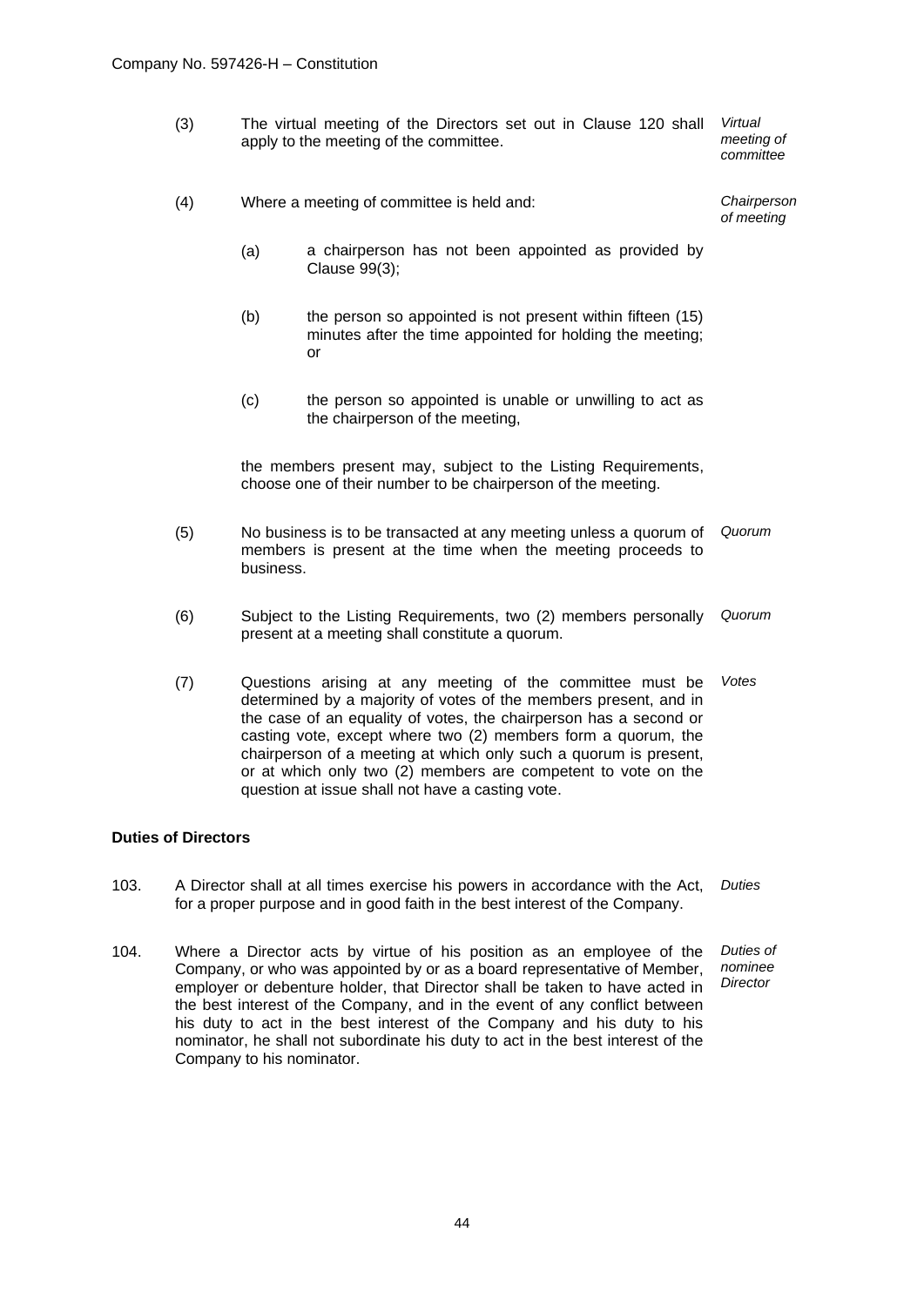# **Directors' Interest in Contracts**

- 105. (a) A Director shall not vote in regard to any contract or proposed contract or arrangement in which he has, directly or indirectly, an interest. *Directors' interest in contracts*
	- (b) Every Director shall observe the provisions of Sections 221 and 222 of the Act relating to the disclosure of the interest of the Directors in contracts or proposed contracts with the Company or of any office or property held by the Directors which might create duties or interest in conflict with their duties or interest as Directors and participation in discussion and voting. Such disclosure of material personal interest by the Directors shall be in the form of a notice. Such notice shall be in the form and manner prescribed under Section 221 of the Act.

# **PASSING OF RESOLUTIONS OF DIRECTORS**

## **Passing of Resolutions of Directors**

106. The Company may pass a resolution of the Directors either by way of a written resolution or at a meeting of the Directors. *Passing a Directors'* 

*Resolution*

# **DIRECTORS' WRITTEN RESOLUTION**

## **Passing of resolution by the Directors**

- 107. (1) The Directors may pass a resolution without a Board Meeting, if a majority of the Directors entitled to vote and sign on the resolution signed the resolution, signifying their agreement to the resolution set out in the document. *Passing of resolution by more than one Director*
	- (2) Any such resolution may consist of several documents in like form, each signed by one (1) or more of the Directors, and shall be as valid and effectual as if it were a resolution duly passed at a Board Meeting. *Resolution may consist of several documents*

## **Agreement to written resolution by electronic means**

- 108. (1) Any such document may be accepted as sufficiently signed by a Director if transmitted to the Company by any technology purporting to include a signature and/or an electronic or digital signature by the Director. *Agreement to written resolution by electronic means*
	- (2) For the purposes of Clause 108(1), delivery may be effected by: *Manner of delivery*
		- (a) physical delivery of the document;
		- (b) delivery by facsimile transmission; or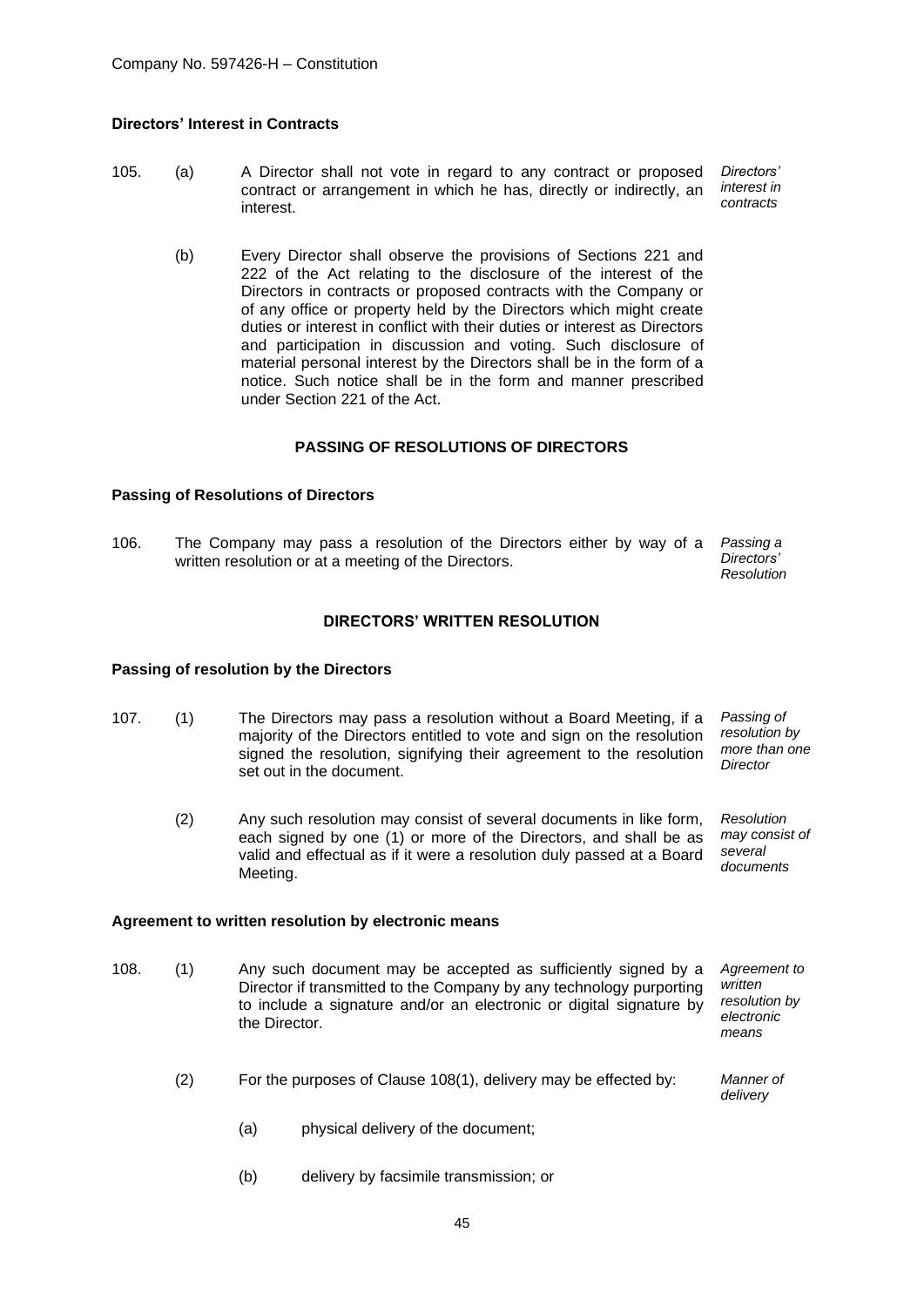(c) delivery by email transmission,

to the place, facsimile number or electronic address as specified by the Director or Secretary of the Company.

# **MEETINGS OF DIRECTORS**

# **Frequency of Board Meetings**

109. The Board may meet together for the despatch of business, adjourn and otherwise regulate its meetings as it thinks fit. *Frequency of Board Meetings*

# **Convening Board Meetings**

110. A Director may at any time, and the Secretary shall on the requisition of a *Secretary or*  Director to do so, convene a Board Meeting by giving notice in accordance *Director may*  with Clause 111. *convene a Board Meeting*

# **Notice of Board Meetings**

| 111. | (1)                                                                                                                     | A notice of a Board Meeting must specify the following: |                                                                                                                                                                                     | Contents of<br>Notice of                                     |
|------|-------------------------------------------------------------------------------------------------------------------------|---------------------------------------------------------|-------------------------------------------------------------------------------------------------------------------------------------------------------------------------------------|--------------------------------------------------------------|
|      |                                                                                                                         | (a)                                                     | the place, date and time of the Board Meeting;                                                                                                                                      | <b>Board Meeting</b>                                         |
|      |                                                                                                                         | (b)                                                     | the general nature of the business (including matters to be<br>discussed) of the Board Meeting; and                                                                                 |                                                              |
|      |                                                                                                                         | (c)                                                     | where the Directors think fit, the text of any proposed<br>resolution and other information.                                                                                        |                                                              |
|      | (2)                                                                                                                     |                                                         | If the Board Meeting is to be held in two (2) or more places, the<br>notice of the Board Meeting shall specify the technology that will be<br>used to facilitate the Board Meeting. | <b>Board Meeting</b><br>held at two (2)<br>or more<br>venues |
|      | (3)                                                                                                                     |                                                         | The main venue of the Board Meeting shall be the place where the<br>chairperson is present at the Board Meeting.                                                                    | Main venue                                                   |
| 112. | Meetings.                                                                                                               |                                                         | Reasonable notice in the circumstances must be given of all Board                                                                                                                   | Notice period                                                |
| 113. | Notice of every Board Meeting shall be given to all Directors in accordance<br>with the manner specified in Clause 127. |                                                         |                                                                                                                                                                                     | <b>Directors</b><br>entitled to<br>receive notice            |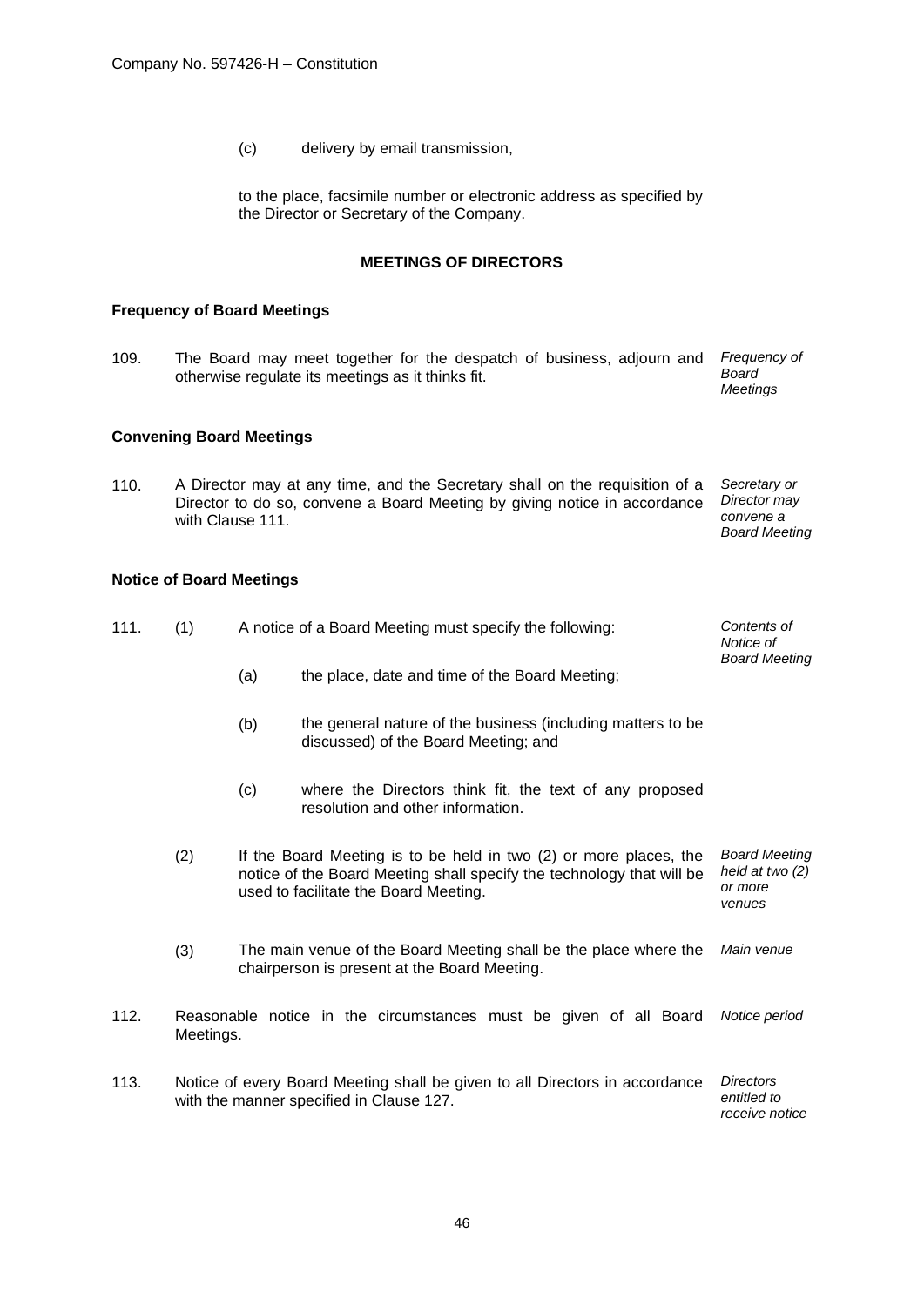# **Quorum for Board Meetings**

| 114.      | (1)                   | No business is to be transacted at any Board Meeting unless a<br>quorum of Directors is present at the time when the meeting<br>proceeds to business.                                                                                                                | Quorum                                     |
|-----------|-----------------------|----------------------------------------------------------------------------------------------------------------------------------------------------------------------------------------------------------------------------------------------------------------------|--------------------------------------------|
|           | (2)                   | Two (2) Directors personally present at a meeting shall constitute a<br>quorum.                                                                                                                                                                                      | More than one<br>Director                  |
|           | (3)                   | In this clause, "Director" includes Alternate Director.                                                                                                                                                                                                              | Meaning of<br>Director                     |
| No Quorum |                       |                                                                                                                                                                                                                                                                      |                                            |
| 115.      | <b>Board Meeting:</b> | If a quorum is not present within half an hour after the time appointed for a                                                                                                                                                                                        | Quorum is not<br>present                   |
|           | (1)                   | the Board Meeting shall stand adjourned to another day and at<br>another time and place as the Directors may determine; or                                                                                                                                           | Adjournment<br>of Board<br>Meeting         |
|           | (2)                   | if no determination is made by the Directors, the Board Meeting<br>shall stand adjourned to the same day in the next week at the<br>same time and place or if that day falls on a public holiday then to<br>the next business day following that public holiday; and |                                            |
|           | (3)                   | if at the adjourned Board Meeting, a quorum is not present within<br>half an hour from the time appointed for the meeting, then any<br>Director present shall form a quorum.                                                                                         | Adjourned<br><b>Board Meeting</b>          |
|           |                       | <b>Chairperson of Board Meetings</b>                                                                                                                                                                                                                                 |                                            |
| 116.      | (1)                   | The Directors shall appoint one of their number as Chairperson<br>and may also appoint another of their number as Deputy<br>Chairperson of the Company.                                                                                                              | Chairperson<br>and Deputy<br>Chairman      |
|           | (2)                   | The Directors shall determine the period for which such<br>Chairperson or Deputy Chairperson is to hold office.                                                                                                                                                      | Office period                              |
|           | (3)                   | The Chairperson or Deputy Chairperson (in the absence of the<br>Chairperson) shall be the Chairperson of the Board Meeting.                                                                                                                                          | Chairperson<br>of Board<br><b>Meetings</b> |
|           | (4)                   | Where a Board Meeting is held and:                                                                                                                                                                                                                                   | Chairperson<br>of Board                    |
|           |                       | a Chairperson or Deputy Chairperson has not been<br>(a)<br>appointed as provided by Clause 116(1); or                                                                                                                                                                | <b>Meetings</b>                            |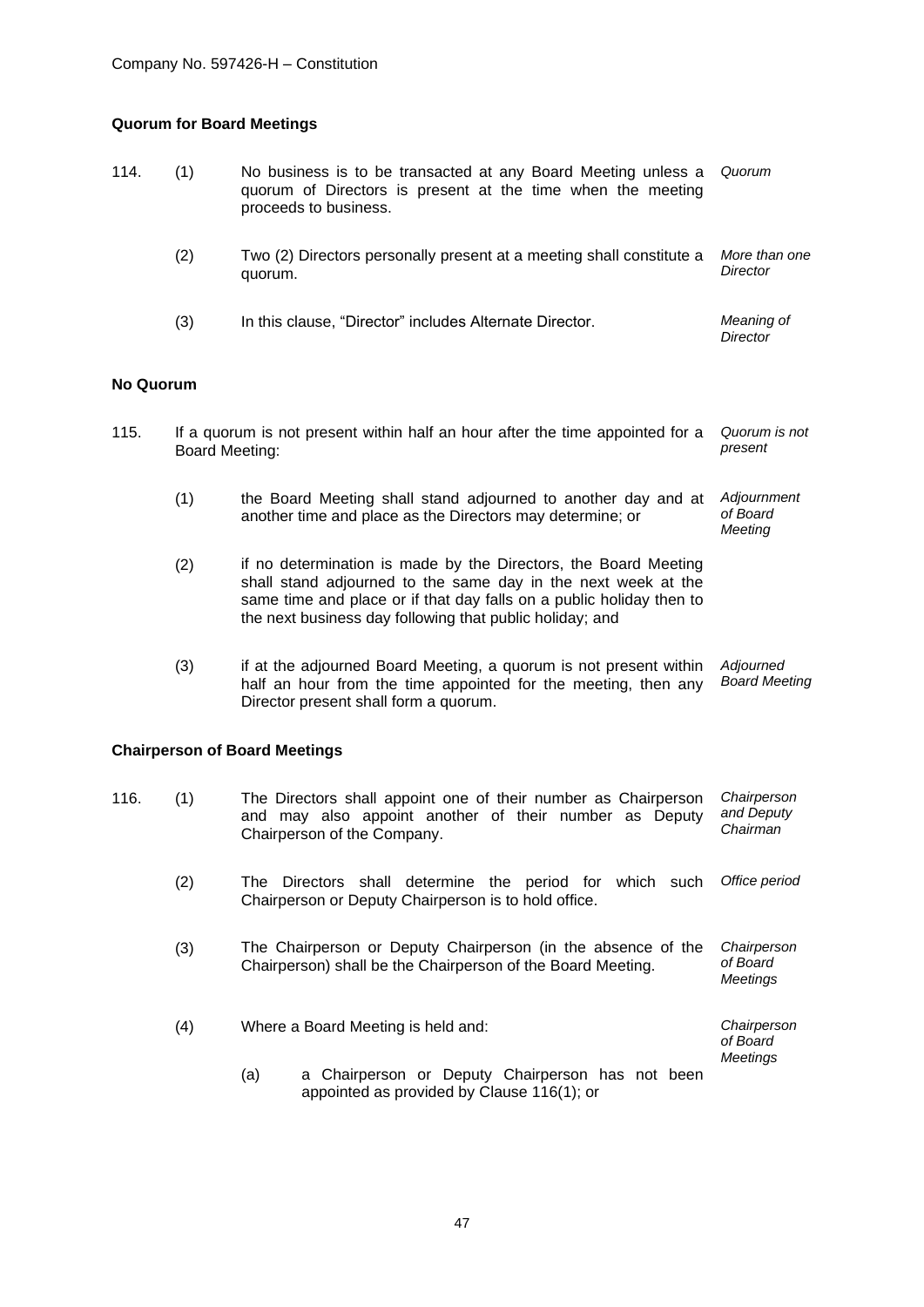(b) the person so appointed is not present within fifteen (15) minutes after the time appointed for the holding of the Board Meeting or is unable to act for all or part of the meeting;

the Directors present shall elect one of their number to be the chairperson of the Board Meeting.

(5) For avoidance of doubt, an Alternate Director shall not be elected as the chairperson of the Board Meeting.

# **Adjournment of Board Meetings**

- 117. (1) The chairperson shall adjourn a Board Meeting, at which a quorum is present, from time to time and from place to place if the Directors present with a majority of votes that may be cast at that meeting agree or direct the chairperson to do so. *Directors' consent is required*
	- (2) No business is to be transacted at any adjourned Board Meeting other than the business left unfinished at the Board Meeting from which the adjournment took place (referred to as the "Original Board Meeting"). *Only transact the business left unfinished at the Board Meeting*
	- (3) There is no need to give any notice of an adjourned Board Meeting or of the business to be transacted at an adjourned Board Meeting unless the adjourned Board Meeting is to be held more than thirty (30) days after the date of the Original Board Meeting. *Notice of adjourned Board Meeting*

## **Voting at Board Meetings**

- 118. (1) Subject to this Constitution, questions arising at a Board Meeting shall be decided by a majority of votes of Directors present and voting and any such decision shall for all purposes be deemed a decision of the Directors. *Directors' decision*
	- (2) Each Director is entitled to cast one (1) vote on each matter for determination. *Casting of vote*

## **Casting Vote**

119. In the case of an equality of votes, the chairperson of the Board Meeting is entitled to a second or casting vote, except where two (2) Directors form a quorum, the chairperson of a meeting at which only such a quorum is present, or at which only two (2) Directors are competent to vote on the question at issue shall not have a casting vote. *Chairperson shall have a casting vote*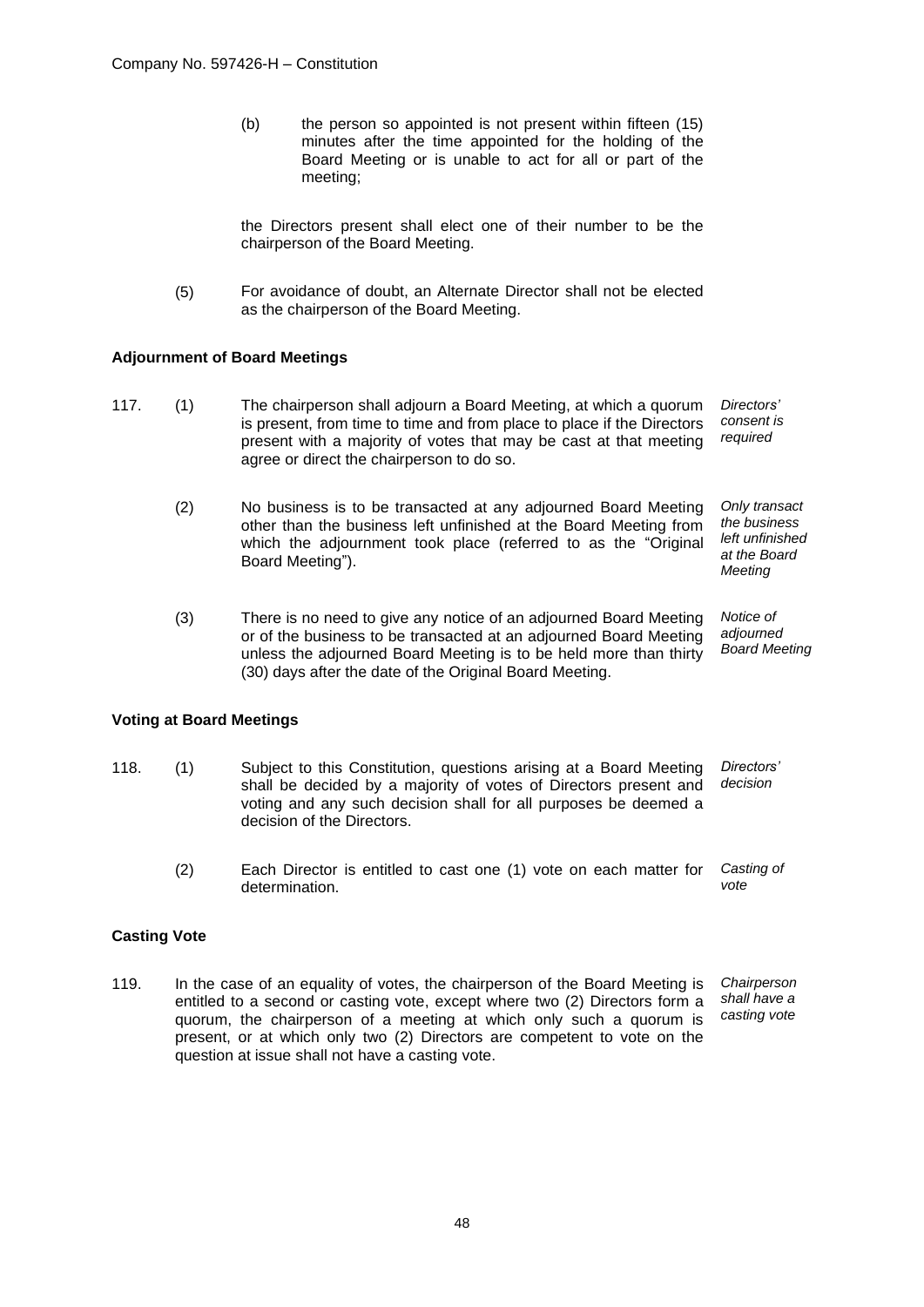# **Virtual Meetings of Directors**

120. (1) The Directors may hold a Board Meeting at two (2) or more venues within or outside Malaysia using any technology that gives the Directors as a whole a reasonable opportunity to participate. *Board Meeting may hold at two (2) or more venues*

(2) The technology to be used for the purpose of this Clause must be such that each Director taking part in the meeting must be able to communicate simultaneously with each of the other Directors taking part in the meeting and may include telephone, television, video conferencing, or any other audio and/or visual device which permits instantaneous communication.

(3) A virtual meeting shall be deemed to constitute a Board Meeting and all the provisions of this Constitution as to Board Meetings shall apply to any virtual meeting provided the following conditions are met: *Conditions for virtual meeting*

*Technology to be used for virtual meeting*

- (a) All the Directors for the time being entitled to receive notice of the Board Meeting (including any Alternate Director) shall be entitled to receive notice of a virtual meeting. Notice of any such meeting shall be given by an appropriate form of technology (or in such other manner) as permitted by this Constitution; and
- (b) A Director may not leave a virtual meeting by disconnecting from the technology used unless he has previously expressly notified the chairperson of the meeting of his intention to leave the meeting and a Director shall be conclusively presumed to have been present and to have formed part of the quorum at all times during such a meeting until such notified time of his leaving the meeting.
- (4) A minute of the proceedings of meetings including virtual meetings shall be sufficient evidence of such proceeding and of the observance of all necessary formalities if certified as a correct minute by the chairperson of the meeting or the next succeeding meeting. *Minutes*

#### **SECRETARY**

## **Appointment of Secretary**

121. The Secretary shall in accordance with the Act be appointed by the Board for such terms, at such remuneration, and upon such terms and conditions as the Board may think fit. *Appointment*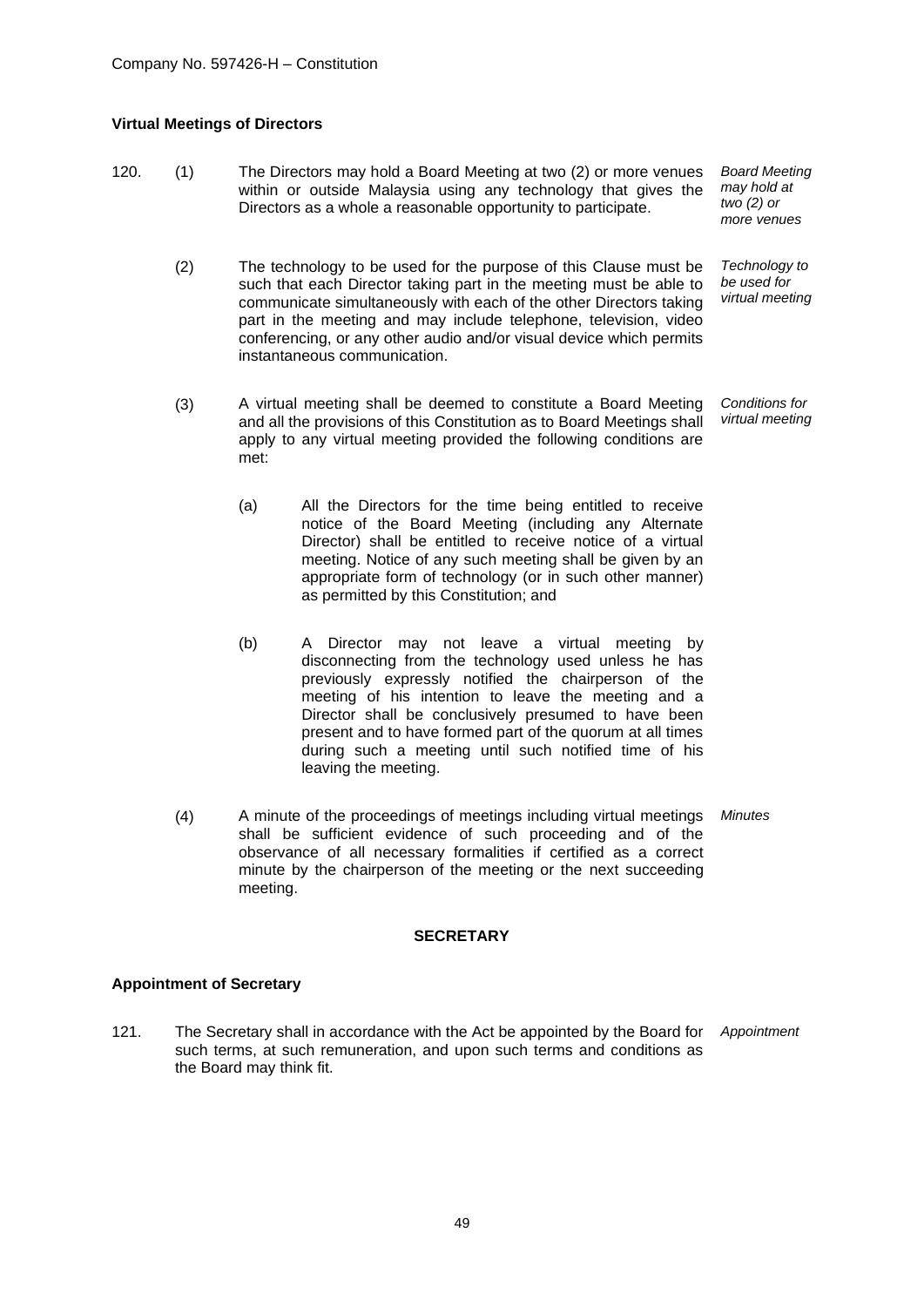# **Casual Vacancy of Secretary**

- 122. (1) Any Secretary so appointed under Clause 121 may be removed by the Directors, in accordance with the terms and conditions of its appointment. *Removal*
	- (2) The office of a Secretary may or will become vacant if the Secretary: *Vacation of office*
		- (a) resigns from office by notice in writing to the Board, the Secretary shall cease to act as Secretary upon the expiry of thirty (30) days from the date of the notice to the Board or from the effective date as specified in his notice or the terms of appointment; or
		- (b) is unable to communicate with the Directors at the last known residential address, the Secretary may, notify the Registrar of that fact and of his intention to resign from the office, and he shall cease to act as the Secretary on the expiry of thirty (30) days from the date of the notice to the Registrar.
	- (3) The Board shall fill the vacancy of the Secretary within thirty (30) days after the occurrence of any event under Clause 122(1) or (2). *Fill the casual vacancy of Secretary*

# **INSURANCE AND INDEMNITY OF APPLICABLE PERSONS**

## **Applicable Persons**

- 123. The provisions of Clauses 124 to 126 shall apply to the following persons ("Applicable Persons"): *Applicable persons*
	- (1) every person who is or has been an Officer;
	- (2) Auditors; and
	- (3) any other officers as defined in the Act.

#### **Indemnity**

- 124. The Company does not exempt an Applicable Person from a liability which *No indemnity* by law would otherwise attach to him in respect of any negligence, default, breach of duty or breach of trust, of which he may be guilty in relation to the Company incurred in his capacity as an Applicable Person.
- 125. (1) The Company may indemnify an Applicable Person out of the Company's assets for any costs incurred by him or the Company in respect of any proceedings: *Indemnity may be allowed*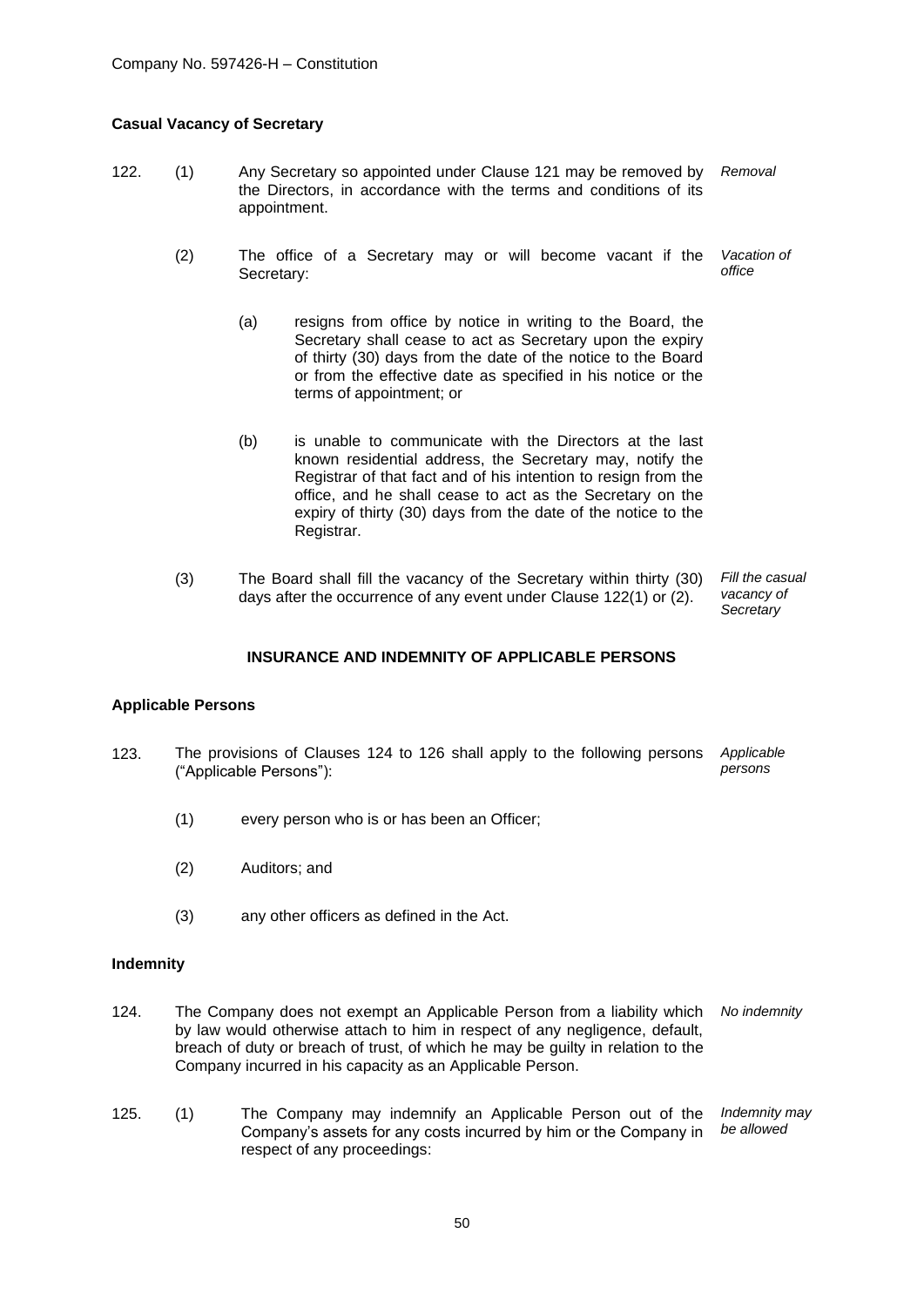- (a) that relates to his liability for any act or omission in his capacity as an Applicable Person; and
- (b) in which judgment is given in favour of the Applicable Person or in which the Applicable Person is acquitted or in which the Applicable Person is granted relief under the Act, or where proceedings are discontinued or not pursued.
- (2) The Company may also indemnify an Applicable Person in respect of an application for relief under the Act.
- (3) The Company may indemnify an Applicable Person in respect of: *Exception*
	- (a) any liability to any person, other than the Company, for any act or omission in his capacity as an Officer or Auditors; and
	- (b) costs incurred by that Applicable Person in defending or settling any claim or proceedings relating to any such liability except:
		- (i) any liability of the Director to pay:
			- (aa) a fine imposed in criminal proceedings; or
			- (bb) a sum payable to a regulatory authority by way of a penalty in respect of non-compliance with any requirement of a regulatory nature, however arising; or
		- (ii) any liability incurred by the Director:
			- (aa) in defending criminal proceedings in which he is convicted; or
			- (bb) in defending civil proceedings brought by the Company, or an associated company, in which judgment is given against him.
- (4) Where the costs and expenses incurred by an Applicable Person under Clause 125(1) and (2) are recovered by the Company under an insurance policy taken out or paid for by the Company pursuant to Clause 126, the extent of the indemnification of an Applicable Person shall be reduced accordingly.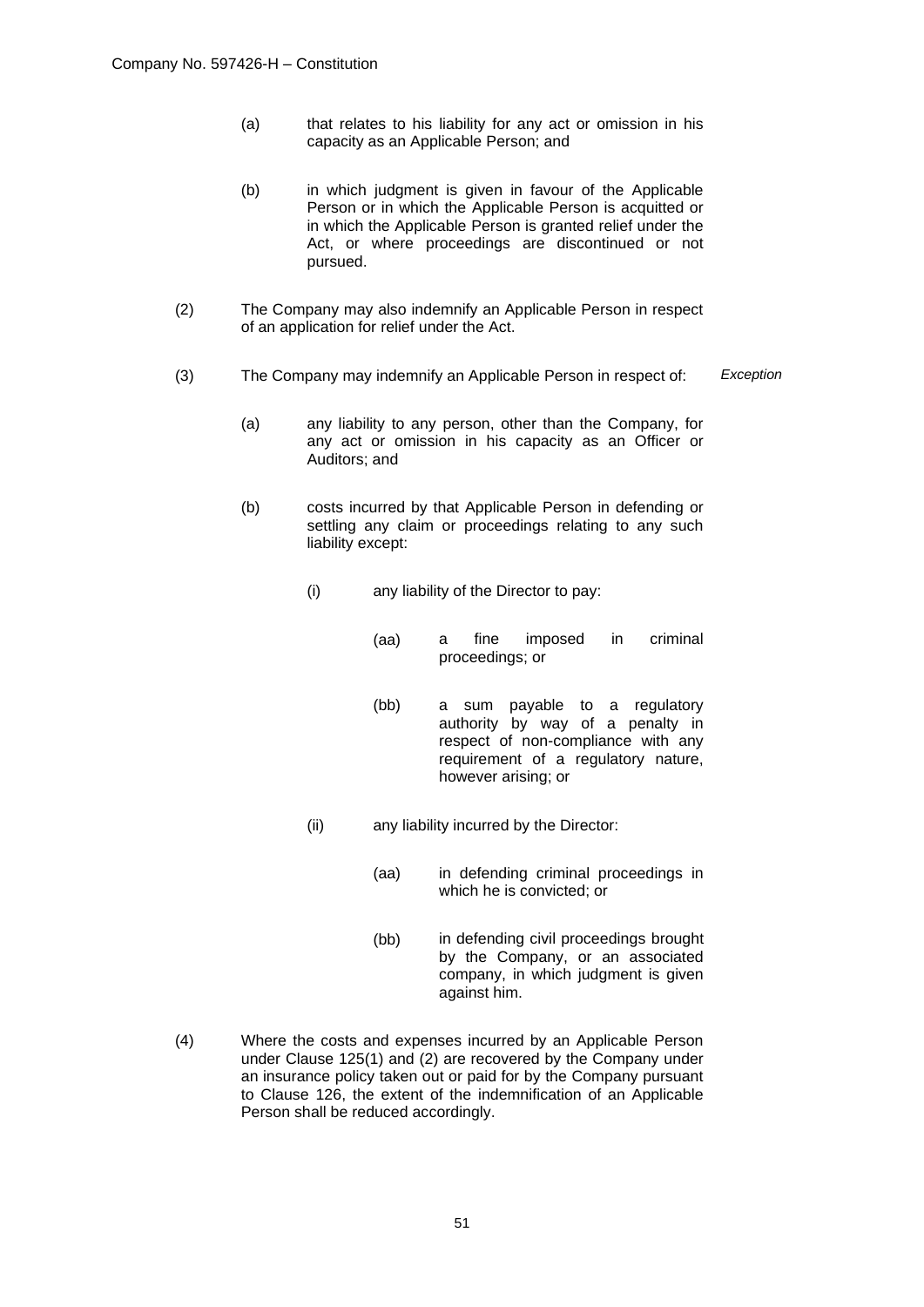# **Insurance**

- 126. (1) The Company may, with the prior approval of the Board, purchase and maintain insurance, at the expense of the Company, for an Applicable Person, against: *Insurance*
	- (a) civil liability, for any act or omission in his capacity as a Director or Officer or Auditors; and
	- (b) costs incurred by that Officer or Auditors in defending or settling any claim or proceeding relating to any such liability; or
	- (c) costs incurred by that Officer or Auditors in defending any proceedings that have been brought against that person in relation to any act or omission in that person's capacity as an Officer or Auditors:
		- (i) in which that person is acquitted;
		- (ii) in which that person is granted relief under the Act; or
		- (iii) where proceedings are discontinued or not pursued.
	- (2) In the case of a Director, Clauses 125(2) and (3) and 126(1)(a) and (b) shall not apply to any civil and criminal liability in respect of a breach of the duties of the Directors as specified in Section 213 of the Act.

## **ADMINISTRATION**

## **Notices, Documents and Other Publication**

- 127. Any Company's Documents may be given by the Company to the persons mentioned below in the following manner: *Notice*
	- (1) In respect of a Member and person entitled to a Security in *Members* consequence of an Event of Transmission ("Persons"):
		- (a) The Company's Documents shall be in writing and shall be given to the aforesaid Persons either:
			- (i) in hard copy, which shall be sent to the Persons *Hard copy*either personally or by post to his last known address;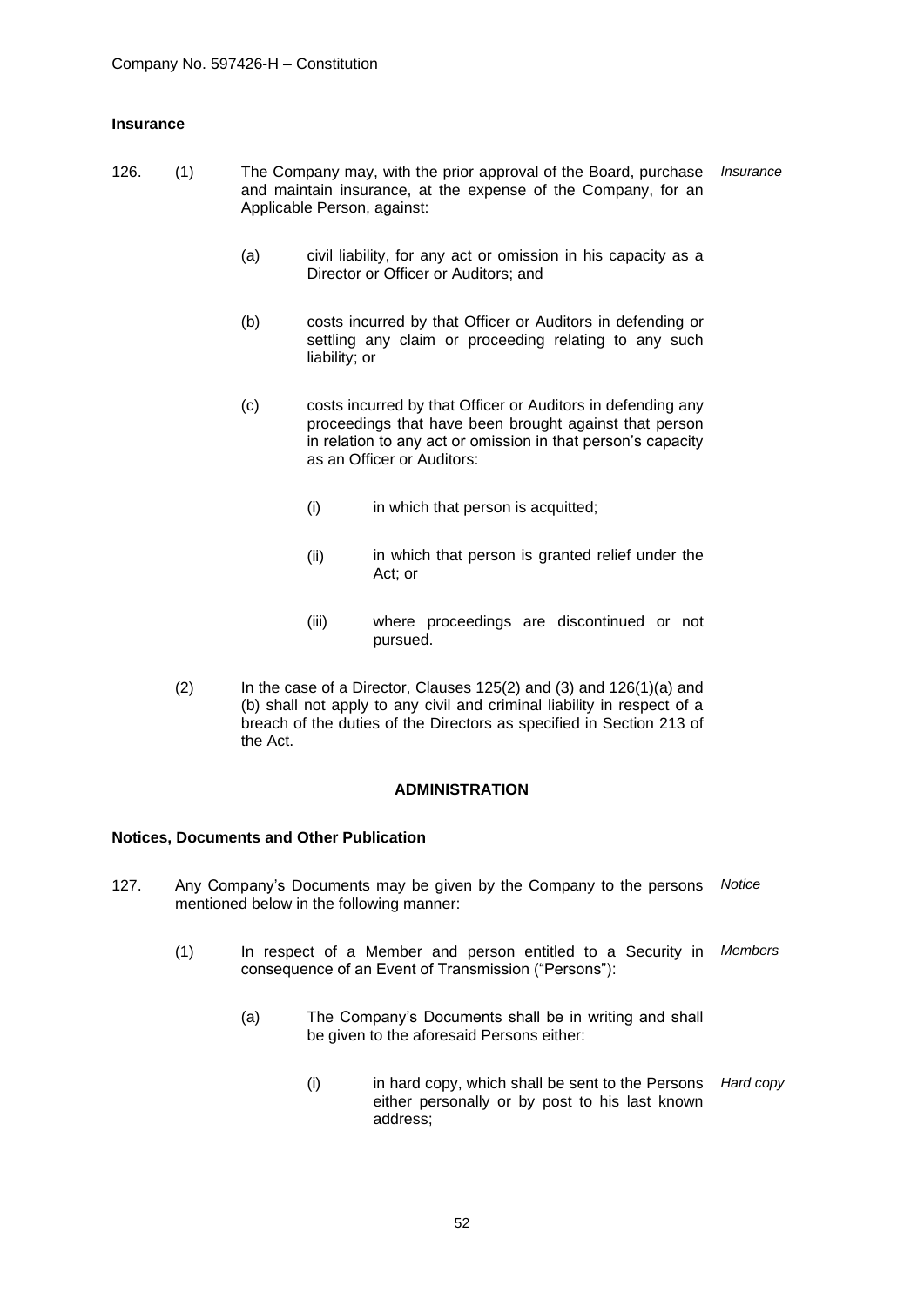(ii) in electronic form, which shall be either: *Electronic* 

*form*

- (aa) transmitted to the last known electronic address provided by the Persons to the Company;
- (bb) transmitted to the last known contact details as recorded in the Register of Members or Record of Depositors provided by the Persons to the Company or Depository respectively;
- (cc) by publishing on a website;
- (dd) transmitted by the Company to the Persons using any appropriate electronic communication platform established by the Company or third parties, or
- (iii) partly in hard copy and partly in electronic form. *Both of the above*
- (b) If a notice of General Meeting is published on the website, the Company must notify the Persons in writing in hard copy or electronic form stating the following: *Website* 
	- (i) it concerns a General Meeting;
	- (ii) the place, date and time of the General Meeting; and
	- (iii) the designated website link or address where a copy of the notice may be downloaded,

and the notice must be published on the Company's website throughout the period starting from the date of notification until the conclusion of the General Meeting. *Period of publication on website*

- (c) If the Company publishes its documents (other than a notice of General Meeting) ("Company's Publication") on its Company's website or any other appropriate electronic communication platform, the Company must notify the Persons in writing in hard copy or electronic form stating the following: *Publication on Website*
	- (i) brief description of the Company's Publication; and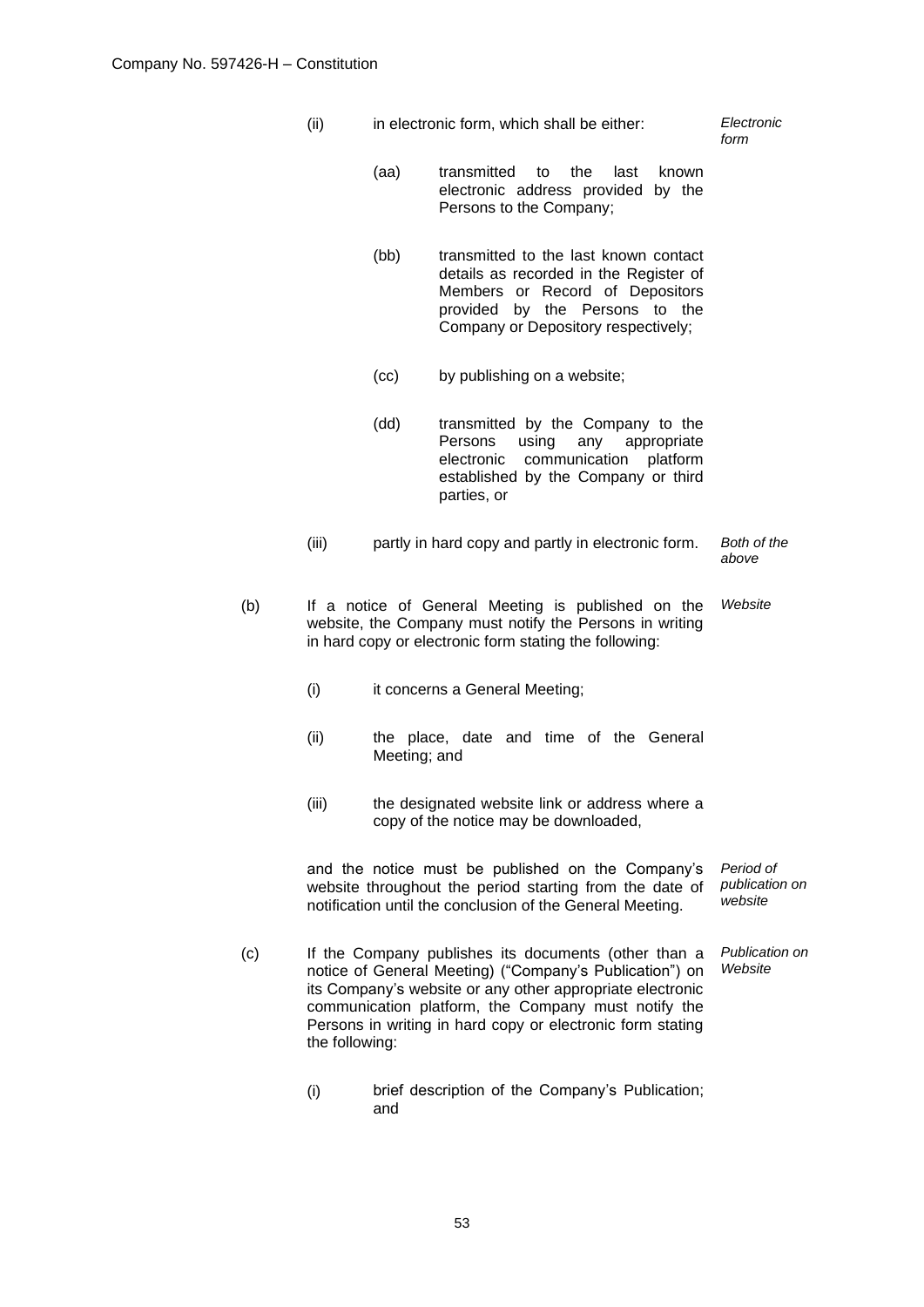- (ii) the designated website link or address where a copy of the Company's Publication may be downloaded.
- (d) In the event of a delivery failure, the Company must immediately send the Company's Documents to the affected Members by other appropriate means as permitted under Clause 127(1)(a). *Delivery failure*
- (e) The Persons may request for a hard copy of the Company's Documents from the Company if they are sent by electronic means. *Request for hard copy*
- (2) In respect of a Director, the Company's Documents shall be in writing and shall be given to the Director either: *Directors*
	- (a) in the manner(s) set out in Clause 127(1) (except for publishing on a website); or
	- (b) to the Director's last known service address.
- (3) In respect of the Auditors, the Company's Documents shall be in *Auditors* writing and shall be given to the Auditors either:
	- (a) in the manner(s) set out in Clause 127(1) (except for publishing on a website); or
	- (b) to the Auditors' last known address.
- (4) In respect of a holder of Debt Securities, the Company's Documents shall be in writing and shall be given to the holder of Debt Securities:
	- (a) in the manner(s) set out in Clause 127(1); or.
	- (b) to the holder of Debt Securities' last known address provided by the said holder to the Company or Depository.
- (5) For the purpose of Clause 127(1), the Board of Directors may, at their discretion, determine the appropriate mode of communication with the persons mentioned above. *Directors' discretion*
- 128. Where the Company's Documents are: *Service of notice*
	- (1) served by post, service of the notice shall be deemed to be effective by properly addressing, prepaying and posting a letter containing the notice, and to have been effected, in the case of a notice of the Persons, on the day after the date of its posting; *Post*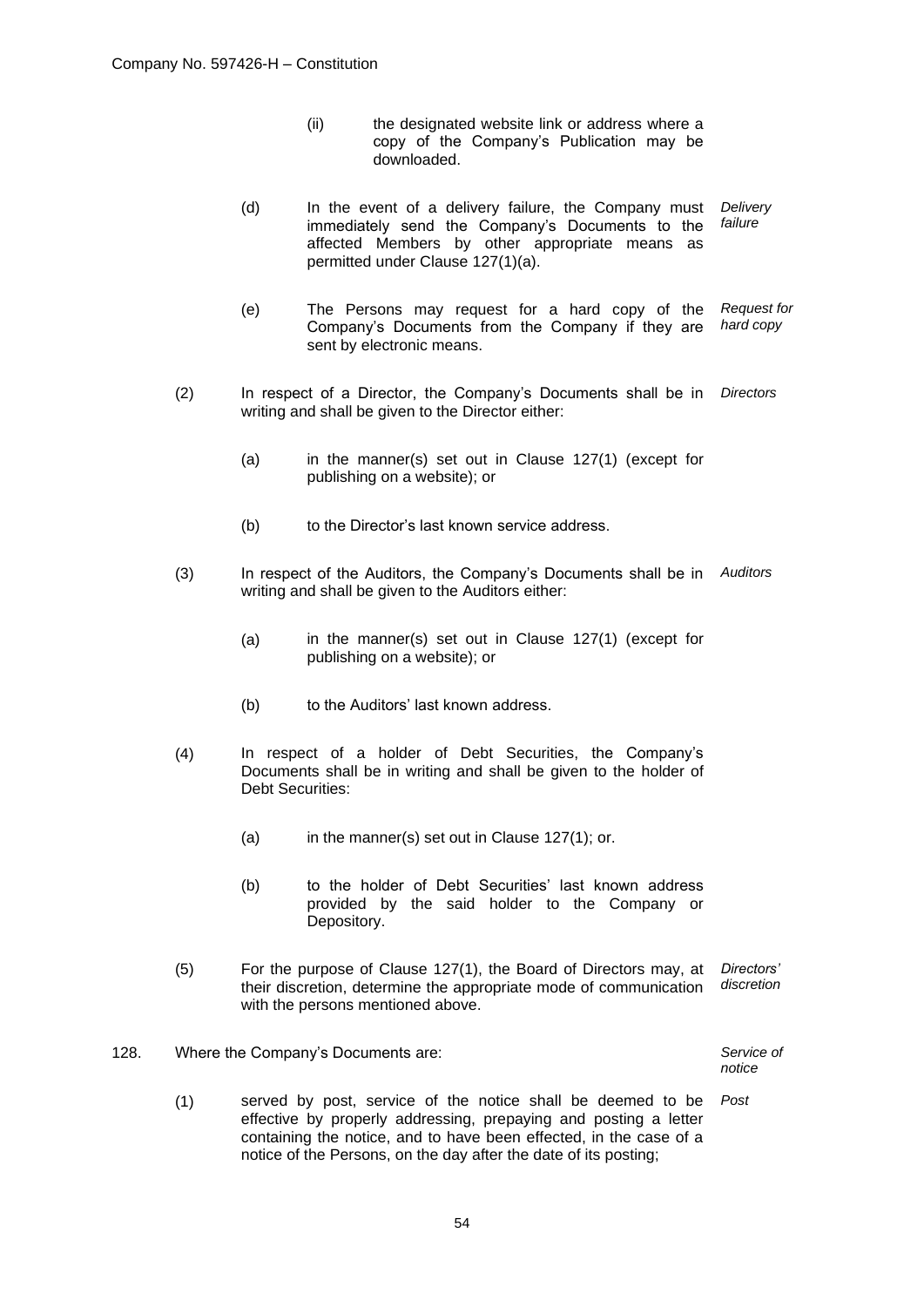- (2) sent by facsimile transmission, service of the notice shall be deemed to be effected at the time when the notice is transmitted, unless the Company receives notification that the transmission was not successful; *Facsimile transmission*
- (3) sent by electronic transmission, service of the notice shall be deemed to be effected at the time when the notice is transmitted electronically, unless the Company receives notification that the transmission was not successful; *Electronic transmission*
- (4) published on the Company's website or any appropriate electronic communication platform, service of the notice shall be deemed to be effected on the day on which the notice first appears on the Company's website to which the relevant person may have access or the day on which the notice of publication is deemed to have been served or delivered to such person under Clause 127, whichever is later; or *Website*
- (5) served or delivered in person, service of the notice shall be deemed effected at the time the relevant Company's Documents are delivered, received or left at the address of such person. *Personal delivery*
- 129. The Company's Documents may be given by the Company to Joint Holders by giving the notice to the Joint Holder first named in the Register of Members. *Joint Holder*
- 130. Any Company's Documents delivered or sent to any Member in such manner as provided in Clause 127(1) shall, if such Member be then deceased, and whether or not the Company has notice of his death, be deemed to have been duly served on his legal personal representative or survivor.

# **Written Resolutions and Minutes**

| 131. | The Directors must cause: |                                                                                  |  |
|------|---------------------------|----------------------------------------------------------------------------------|--|
|      | (1)                       | all Directors' and committees' written resolutions;                              |  |
|      | (2)                       | all proceedings and resolutions of Board Meetings and committee<br>meetings; and |  |
|      | (3)                       | all proceedings and resolutions of General Meetings,                             |  |

to be duly entered into the books kept for that purposes in accordance with the Act.

132. The records of resolutions passed by way of Directors' and committees' written resolutions or at the Board Meetings, committee meetings and General Meetings and signed in accordance with the Act and this Constitution are evidence of the proceedings, resolutions or declaration to which they relate, unless the contrary is proved.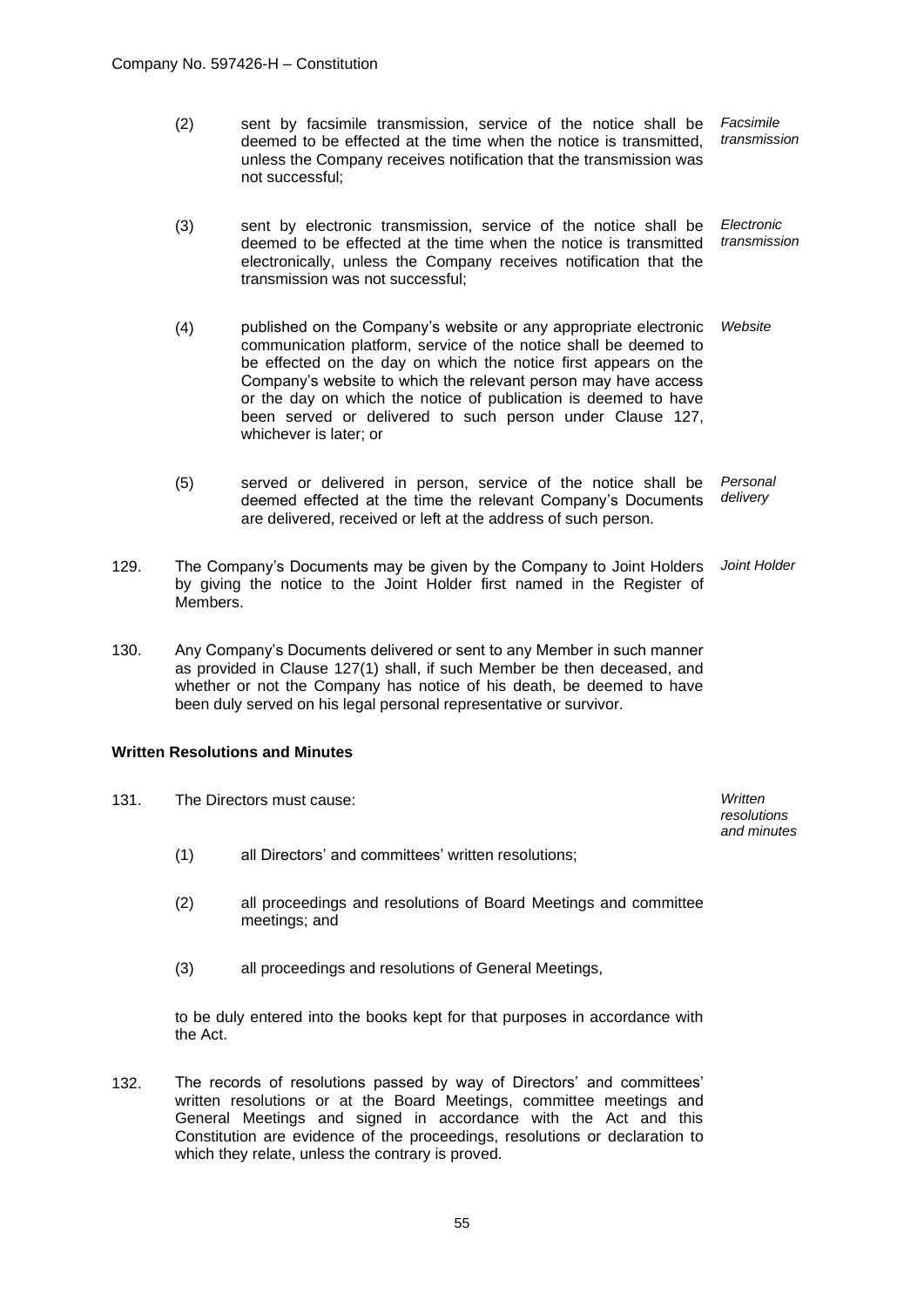# **Execution of Documents**

- 133. (1) The Company shall adopt a Seal, known as the common seal, on which its name and registration number and the words "Common Seal" are engraved in legible romanised characters. *Seal*
	- (2) The Directors shall provide for the safe custody of the Seal. *Custody*
	- (3) The Seal shall only be used by the authority of the Board of Directors or of a committee of the Board of Directors authorised by the Directors on their behalf. *Authority of the Directors*
	- (4) The Company may execute a document by affixing the Seal to the document where the affixing of the Seal is witnessed by: *Affixing the Seal*
		- (a) two (2) Directors;
		- (b) one (1) Director and one (1) Secretary; or
		- (c) one (1) Director and another person appointed by the Directors for that purpose.
	- (5) (a) Any Director or the Secretary or any person so appointed by the Directors shall have power to authenticate any documents affecting this Constitution and any resolutions passed by the Company or the Directors or any committee, and any books, records, documents and accounts relating to the business of the Company, and to certify copies thereof or extracts therefrom as true copies or extracts; and where any books, records, documents or accounts are elsewhere than at the Office the local manager or other officer of the Company having the custody thereof shall be deemed to be a person appointed by the Directors as aforesaid. *Authentication of documents*
		- (b) A document purporting to be a copy of a resolution, or an extract from the minutes of a meeting of the Company or the written resolutions or minutes of a meeting of the Directors or any committee which is certified as aforesaid shall be conclusive evidence in favour of all persons dealing with the Company upon the faith thereof that such resolution has been duly passed or, as the case may be, that any minute or written resolution so extracted is a true and accurate record of the resolutions or proceedings at a duly constituted meeting to which it relates.
- 134. (1) The Company may have an official Seal, on which its name and registration number and the words "Common Seal" and the place where it is to be used are engraved in legible romanised characters.

*Official seal for use abroad*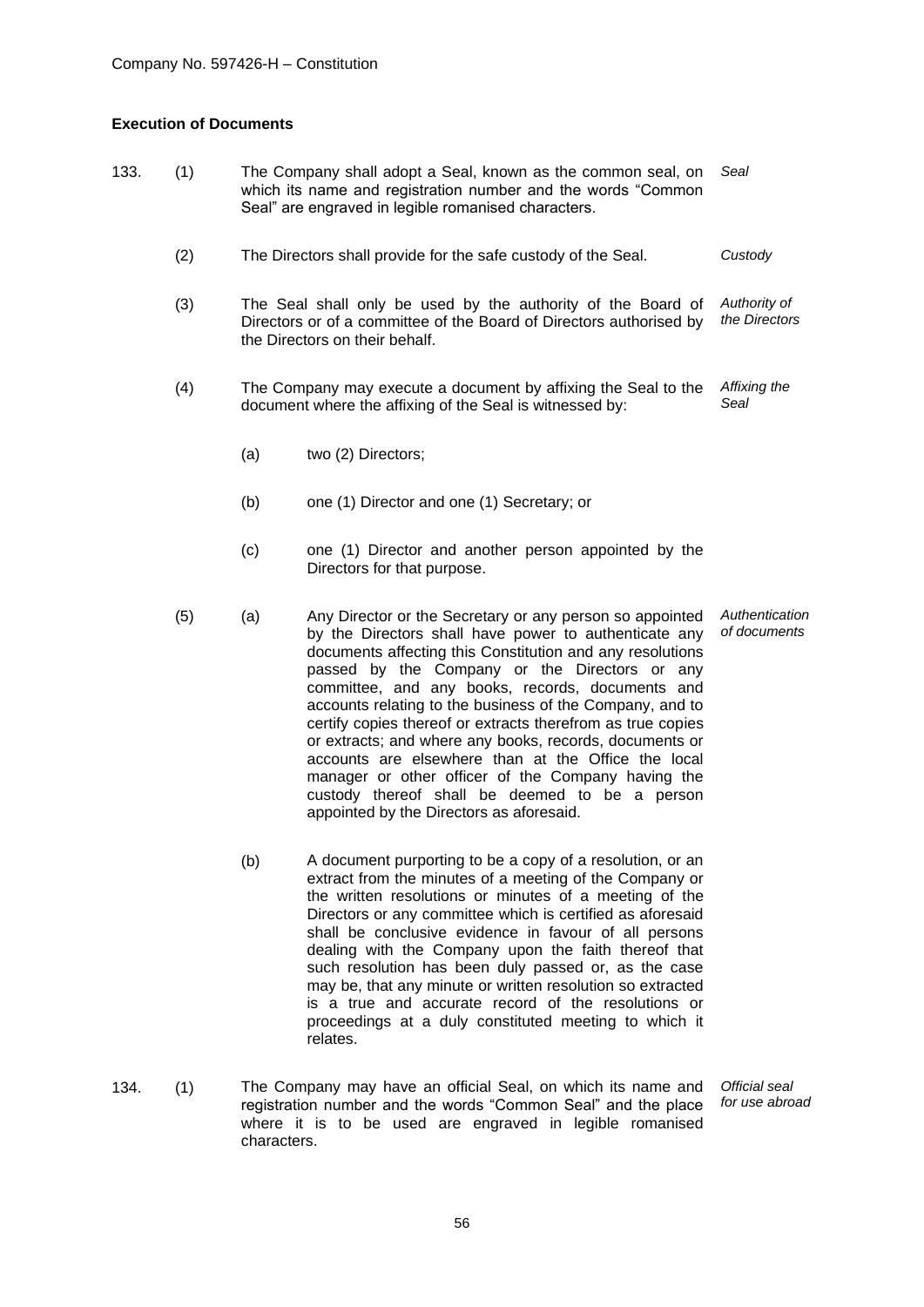- (2) The Directors shall provide for the safe custody of the official Seal. *Custody*
- (3) The Directors may exercise all the powers of the Company in relation to any official Seal for use outside Malaysia and in relation to branch registers of debenture holders kept in any place outside Malaysia. *Authority of the Directors*
- (4) The Company may execute a document by affixing the official Seal to the document where the affixing of the official Seal is witnessed by: *Affixing the official Seal*
	- (a) two (2) Directors;
	- (b) one (1) Director and one (1) Secretary;
	- (c) one (1) Director and another person appointed by the Directors for that purpose; or
	- (d) two (2) persons appointed by the Directors for that purpose, and

the person affixing official Seal shall certify in writing on the deed or document to which the official Seal is affixed the date and place it is affixed.

(5) The Company may have an official Seal to seal: *Official seal* 

*for Securities*

- (a) Securities issued by the Company; or
- (b) documents creating or evidencing Securities so issued,

on which its name and registration number and the words "Securities" are engraved in legible romanised characters.

(6) The official Seal for Securities shall be executed in the manner provided in Clause 133(4).

# **FINANCIAL MATTERS**

# **Financial Statements**

135. (1) The Directors must cause proper accounting and other records to be kept in accordance with Section 245 of the Act and such records must be true and complete accounts of the affairs and transactions of the Company and give a true and fair view of the state of the Company's affairs and explain its transactions. *Accounting and other records*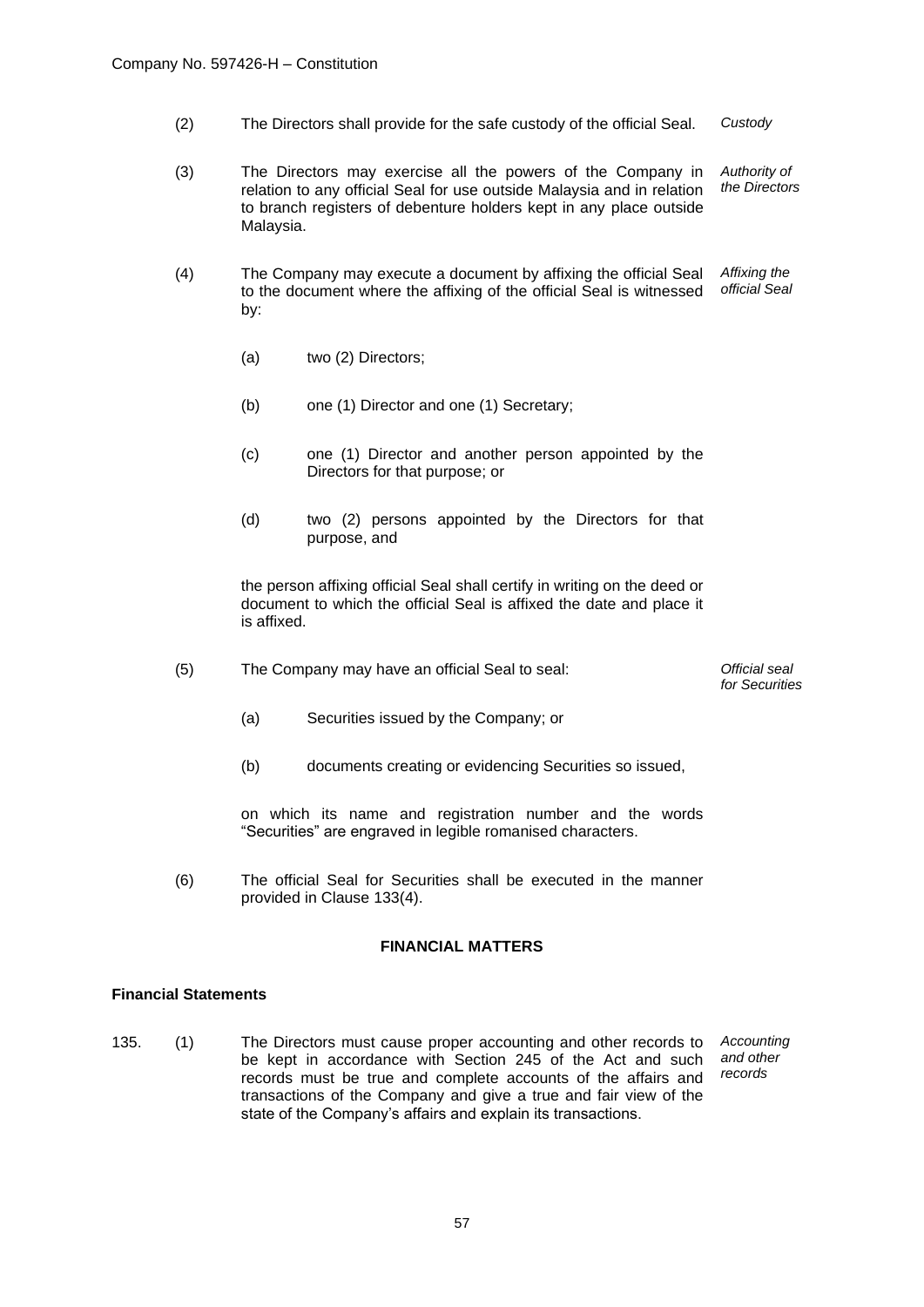|       | (2) | The Directors shall from time to time, in accordance with the<br>provisions of the Act and the Listing Requirements, cause to be<br>prepared and approved, and to be circulated to the Members,<br>Directors and Auditors and laid before the Company in Annual<br>General Meeting such financial statements and consolidated<br>financial statements (if any) and reports of Directors and Auditors. | Circulation<br>and laying of<br>financial<br>statements                                                                                                                                 |                                               |  |  |
|-------|-----|-------------------------------------------------------------------------------------------------------------------------------------------------------------------------------------------------------------------------------------------------------------------------------------------------------------------------------------------------------------------------------------------------------|-----------------------------------------------------------------------------------------------------------------------------------------------------------------------------------------|-----------------------------------------------|--|--|
|       | (3) |                                                                                                                                                                                                                                                                                                                                                                                                       | No Member (who is not a Director) shall have any right of<br>inspecting any accounting or other records of the Company except<br>where such right is conferred by law.                  |                                               |  |  |
| Audit |     |                                                                                                                                                                                                                                                                                                                                                                                                       |                                                                                                                                                                                         |                                               |  |  |
| 136.  | (1) | (a)                                                                                                                                                                                                                                                                                                                                                                                                   | The Board shall appoint the first Auditors of the Company<br>at any time before the first Annual General Meeting, at<br>such remuneration as the Board thinks fit.                      | <b>First Auditors</b>                         |  |  |
|       |     | (b)                                                                                                                                                                                                                                                                                                                                                                                                   | The Auditors appointed under Clause 136(1)(a) shall hold<br>office until the conclusion of the first Annual General<br>Meeting.                                                         |                                               |  |  |
|       | (2) | (a)                                                                                                                                                                                                                                                                                                                                                                                                   | For subsequent years, the Board may, subject to the Act,<br>appoint the Auditors to fill casual vacancy in the office of<br>the Auditors, at such remuneration as the Board thinks fit. | Appointment<br>of Auditors by<br><b>Board</b> |  |  |
|       |     | (b)                                                                                                                                                                                                                                                                                                                                                                                                   | The Auditors appointed under Clause 136(2)(a) shall hold<br>office until the conclusion of the next Annual General<br>Meeting.                                                          |                                               |  |  |
|       | (3) | For subsequent years, the Members may by an ordinary resolution:                                                                                                                                                                                                                                                                                                                                      |                                                                                                                                                                                         | Change of<br>Auditors by                      |  |  |
|       |     | (a)                                                                                                                                                                                                                                                                                                                                                                                                   | re-appoint the existing Auditors;                                                                                                                                                       | <b>Members</b>                                |  |  |
|       |     | (b)                                                                                                                                                                                                                                                                                                                                                                                                   | appoint another person as the Company's Auditors;                                                                                                                                       |                                               |  |  |
|       |     | (c)                                                                                                                                                                                                                                                                                                                                                                                                   | remove the Auditors; and/or                                                                                                                                                             |                                               |  |  |
|       |     | (d)                                                                                                                                                                                                                                                                                                                                                                                                   | if there is a vacancy in the office of the Auditors, appoint<br>Auditors to fill the vacancy.                                                                                           |                                               |  |  |
|       |     |                                                                                                                                                                                                                                                                                                                                                                                                       | The remuneration of the Auditors appointed under Clause 136(3)<br>shall be fixed by the Members by ordinary resolution or in such<br>manner as the Members may determine.               |                                               |  |  |
|       | (4) |                                                                                                                                                                                                                                                                                                                                                                                                       | The Auditors shall hold office in accordance with the terms of their<br>appointment, provided that:                                                                                     | Term of office<br>of Auditors                 |  |  |
|       |     | (a)                                                                                                                                                                                                                                                                                                                                                                                                   | they do not take office until the previous auditors have<br>ceased to hold office unless they are the first Auditors;<br>and                                                            |                                               |  |  |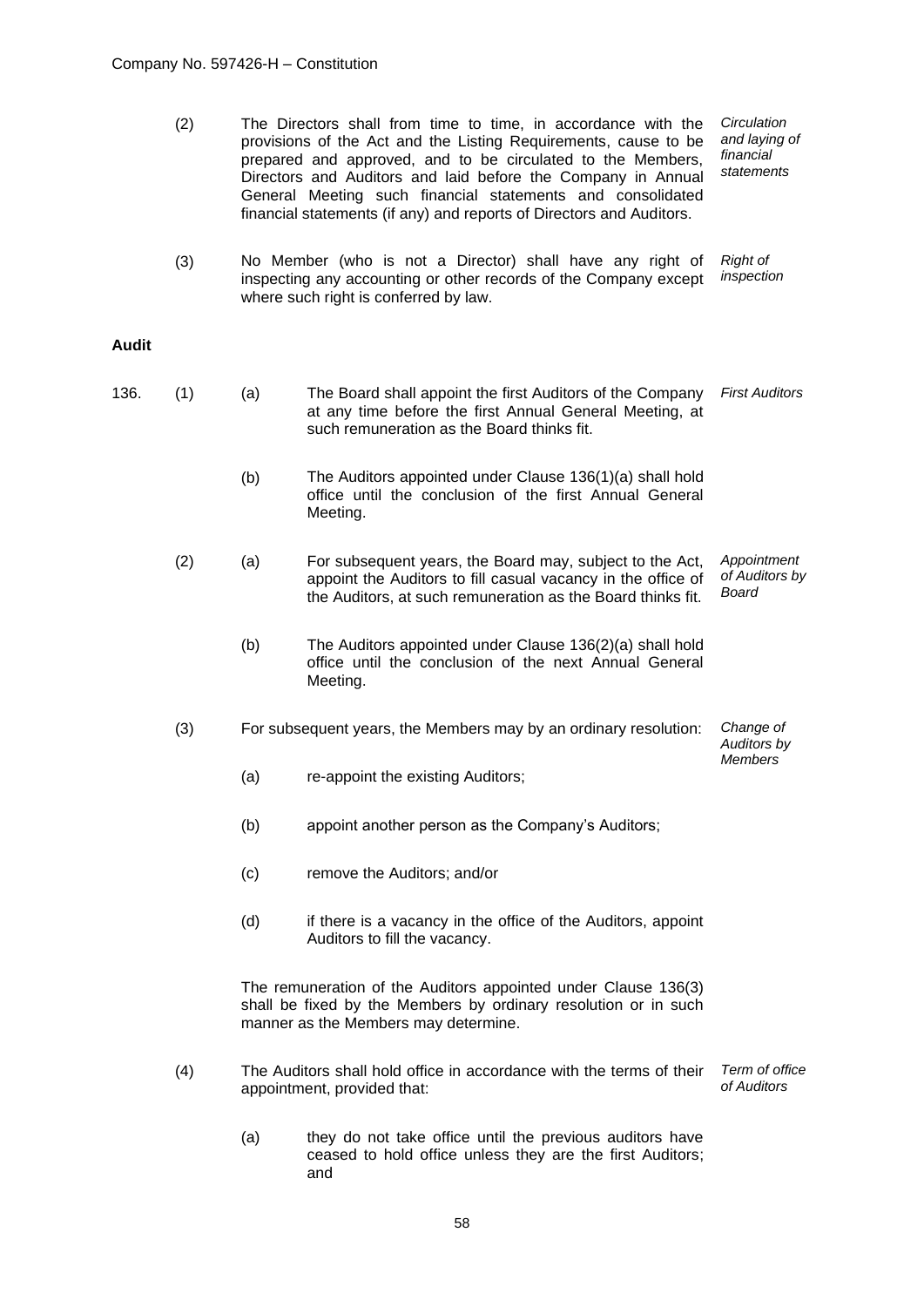- (b) they ceased to hold office at the conclusion of the Annual General Meeting next following their appointment, unless they are re-appointed.
- (5) The powers and duties of the Auditors are as regulated under Sections 266 and 287 of the Act. *Powers and duties*
- (6) The Auditors shall attend every Annual General Meeting where the financial statements and consolidated financial statements (where applicable) of the Company for a financial year ("Financial Statements") are to be laid, so as to respond according to their knowledge and ability to any question relevant to the audit of the Financial Statements. *Attendance of Auditors*
- (7) The Auditors may cease to act as Auditors of the Company by:
	- (a) giving a notice of resignation in writing to the Company at the Office and their term of office shall end after twentyone (21) days from the date of the notice to the Company or from the effective date as specified in their notice; or *Resignation of Auditors*
	- (b) giving a notice in writing to the Company at the Office indicating that they do not wish to seek re-appointment at the forthcoming Annual General Meeting. *Retirement of Auditors*

# **Dividends**

| 137. | (1) | A dividend may be declared by:                                                                                                                                                                                                                                                                                       | Declaration of<br>dividend                                                                                                                                                                            |                                                         |
|------|-----|----------------------------------------------------------------------------------------------------------------------------------------------------------------------------------------------------------------------------------------------------------------------------------------------------------------------|-------------------------------------------------------------------------------------------------------------------------------------------------------------------------------------------------------|---------------------------------------------------------|
|      |     | (a)                                                                                                                                                                                                                                                                                                                  | the Directors; or                                                                                                                                                                                     |                                                         |
|      |     | (b)                                                                                                                                                                                                                                                                                                                  | the Members on the recommendation of the Board of<br>Directors as it thinks appropriate.                                                                                                              |                                                         |
|      | (2) |                                                                                                                                                                                                                                                                                                                      | The payment of a dividend is to those holders of such class of<br>shares as the Directors have determined in accordance with and<br>subject to any conditions upon which the shares have been issued. | Payment of<br>dividend                                  |
|      | (3) | Directors.                                                                                                                                                                                                                                                                                                           | A dividend shall not exceed the amount recommended by the                                                                                                                                             | Directors to<br>recommend<br>amount                     |
| 138. |     | The Directors may authorise a distribution of dividends in accordance with<br>Section 132 of the Act, and any dividend so authorised must be out of profits<br>of the Company available for distribution and provided the Company is<br>solvent. The Directors may authorise a distribution at any time and for such |                                                                                                                                                                                                       | <b>Distribution</b><br>only if<br>Company is<br>solvent |

amounts as the Directors shall consider appropriate so long as the Directors are satisfied that the Company will be solvent for a period of twelve (12)

months after the distribution is made.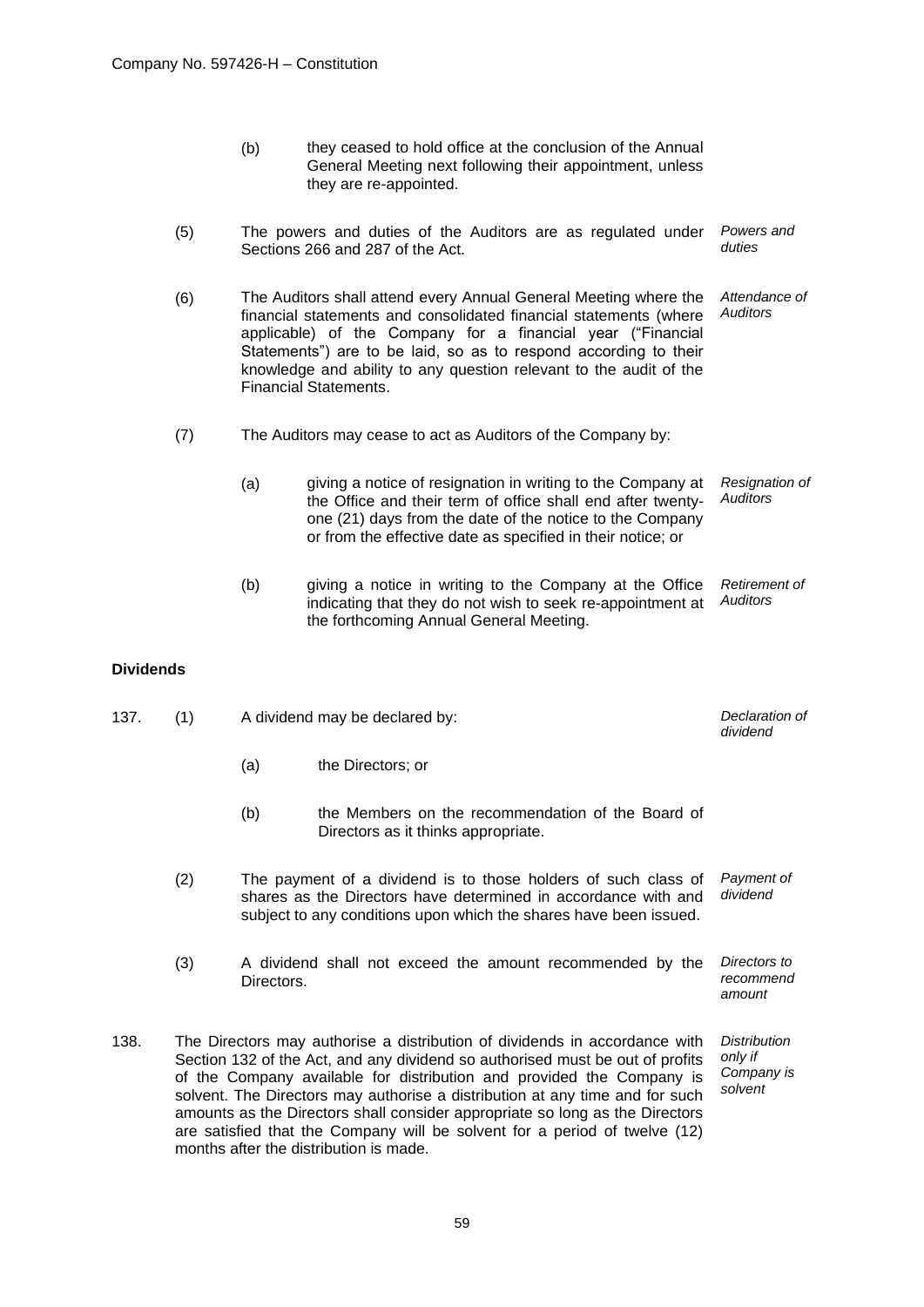| 139.<br>(1) | A dividend may be classified as: |
|-------------|----------------------------------|
|-------------|----------------------------------|

|      |     | (a) | an interim dividend if it is declared and distributed by the<br>Company to its Members prior to the determination of<br>final profit position of the Company for the financial year;                                                                                           | <b>Interim</b><br>dividend                                    |
|------|-----|-----|--------------------------------------------------------------------------------------------------------------------------------------------------------------------------------------------------------------------------------------------------------------------------------|---------------------------------------------------------------|
|      |     | (b) | a final dividend if it is the last dividend distributed by the<br>Company to its Members after the financial statements<br>for the financial year have been prepared and approved<br>by the Board; and                                                                         | Final dividend                                                |
|      |     | (c) | a special dividend if it is a non-recurring distribution of the<br>Company's assets, where the amount is larger compared<br>to normal dividend paid out by the Company or other<br>circumstances that the Directors think fit.                                                 | Special<br>dividend                                           |
|      | (2) |     | The Directors may, at its discretion, declare dividend pursuant to<br>either Clause $137(1)(a)$ or $(1)(b)$ .                                                                                                                                                                  | At Directors'<br>discretion                                   |
| 140. |     |     | No dividend is to bear interest against the Company.                                                                                                                                                                                                                           | No interest<br>bearing                                        |
| 141. | (1) |     | The Directors may, before recommending any dividend:                                                                                                                                                                                                                           | <b>Before</b><br>recommending<br>dividend                     |
|      |     | (a) | set aside out of the profits of the Company such sums as<br>they think proper as reserves; or                                                                                                                                                                                  |                                                               |
|      |     | (b) | carry forward any profits which they may think prudent<br>not to divide, without placing the profits to reserve.                                                                                                                                                               |                                                               |
|      | (2) |     | The reserves set aside under Clause 141(1)(a):                                                                                                                                                                                                                                 | Reserves that<br>set aside                                    |
|      |     | (a) | are, at the discretion of the Directors, to be applied for<br>any purpose to which the profits of the Company may be<br>properly applied; and                                                                                                                                  |                                                               |
|      |     | (b) | may, pending any application under Clause 141(2)(a) and<br>at the discretion of the Directors, be employed in the<br>business of the Company or be invested in any<br>investments (other than shares in the Company) as the<br>Directors may from time to time think fit.      |                                                               |
| 142. | (1) |     | Subject to the rights of persons (if any) entitled to shares with<br>special rights or conditions as to dividend entitlement or to any<br>provisions in this Constitution, all dividends must be declared and<br>paid according to the amounts paid or credited as paid on the | <b>Dividends</b><br>must be<br>declared and<br>paid according |

*to the amounts paid*

shares in respect of which the dividend is paid.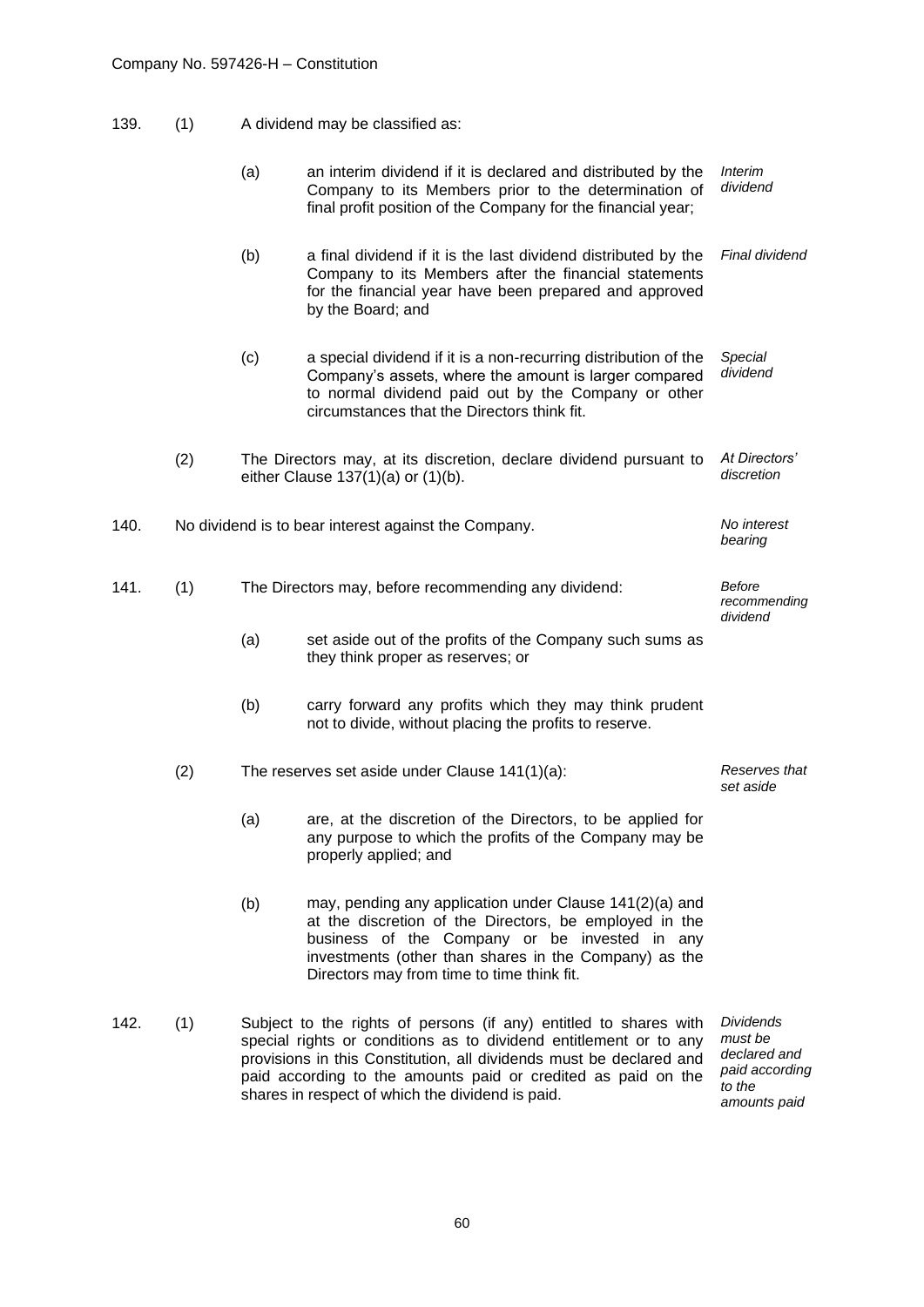- (2) An amount paid or credited as paid on a share in advance of a call shall not be taken for the purposes of this Clause to be paid or credited as paid on the share and shall not, whilst carrying interest, confer a right to participate in profits. *Amount paid on a share in advance of a call*
- (3) All dividends must be apportioned and paid proportionately to the amounts paid or credited as paid on the shares during any portion or portions of the period in respect of which the dividend is paid. *Dividend must be paid proportionately*
- (4) If any share is issued on terms providing that it ranks for dividend as from a particular date that share ranks for dividend accordingly. *Share ranks for dividend*
- 143. The Directors may deduct from any dividend payable to a Member all sums of money (if any) presently payable by him to the Company on account of calls or otherwise in relation to the shares of the Company. *Deduct dividend from calls*
- 144. (1) When declaring a dividend, the Directors or Members on the recommendation of the Directors may by ordinary resolution, direct payment of the dividend wholly or partly by the distribution of specific assets, including: *Distribution of specific assets*
	- (a) paid-up shares of the Company or any other corporation;
	- (b) debentures or debenture stock of the Company or any other corporation;
	- (c) assets of the Company which the Directors think appropriate; or
	- (d) any combination of any specific assets, and

the Directors may do all acts and things considered necessary or expedient to give effect to such a resolution.

- (2) Where a difficulty arises with regard to such a distribution directed under Clause 144(1), the Directors may, subject to the Act and the Listing Requirements, do all or any of the following:
	- (a) settle the distribution as they think expedient;
	- (b) fix the value for distribution of the specific assets or any part of the specific assets;
	- (c) determine that cash payments be made to any Member on the basis of the value so fixed by the Directors in order to adjust the rights of all parties; and/or
	- (d) vest any specific assets in trustees as the Directors think expedient.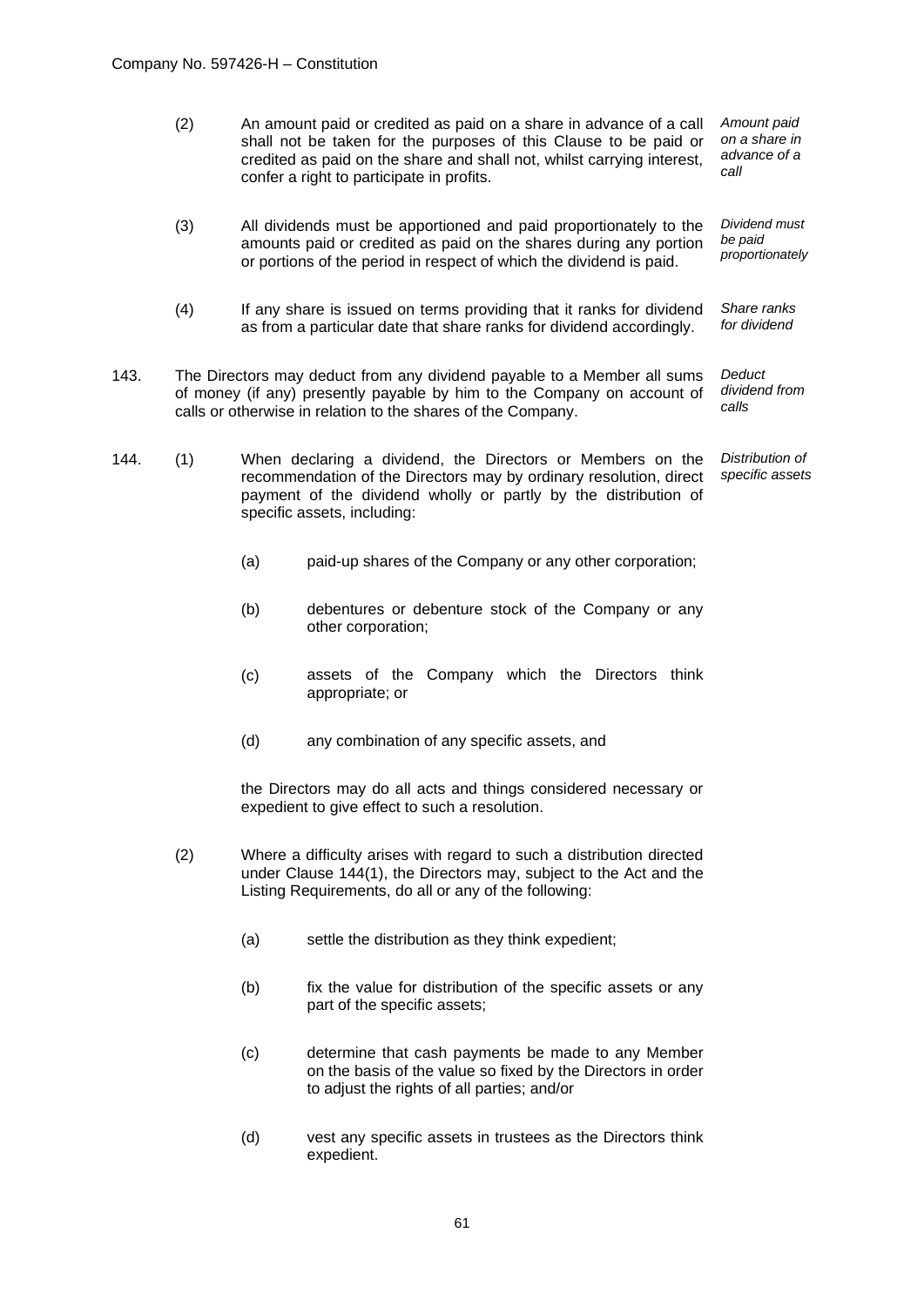- 145. (1) Any dividend, interest or other money payable in cash in respect of shares may be paid in such manner as may be determined by the Directors from time to time including: *Payment*
	- (a) in respect of Listed Deposited Security, direct crediting the payment into the bank account of the Member as provided by the Member to the Depository from time to time; or
	- (b) in respect of Security other than Listed Deposited Security:
		- (i) by direct crediting the payment into the bank account of the Member as provided by the Member to the Company or Depository from time to time; or
		- (ii) by cheque sent through the post directed to :
			- (aa) the address of the Member as shown in the Register of Members, or in the case of Joint Holders, to the address shown in the Register of Members as the address of the Joint Holder first named in the Register of Members; or
			- (bb) such other address as the holder or Joint Holders in writing directs or direct.
	- (2) Every direct transfer or cheque made under Clause 145(1) must be made payable to the order of the person to whom it is sent.
	- (3) Any one (1) of two (2) or more Joint Holders may give effectual receipts for any dividends, interest or other money payable in respect of the shares held by them as Joint Holders.

# **Capitalisation of Profits**

- 146. (1) The Directors may, before declaring or recommending any dividend, set aside out of the profits of the Company such sums as they think proper as reserves, to be applied, at the discretion of the Directors, for any purpose for which the profits of the Company may be properly applied. *Application of profits*
	- (2) Pending any such application, the reserves may, at the discretion of the Directors, be used in the business of the Company or be invested in such investments as the Directors think fit. *Utilisation of reserves*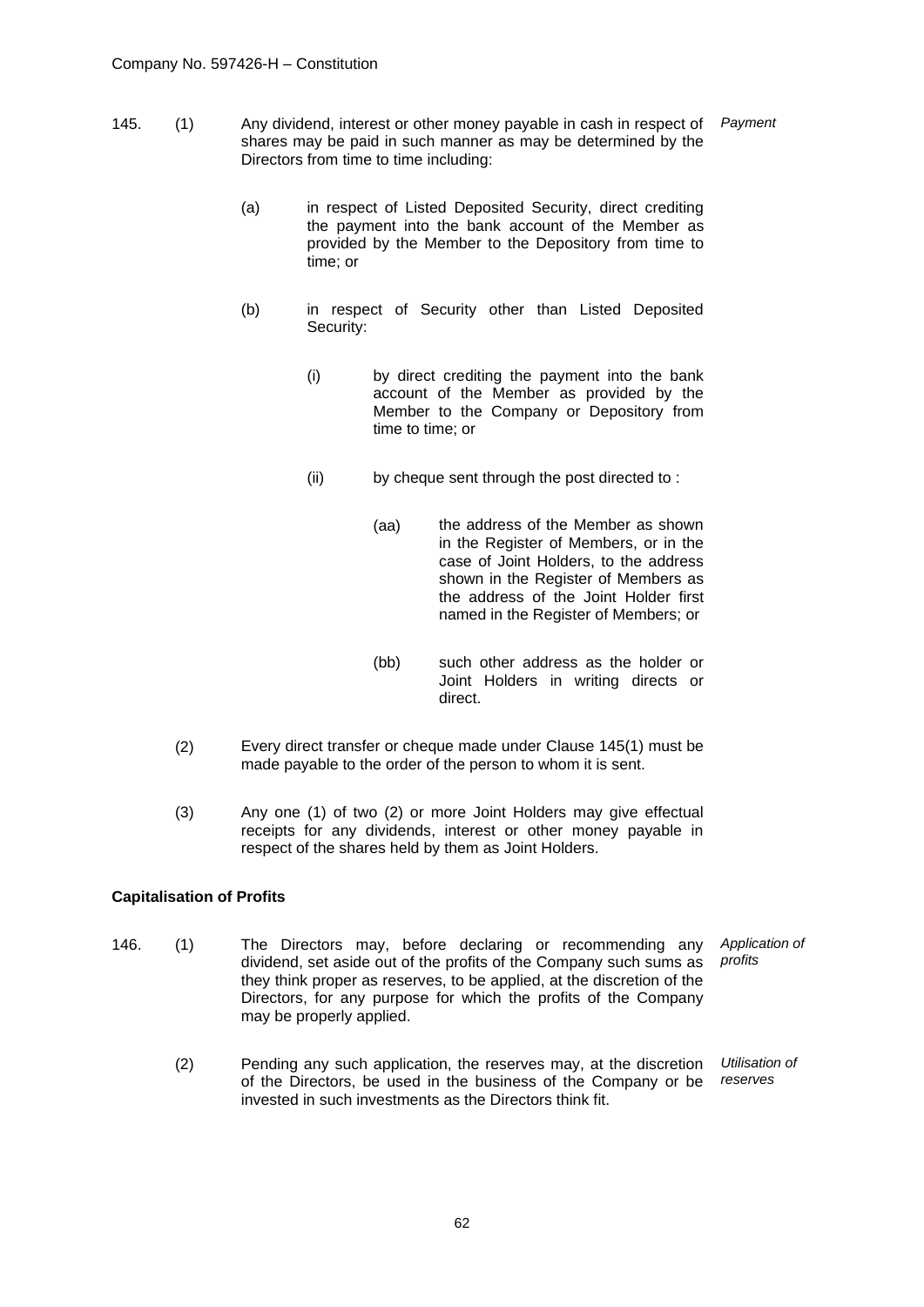- (3) The Directors may carry forward such amount of the profits remaining as they consider ought not to be distributed as dividends without transferring those profits to reserves. *Dividends*
- 147. (1) Subject to Clause 147(2), the Company may, upon a recommendation of the Directors and in General Meeting, resolve that it is desirable to capitalise any sum, being the whole or a part of the amount for the time being standing to the credit of any of the Company's reserve accounts or to the credit of the profit and loss account or otherwise available for distribution to Members, and that such sum be applied, in any of the manners mentioned in Clause 147(3), for the benefit of the Members in the proportions to which those Members would have been entitled in a distribution of that sum by way of dividend. *Members' approval*
	- (2) The Directors may, subject to the Act and the Listing Requirements, capitalise any sum, being the whole or a part of the amount for the time being standing to the credit of any of the Company's reserve accounts or to the credit of the profit and loss account or otherwise available for distribution to the Members. *Exemption*
	- (3) The amount capitalised under Clause 147(1) is set free for distribution amongst the Members who would have been entitled to the amount had it been distributed by way of dividend and in the same proportions subject to the following conditions: *Capitalised amount*
		- (a) the capitalised amount must not be paid in cash;
		- (b) the capitalised amount must be applied in or towards either or both of the following:
			- (i) paying up any amounts for the time being unpaid on any shares held by the Members;
			- (ii) paying up in full unissued shares or debentures of the Company to be allotted, distributed and credited as fully paid up to and amongst such Members in the same proportions.
- 148. The Directors shall do all things necessary to give effect to the resolution and, in particular, to the extent necessary to adjust the rights of the Members among themselves, may: *To give effect to the resolution*
	- (1) issue fractional certificates or make cash payments in cases where shares or debentures becoming distributable in fractions; and
	- (2) authorise any person to enter, on behalf of all the Members entitled to the distribution into an agreement with the Company, providing:
		- (a) for the allotment to the Members respectively, credited as fully paid up, of any further shares or debentures to which they may be entitled upon the capitalisation; or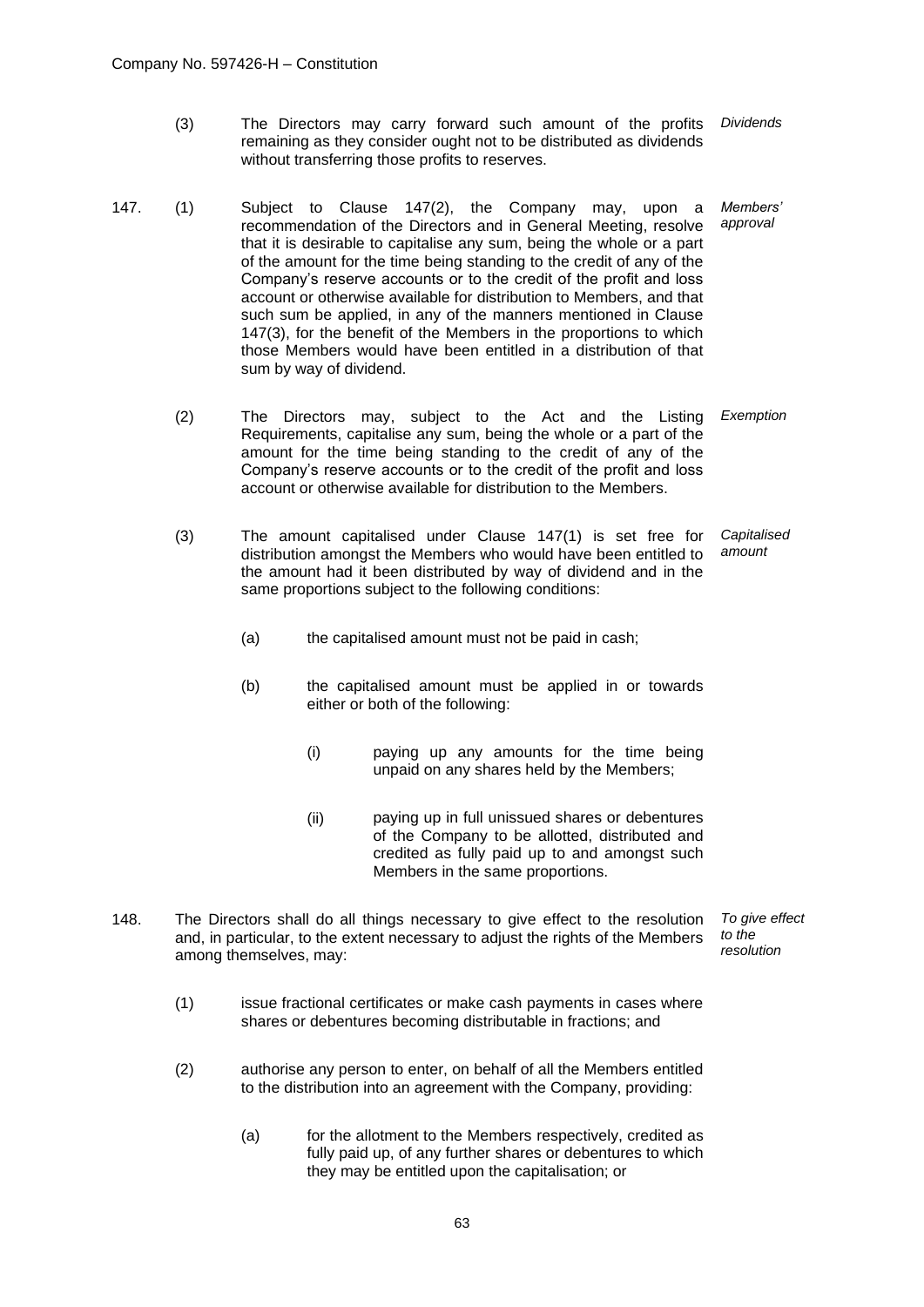(b) for the payment up by the Company on the Members' behalf of the amounts or any part of the amounts remaining unpaid on their existing shares by the application of their respective proportions of the profits resolved to be capitalised, and

any agreement made under such authority referred to in Clause 147(3)(b) is effective and binding on all the Members entitled to the distribution.

# **DISSOLUTION**

## **Winding Up**

- 149. Subject to the Act, the Company may be dissolved by a special resolution in a General Meeting. If such a resolution is passed, the Members shall also be required to appoint a liquidator or liquidators for the purpose of winding up the affairs and distributing the property of the Company. *Passing of special resolution*
- 150. (1) If the Company is wound up, the liquidator may, with the sanction of a special resolution of the Company: *Power of liquidator*
	- (a) divide amongst the Members in kind the whole or any part of the property, if any, of the Company, whether they consist of property of the same kind or not;
	- (b) set a value as the liquidator considers fair upon the property, if any referred to in Clause 150(1)(a);
	- (c) determine how the division of property, if any is to be carried out as between the Members or different classes of Members; and
	- (d) vest the whole or any part of the property, if any, of the Company in trustees upon such trusts for the benefit of the contributories as the liquidator thinks fit.
	- (2) No Member is compelled to accept any shares or other Securities on which there is any liability.

## **SECRECY**

151. Save as may be expressly provided by the Act, no Member shall be entitled to enter into or upon or inspect any premises or property of the Company nor to require discovery of any information in respect of any detail of the Company's business or any matter which is or may be in the nature of a trade secret, mystery of trade or secret process which may relate to the business and/or conduct of the business of the Company and which, in the opinion of the Directors, it would be inexpedient in the interests of the Member of the Company to communicate to the public.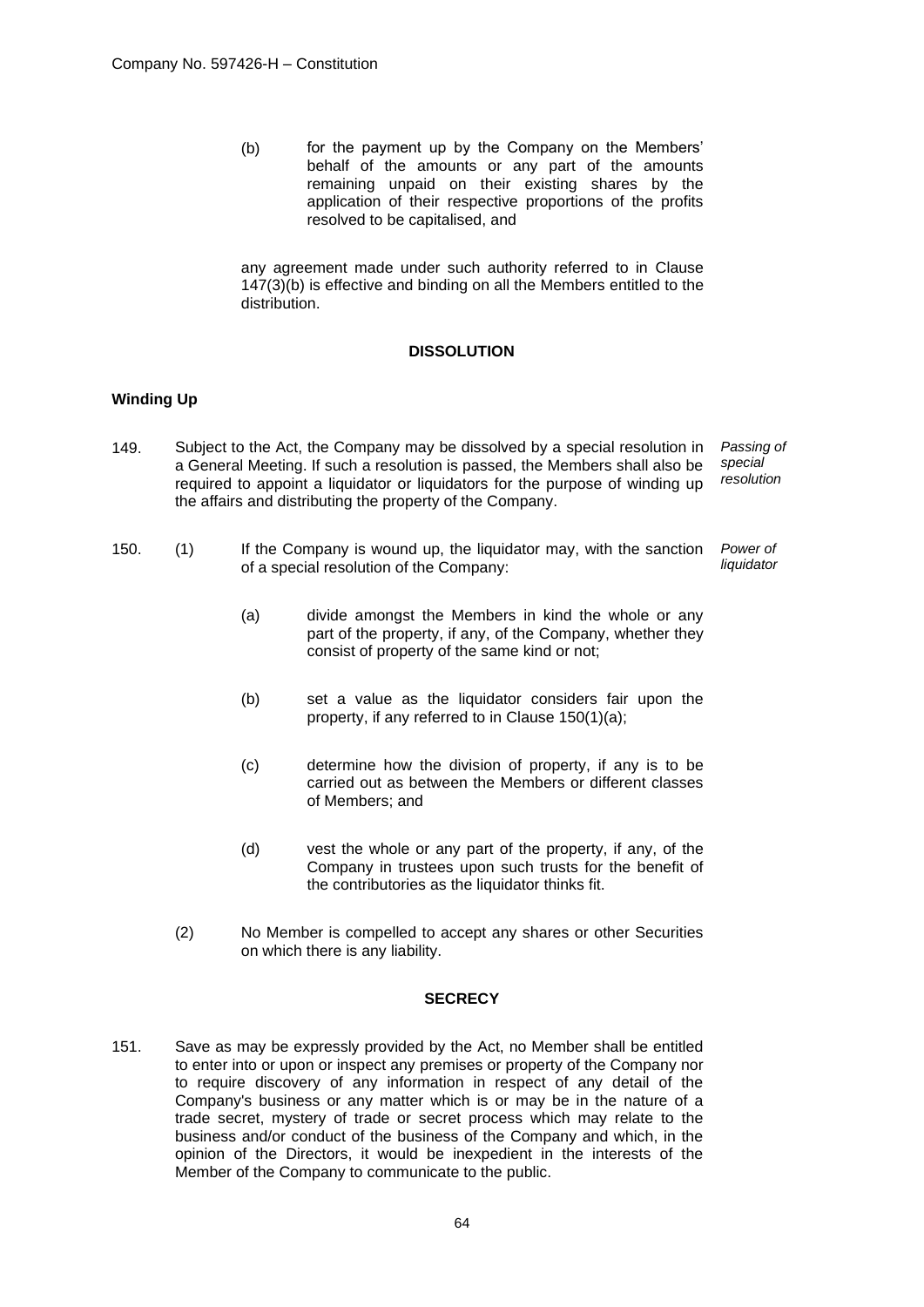# **EFFECTS OF THE LISTING REQUIREMENTS**

# **Effects of the Listing Requirements**

- 152. (1) Notwithstanding anything contained in this Constitution, if the Listing Requirements prohibit an act being done, the act shall not be done. *Effects of the Listing Requirements*
	- (2) Nothing contained in this Constitution prevents an act being done that the Listing Requirements require to be done.
	- (3) If the Listing Requirements require an act to be done or not to be done, authority is given for that act to be done or not to be done (as the case may be).
	- (4) If the Listing Requirements require this Constitution to contain a provision and it does not contain such a provision, this Constitution is deemed to contain that provision.
	- (5) If the Listing Requirements require this Constitution not to contain a provision and it contains such a provision, this Constitution is deemed not to contain that provision.
	- (6) If any provision of this Constitution is or becomes inconsistent with the Listing Requirements, this Constitution is deemed not to contain that provision to the extent of the inconsistency.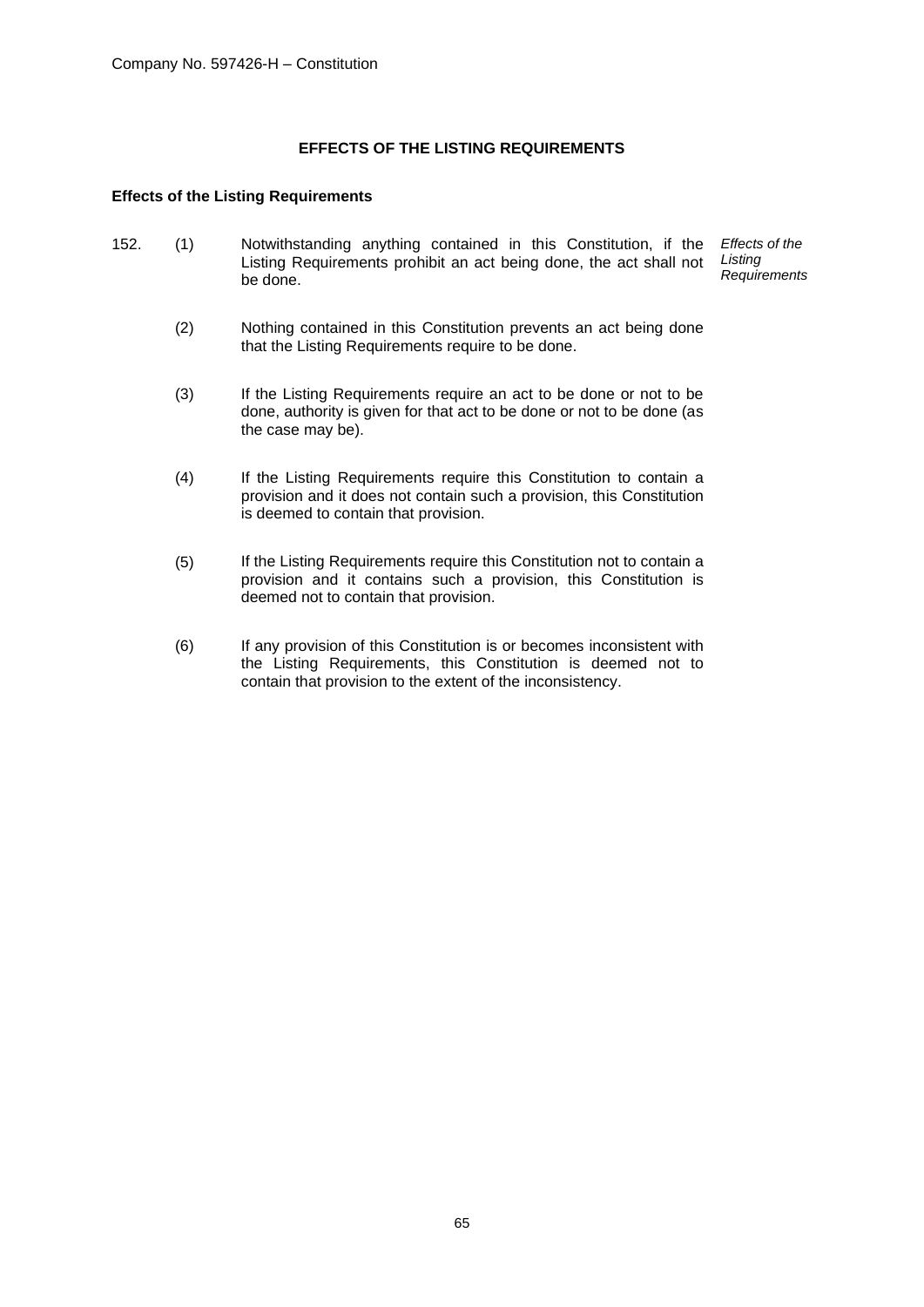"APPENDIX A"

# **SCICOM (MSC) BERHAD (597426-H)**

(Incorporated in Malaysia)

# **PROXY FORM** CDS Account No. No. of shares held I/We the contract of the contract of the contract of the contract of the contract of the contract of the contract of the contract of the contract of the contract of the contract of the contract of the contract of the contr *[Full name in block, NRIC/Passport/Company No.]* of being member(s) of **Scicom (MSC) Berhad**, hereby appoint: Full Name (in Block) NRIC/Passport No. Proportion of Shareholdings No. of Shares | % Address and / or\* (\*delete as appropriate) Full Name (in Block) NRIC/Passport No. Proportion of Shareholdings No. of Shares | % Address

or failing him, the Chairperson of the Meeting, as my/our proxy to vote for me/us and on my/our behalf at the General Meeting of the Company to be held at **(Venue)** on **(Date)**, **(Day)** at **(Time)** or any adjournment thereof, and to vote as indicated below:

| <b>Description of Resolution</b> | <b>Resolution</b> | For | <b>Against</b> |
|----------------------------------|-------------------|-----|----------------|
|                                  |                   |     |                |
|                                  |                   |     |                |
|                                  |                   |     |                |

*Please indicate with an "X" in the space provided whether you wish your votes to be cast for or against the resolutions. In the absence of specific direction, your proxy will vote or abstain as he thinks fit.* 

Signed this day of

Signature\* **Member**

*\* Manner of execution:*

- *(a) If you are an individual member, please sign where indicated.*
- *(b) If you are a corporate member which has a common seal, this proxy form should be executed under seal in accordance with the constitution of your corporation.*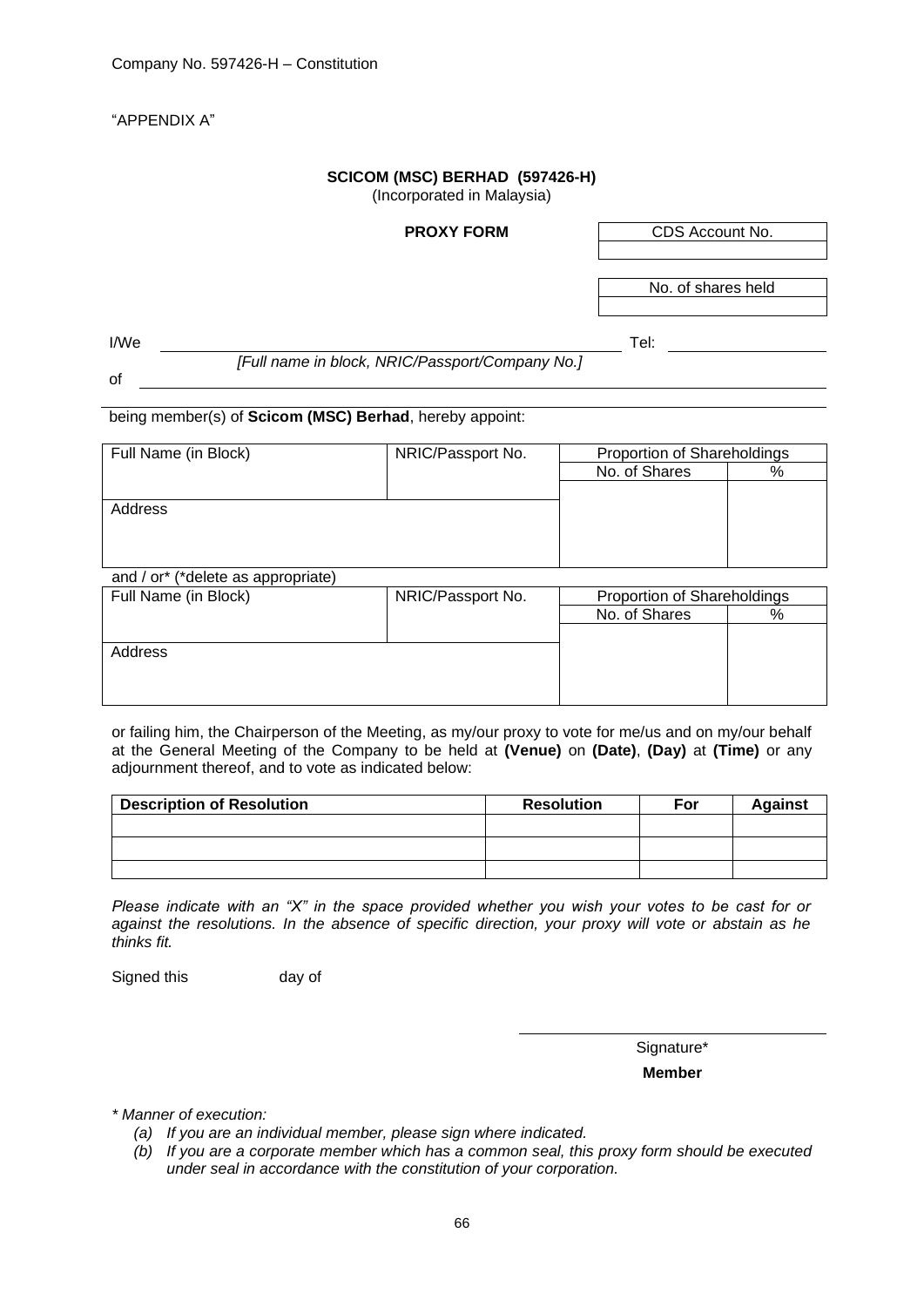- *(c) If you are a corporate member which does not have a common seal, this proxy form should be affixed with the rubber stamp of your company (if any) and executed by:*
	- *(i) at least two (2) authorised officers, of whom one shall be a director; or*
	- *(ii) any director and/or authorised officers in accordance with the laws of the country under which your corporation is incorporated.*

# *Notes:*

- 1. *For the purpose of determining who shall be entitled to attend this General Meeting, the Company shall be requesting Bursa Malaysia Depository Sdn Bhd to make available to the Company, a Record of Depositors as at (date). Only a member whose name appears on this Record of Depositors shall be entitled to attend this General Meeting or appoint a proxy to attend, speak and vote on his/her/its behalf.*
- 2. *A member entitled to attend and vote at this General Meeting is entitled to appoint a proxy or attorney or in the case of a corporation, to appoint a duly authorised representative to attend, participate, speak and vote in his place. A proxy may but need not be a member of the Company.*
- 3. *A member of the Company who is entitled to attend and vote at a General Meeting of the Company may appoint not more than two (2) proxies to attend, participate, speak and vote instead of the member at the General Meeting.*
- 4. *If two (2) proxies are appointed, the entitlement of those proxies to vote on a show of hands shall be in accordance with the listing requirements of the stock exchange.*
- 5. *Where a member of the Company is an authorised nominee as defined in the Central Depositories Act, it may appoint not more than two (2) proxies in respect of each securities account it holds in ordinary shares of the Company standing to the credit of the said securities account.*
- 6. *Where a member of the Company is an exempt authorised nominee which holds ordinary shares in the Company for multiple beneficial owners in one securities account ("omnibus account"), there is no limit to the number of proxies which the exempt authorised nominee may appoint in respect of each omnibus account it holds. An exempt authorised nominee refers to an authorised nominee defined under the Securities Industry (Central Depositories) Act 1991 ("Central Depositories Act") which is exempted from compliance with the provisions of Section 25A(1) of the Central Depositories Act.*
- 7. *Where a member appoints more than one (1) proxy, the proportion of shareholdings to be represented by each proxy must be specified in the instrument appointing the proxies.*
- 8. *The appointment of a proxy may be made in a hard copy form or by electronic means in the following manner and must be received by the Company not less than forty-eight (48) hours before the time appointed for holding the General Meeting or adjourned General Meeting at which the person named in the appointment proposes to vote:*
	- *(i) In hard copy form In the case of an appointment made in hard copy form, this proxy form must be deposited at the registered office of the Company situated at (address).*
	- *(ii) By electronic means via facsimile In the case of an appointment made by facsimile transmission, this proxy form must be received via facsimile at (facsimile no.).*
	- *(iii) By electronic means via email In the case of an appointment made via email transmission, this proxy form must be received via email at (email address).*

*For options (ii) and (iii), the Company may request any member to deposit original executed proxy form to its registered office before or on the day of meeting for verification purpose.*

*(iv) Online*

*In the case of an appointment made via online lodgement facility, please login to the link website using the holding details as shown below: (Holding details)*

- *(v) By mobile device In the case of an appointment made by mobile device, please follow the instruction provided below: (Details)*
- 9. *Any authority pursuant to which such an appointment is made by a power of attorney must be deposited at the registered office of the Company situated at (address) not less than forty-eight (48) hours before the time appointed for holding the General Meeting or adjourned General*